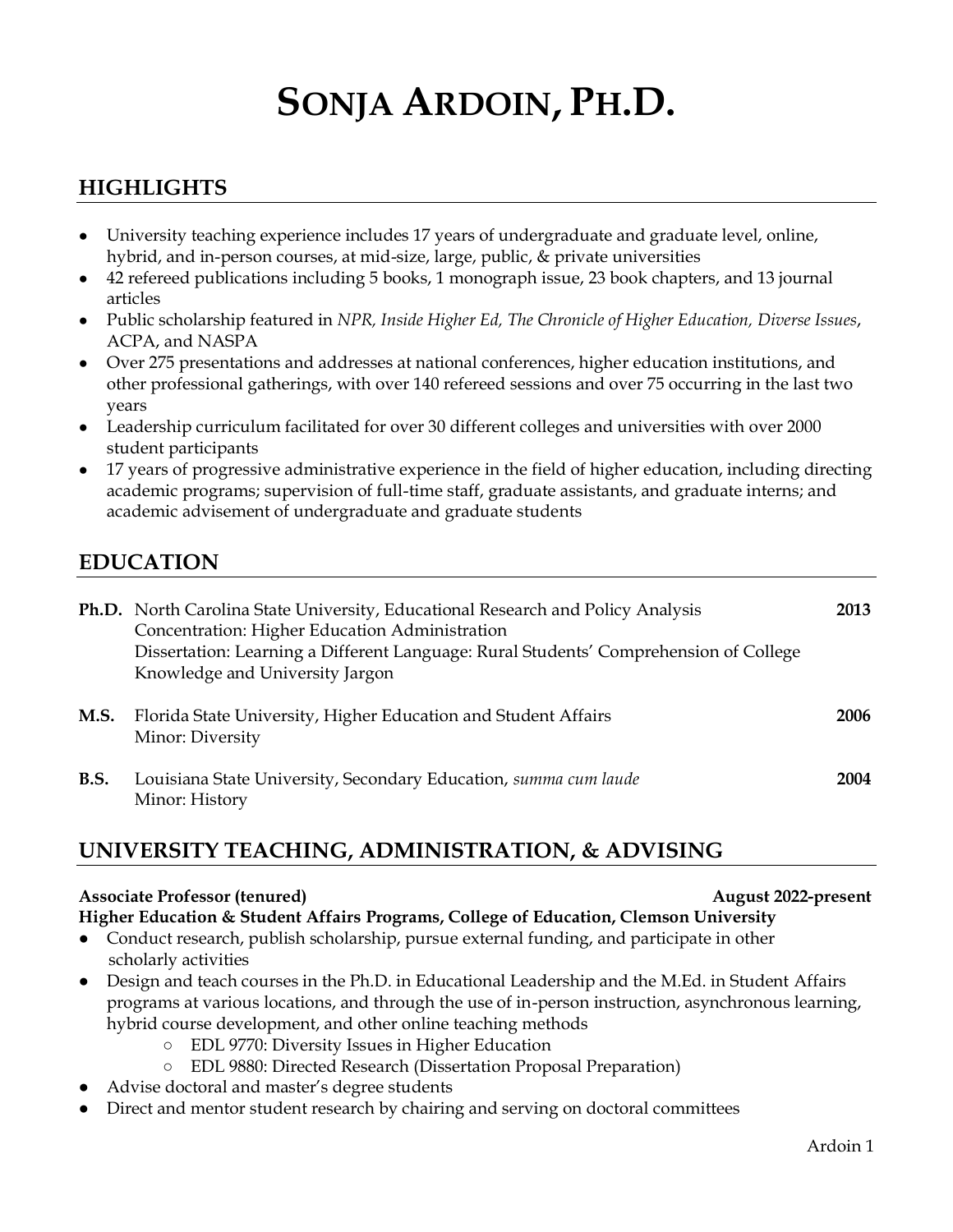- Hire and supervise graduate assistants
- Serve the program and department, as well as the college and university, through various committees and task forces
- Engage in the broader field of higher education through professional associations and journal editorial boards

#### **Guest Lecturer (43 courses) August 2013-present**

#### **Various Colleges & Universities (27 institutions)**

- Appalachian State University, Rural Issues in Postsecondary Education Class (via Zoom) 2022
- University of Texas San Antonio, Special Issues in Higher Education Class (via Zoom) 2022
- University of South Dakota, Current Practices & Problems in Higher Education Class (in person) 2022
- University of St. Thomas, Introduction to Student Affairs Class (via Zoom) 2021
- Florida State University, Higher Education & Student Affairs Internship Class (via Zoom) 2021
- Appalachian State University, Social and Cultural Diversity Class (via Zoom) 2021 ● Louisiana State University, Introduction to Student Affairs Class (via Zoom) 2021
- Mississippi State University, Diversity, Globalization, and College Students Class (via WebEx)2021
- University of Georgia, Interpersonal Facilitation and Interventions II Class (via Zoom) 2021
- Louisiana State University, Introduction to Student Affairs Class (via Zoom) 2020
- Florida State University, Higher Education & Student Affairs Internship Class (via Zoom) 2020
- Merrimack College, Advanced Social Justice Class (via Zoom) 2020
- University of Kansas, Student Development Theory Class (via Zoom) 2020
- UNC Wilmington, Introduction to Counseling Theories and Skills Class (via Zoom) 2020
- Texas State University, Professional Development in Student Affairs Class (via Zoom) 2020
- Vanderbilt University, Student Development Theories Class (via Zoom) 2020
- George Mason University, Diversity in Higher Education Class (via Zoom) 2020
- Florida State University, Higher Ed. & Student Affairs Capstone Class (via GoToMeeting) 2020 ● University of Iowa, Educational Policy & Politics Class (via Zoom) 2019
- Florida State University, Higher Ed. & Student Affairs Capstone Class (via GoToMeeting) 2019
- University of New Orleans, Leading through Organizational Change in Higher Ed. (via Zoom) 2018
- Ohio University, Theory to Practice Seminar 2 (via Zoom) 2018
- Loyola University-Chicago, Student Affairs Profession Class (via Zoom) 2018
- Northeastern University, Practicum Class (in person) 2017
- University of Massachusetts-Lowell, Intro to Higher Education Class (in person) 2017
- Texas A&M University, Practicum Class (via Google Hangout) 2017
- Eastern Illinois University, Issues in Student Affairs Class (via Skype) 2017 ● University of Wisconsin-La Crosse & River Falls, Professional Practice in Student Affairs Class 2016 (via Cisco Jabber)
- Texas A&M University, Practicum Class (via Google Hangout) 2016
- University of Wisconsin-La Crosse & River Falls, Professional Practice in Student Affairs Class 2015 (via Cisco Jabber)
- University of Houston, Higher Education Student Development Theory Class (via Skype) 2015
- Central Michigan University, Higher Education Colloquium Class (via Skype) 2015
- University of Nebraska-Lincoln, Higher Education Capstone Course (via Skype) 2015
- Louisiana State University, Introduction to Student Affairs Class (via Skype) 2015 • Old Dominion University, Higher Education Capstone Class (in person) 2015
- University of North Carolina Wilmington, Higher Education Capstone Class (in person) 2015
- University of North Carolina Wilmington, University Studies Classes (in person) 2013-2015
- University of New Orleans, Higher Education Doctoral Seminar Class (via Skype) 2014
- University of North Carolina Wilmington, Intercultural Comm. Classes (in person) 2013-2014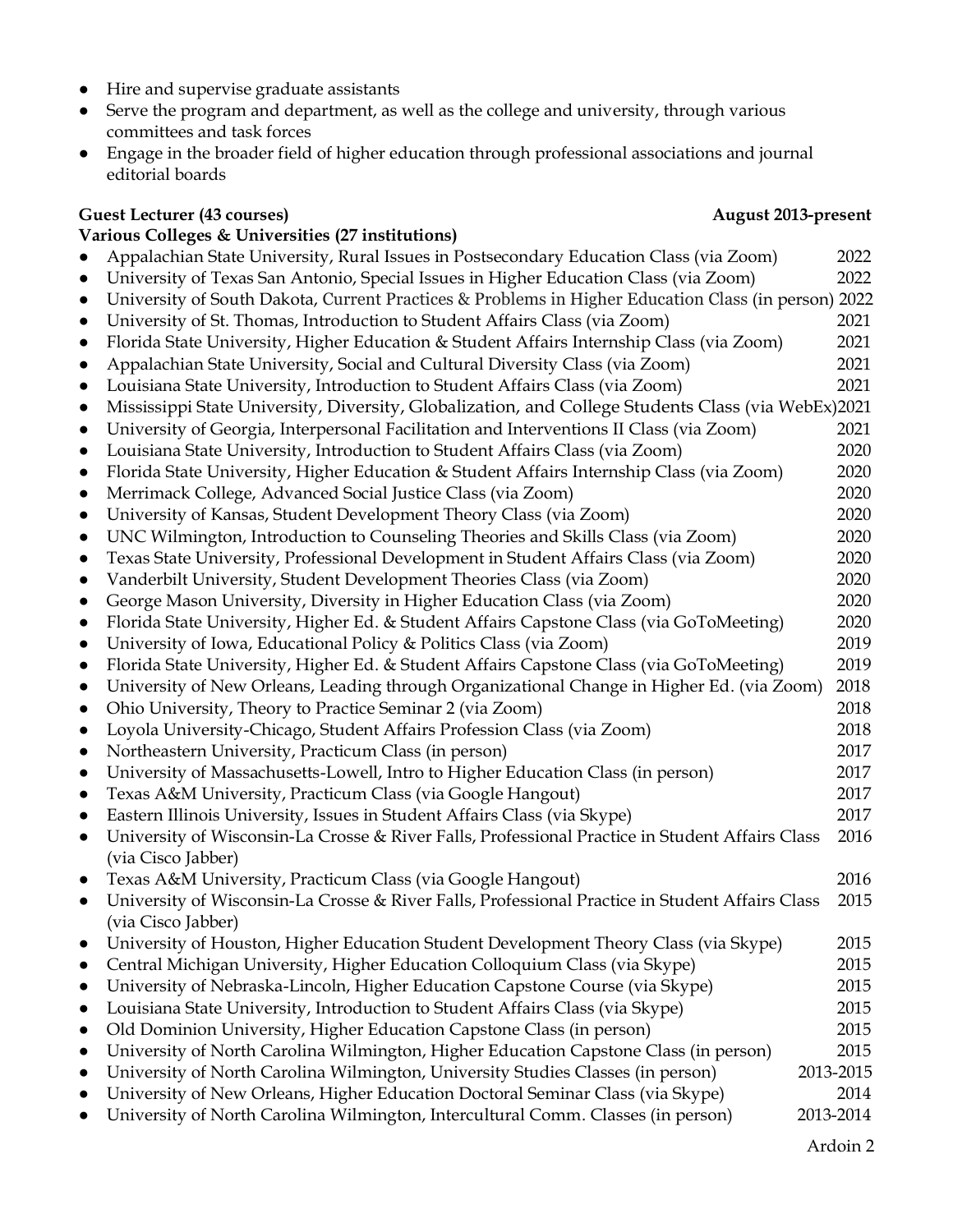- University of North Carolina Wilmington, Interpersonal Comm. Classes (in person) 2013-2014
- University of North Carolina Wilmington, Business Leadership Classes (in person) 2013-2014
- University of North Carolina Wilmington, Sports Leadership Classes (in person) 2013-2014
- University of North Carolina Wilmington, Resident Asst. Leadership Classes (in person) 2013-2014

#### Associate Professor (tenured) & M.A. Program Director **1988** July 2021-July 2022 **Student Affairs Administration, Reich College of Education, Appalachian State University**

- Designed and instructed residential, hybrid, and online courses for the student affairs administration master's program
	- HPC 5410: Introduction to Student Affairs
	- HPC 5821: Social Justice and Inclusion in Student Affairs Practice
	- HPC 6900: Internship
- Advised master's students on their academic and career pathways
- Organized marketing, outreach, admissions, orientation, capstone projects, professional development, graduation ceremonies, and other efforts related to recruitment, retention, and matriculation of graduate students
- Partnered with campus colleagues to establish and sustain graduate assistantship, practicum, and internship opportunities for master's students
- Led program initiatives, including course scheduling and sequencing processes, assessment measures, and alumni communications and connection points
- Hired and supervised two program graduate assistants
- Collaborated with human development & psychological counseling faculty colleagues on departmental initiatives
- Cultivated and maintained an active research and scholarship agenda in higher education and student affairs
- Served the program, department, college, and university through committee membership and other volunteer capacities

#### **Assistant Professor (tenure-track) August 2018-June 2021**

## **Student Affairs Administration, Reich College of Education, Appalachian State University**

- Created and taught residential, hybrid, and online courses for the student affairs administration master's program
	- HPC 5410: Introduction to Student Affairs
	- HPC 5820: College Student Development Theories
	- HPC 5821: Social Justice and Inclusion in Student Affairs Practice
	- HPC 6410: Student Affairs Administration
	- HPC 6900: Internship
- Advised master's students on their academic and career pathways
- Developed and maintained an active research and scholarship agenda in higher education and student affairs
- Engaged in program administrative functions related to recruitment, admissions, graduate assistantships, capstone projects, and professional development
- Served the program, department, college, and university through committee membership and other volunteer capacities

#### **Clinical Assistant Professor (research active status) & Ed.M. Program Director July 2015-July 2018 Higher Education Program, School of Education, Boston University**

Developed and taught residential and online courses for the higher education master's program and school-wide doctoral programs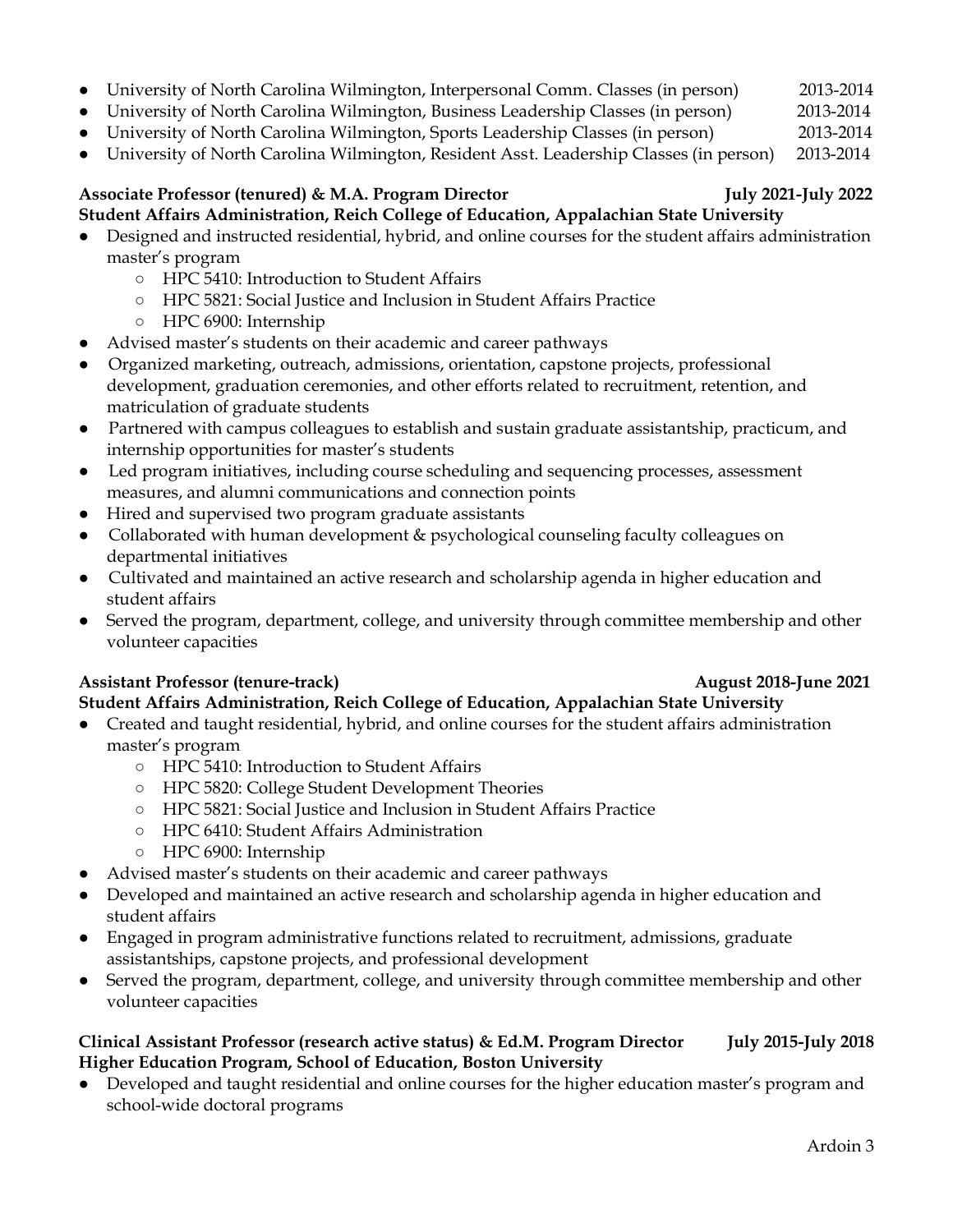Ardoin 4

- AP 500/900: Directed/Independent Study (e.g.: research studies; conduct/judicial; disability services; working mothers in higher ed; etc.)
- AP 550: History & Perspectives of Higher Education
- AP 551: Current Issues in Higher Education
- AP 552: Leadership, Values, & Ethics
- AP 755: Legal Issues in Higher Education
- AP 801: Master's Professional Seminar, both Part I & Part II
- RS 652: Qualitative Research Methods (for EdD & PhD students)
- Hired all part-time instructors and teaching assistants needed for residential and online higher education courses
- Collaborated with School of Education faculty and staff on marketing, outreach, admissions, graduate assistantships, and other efforts related to recruitment, retention, and matriculation of graduate students
	- Increased full-time student yield by 400% in first year and another 88% in third year
- Advised over 50 students per year on program preparation and progression
	- Received Excellence in Graduate Student Advising Award in second year
- Led higher education program initiatives, including the course scheduling and sequencing process, exit surveys, and alumni assessments
	- Developed two brand new courses and oversaw curriculum requirement changes
- Partnered with educational leadership and policy studies faculty on departmental initiatives including learning outcomes assessment measures and annual reports
- Served on theses and dissertation committees
- Contributed scholarship to the field of higher education and student affairs
- Supported the mission of the School of Education through committee work at the school and university levels

#### **Part-Time Faculty Member, Department of Educational Leadership January 2014-May 2015 Watson College of Education, University of North Carolina Wilmington**

- Developed and taught elective courses for doctoral students
	- o EDL 610: Ethical Leadership & Decision-Making
- Utilized technology to teach in hybrid and online instructional formats
- Served on dissertation and master's capstone project committees as requested
- Supervised and mentored higher education program mini-research projects and internships

#### Part-Time Faculty Member **January 2014-May 2015**

#### **Honors College, University of North Carolina Wilmington**

- Developed and taught a seminar-style course on the theory and practice of leadership across disciplines
	- o HON 120-301: Leadership Theory to Practice
- Designed experiential learning assignments to meet Honors College outcomes

#### Part-Time Faculty Member **August 2013-May 2015**

#### **University College, University of North Carolina Wilmington**

- Constructed and taught a first year curriculum, Explore, Discover, Grow, and Engage Learning Community
	- o UNI 101-042: First Year Experience focused on leadership and service
	- Created large group (100+ students) class sessions for entire learning community
- Collaborated with graduate teaching assistant and undergraduate peer mentor to manage in-class and out-of-class experiences for students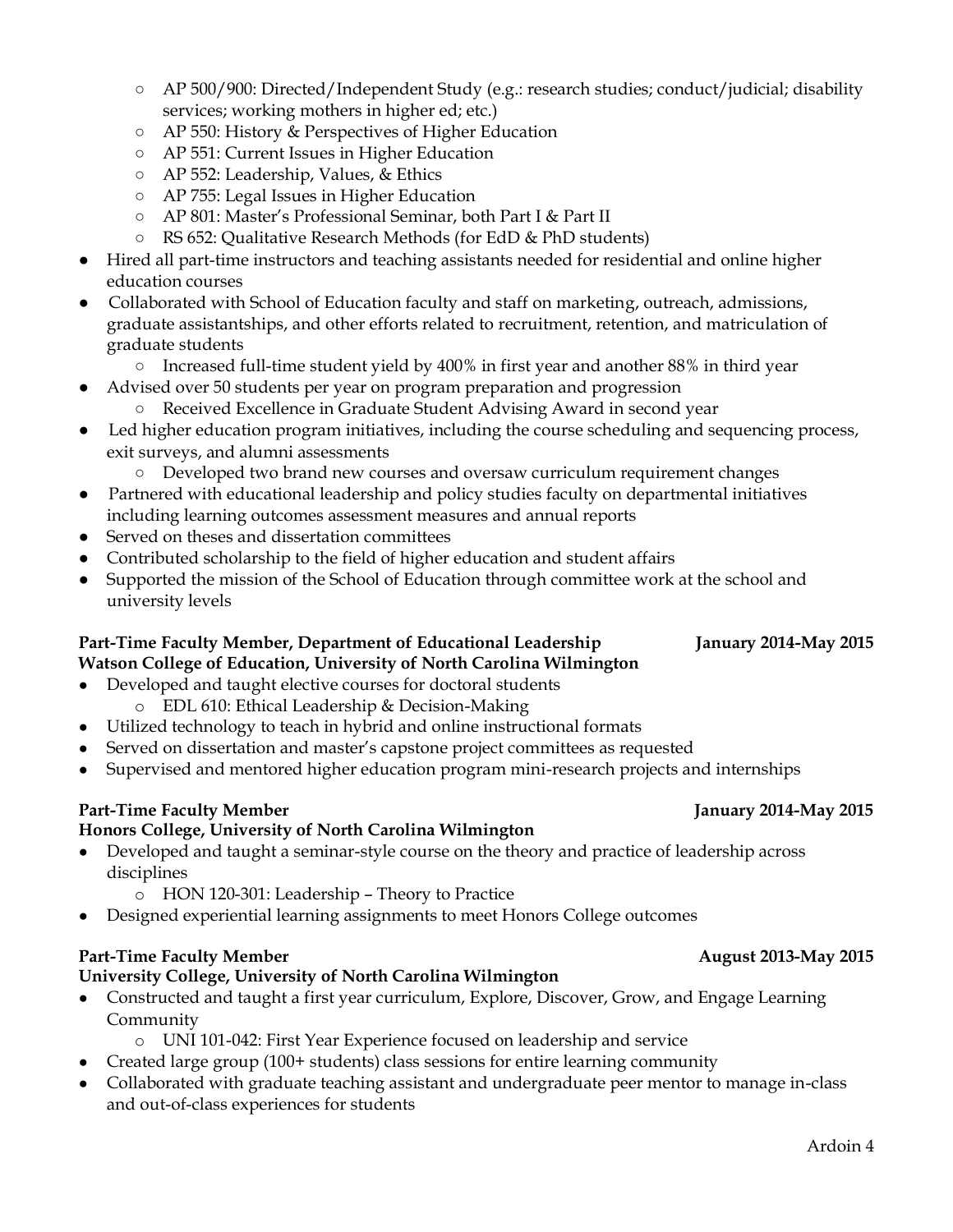#### **Co-Instructor, Higher Education Program January 2011-May 2012 College of Education, North Carolina State University**

- Examined literature to determine course readings, including both articles and books to create course syllabus and content
	- o EAC 595: Higher Education Master's Professional Seminar
- Created and maintained online course tools and facilitated all communications with students
- Prepared and led 7 of the 15 weeks of instruction

#### Teaching & Research Assistant for Higher Education Faculty **August 2010-June 2012 College of Education, North Carolina State University**

- Administratively supported 5 faculty members
- Co-chaired the Higher Education program's 30th anniversary program including publications and conference events
- Served as the primary point of contact for prospective students interested in master's and doctoral programs
- Communicated with admitted students about recruitment weekend, University requirements, and registration; advised current students on program requirements, coursework, and deadlines
- Examined topics and performed literature searches for faculty grant proposals and research projects

### **Instructor April 2009–December 2009**

#### **University Studies, Texas A&M University**

- Developed and taught a seminar-style course for first-year students
	- o UPAS 181: Living and Honoring Traditions
- Fostered students' abilities to integrate learning
- Counseled students on intellectual and social transitions

#### **Instructor April 2005-August 2007**

#### **First Year Experience, Florida State University**

- Led a three member instructional team in constructing a course theme, syllabus, and assignments/activities
	- o FYE 19: First Year Experience
- Educated 20 first year students about transition methods, leadership opportunities, and campus services

#### Academic Advising Intern **May 2005-August 2005**

#### **Advising First Office, Florida State University**

- Assisted undeclared freshmen with course selection
- Advertised academic opportunities, such as first year experience courses, first year interest groups, and living-learning programs

### **Academic Center for Student Athletes, Louisiana State University**

- Facilitated multiple meetings per week with golf and softball athletes
- Coordinated academic schedules, services from student disability services, and professor communication
- Taught academic skills, time management methods, and organization techniques

#### **Tutor and Mentor May 2004-December 2004**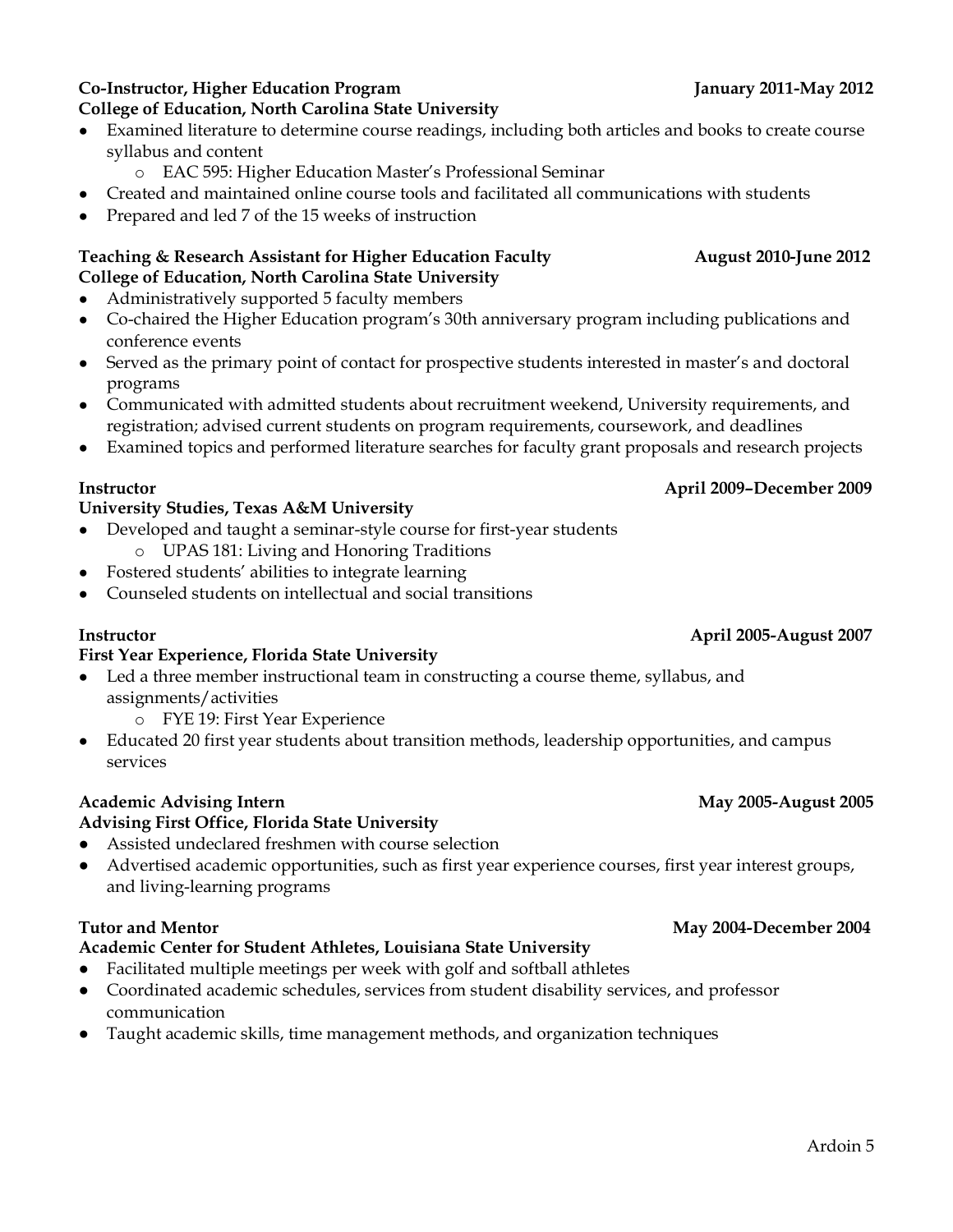#### **Edited**

- Hallmark, T., **Ardoin, S.**, & Means, D. (Eds.). (under contract). *Rurality across race and ethnicity: Considerations for advancing higher education equity*. Stylus Publishing.
- Martin, G. L. & **Ardoin, S.** (Eds.). (2021). *Social class supports: Examples of programs and practices to serve and sustain poor & working class students in higher education*. Stylus Publishing.
- **Ardoin, S.** & Guthrie, K. (Eds.). (2021). Leadership learning through the lens of social class. *New Directions for Student Leadership, 169.*

#### **Authored**

- **Ardoin, S.** & martinez, b. (2019). *Straddling class in the academy: The stories of students, administrators, and faculty from poor and working class backgrounds and their compelling lessons for higher education policy and practice.* Stylus Publishing.
- **Ardoin, S.** (2018). *College aspirations and access in working-class, rural communities: The mixed signals, challenges, and new language first-generation students encounter.* Lexington Books.
- **Ardoin, S.** & contributing writers. (2014). *The strategic guide to shaping your student affairs career*. Stylus Publishing.

# **REFEREED BOOK CHAPTERS (23)**

#### *Full Chapters*

#### **Accepted**

- **Ardoin, S.** & Bettencourt, G. M. (accepted). Recognizing class in the room: Strategies for teaching and learning in social class-conscious and responsive ways. In C. Rush & R. J. Lynch (under contract), *Developing culturally responsive learning environments in postsecondary education.* Information Age Publishing.
- **Ardoin, S.**, Goodman, M. A., & Williams, B. M. (accepted). It takes more than money: Nuancing social class in sorority and fraternity life. In P. A. Sasso, J. P. Biddix, & M. L. Miranda (under contract), *Student identity and learning in sororities and fraternities.* Information Age Publishing.

#### **In Press**

● Koricich, A. & **Ardoin, S.** (2022). Spotty connections: Rural students and online learning amidst COVID-19. In J. O. Michel (Ed.), *Higher education amid the COVID-19 pandemic: Supporting teaching and learning through turbulent times*. Rutgers University Press.

#### **Published**

- **Ardoin, S**. & Erb, M. (2022). First-generation graduate students: Reducing barriers with support mechanisms. In D. J. Nguyen & C. W. Yao (Eds.), *A handbook for supporting today's graduate students.*  Stylus Publishing.
- **Ardoin, S**. & Nguyen, D. J. (2022). Getting the first job out of graduate school: How faculty can use career theory and coaching to support students' job searches. In Q. Martin (under contract), *Career development and job satisfaction* (pp. 91-111)*.* Nova Science Publishers.
- **Ardoin, S.***,* Garcia-Louis, C., & Means, D. (2022). It doesn't go away with the degree(s): How being a first-generation graduate influences faculty experiences. In M. B. Wallace (Ed.), *First-generation professionals in higher education: Strategies for the world of work* (pp. 173-197). NASPA.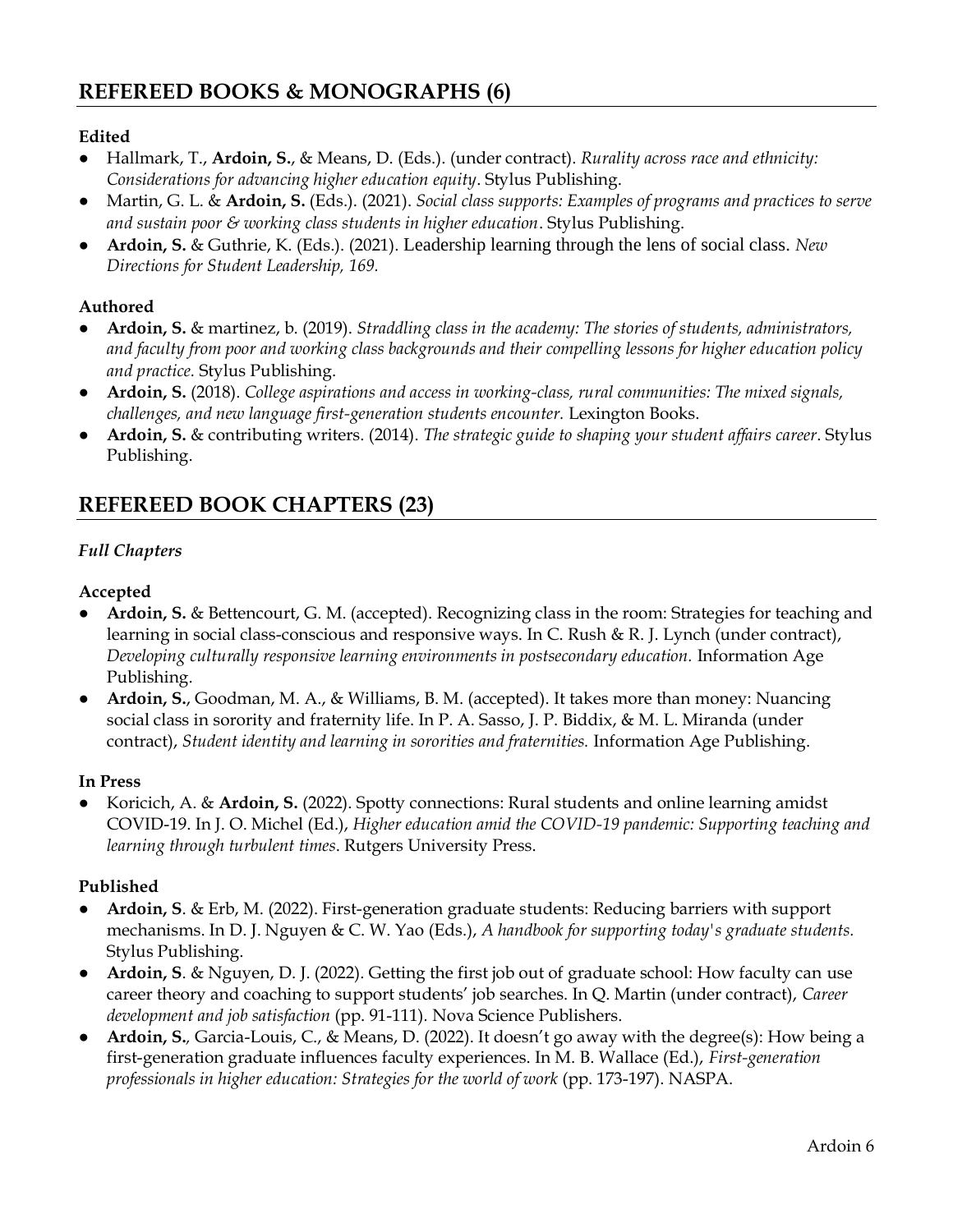- Martin, G. L. & **Ardoin, S.** (2021). Afterword. In G. L. Martin & S. Ardoin (Eds.), *Social class supports: Examples of programs and practices to serve poor & working class students in higher education (pp. 371-373). Stylus Publishing.*
- Martin, G. L. & **Ardoin, S.** (2021). Implications and conclusion. In G. L. Martin & S. Ardoin (Eds.), *Social class supports: Examples of programs and practices to serve poor & working class students in higher education* (pp. 363-369). Stylus Publishing.
- **Ardoin, S.** & Martin, G. L. (2021). Introduction. In G. L. Martin & S. Ardoin (Eds.), *Social class supports: Examples of programs and practices to serve poor & working class students in higher education* (pp. 1-13). Stylus Publishing.
- Ardoin, S. (2021). The nuances of first-generation college students' social class identity. In R. Longwell-Grice & H. Longwell-Grice (Eds.), At t*he intersection: Understanding and supporting firstgeneration students* (pp. 89-99)*.* Stylus Publishing.
- Ardoin, S. (2021). It's all a bunch of B.S.: How institutional jargon creates in-groups & out-groups in higher education, particularly for first-generation college students. In R. Longwell-Grice & H. Longwell-Grice (Eds.), At the intersection: Understanding and supporting first-generation students (pp. 196-200)*.* Stylus Publishing.
- Dunstan, S. & **Ardoin, S.** (2021). Faculty and student affairs partnerships: Creating inclusive campus environments for students of diverse linguistic backgrounds. In A. Burkette & T. Warhol (Eds.), *Crossing borders, making connections* (pp. 23-40). De Gruyter.
- **Ardoin, S.** (2020). The classed construct of student affairs work. In M. Sallee (Ed.), *Creating sustainable careers in student affairs: What ideal worker norms get wrong and how to make it right* (pp. 218-238). Stylus Publishing.
- Shelton, L. J. & **Ardoin, S.** (2020). Contingent faculty/adjuncts. In M. E. David & M. J. Amey (Eds.), *The SAGE encyclopedia of higher education* (5th ed.) (pp. 299-301). Sage.
- **Ardoin, S.** (2020). Engaging poor and working-class students. In S. Harper, S. J. Quaye, & S. Pendakur (Eds.), *Student engagement in higher education: Theoretical perspectives and practical approaches for diverse populations* (3rd ed.) (pp. 307-323). Routledge.
- **Ardoin, S.** (2019). Social class influences on student learning. In P. Magolda, M. B. Baxter Magolda, & R. Carducci (Eds.), *Contested issues in troubled times: Student affairs dialogues about equity, civility, and safety* (pp. 203-214). Stylus Publishing.
- **Ardoin, S.** & martinez, b. (2018). No, I can't meet you for an \$8 coffee: How class shows up in workspaces. In B. Reece, V. Tran, E. DeVore, & G. Porcaro (Eds.), *Debunking the myth of job fit in student affairs* (pp. 97-117). Stylus Publishing.
- **Ardoin, S.** (2018). Social class identity influences on leadership opportunities and practices. In K. L. Guthrie & V.S. Chunoo (Eds.), *Changing the narrative: Socially just leadership education* (pp. 59-76). Information Age Publishing.

### *Case Study or Instructional Scenario Chapters*

### **Accepted**

- **Ardoin, S.** & Nguyen, D. (accepted). Social class and first-generation college student status. In S. P. Gold (under contract), *Instructional scenarios of multiple identities in higher education.* NASPA.
- **Ardoin, S.** (accepted). Sonja Ardoin associate professor & program director. In A. J. Rodríguez (Ed.), *Know that you are worthy: Stories from first-generation college graduates.* Rowman & Littlefield.

### **Published**

Ardoin, S. (2020). What if there is no "right" answer?: Preparing for the "grey areas" of ethical decision-making. In K. L. Guthrie, D. M. Jenkins, and Associates (Eds.), *Transforming learning: Instructional and assessment strategies for leadership education* (pp. 98-99). Information Age Publishing.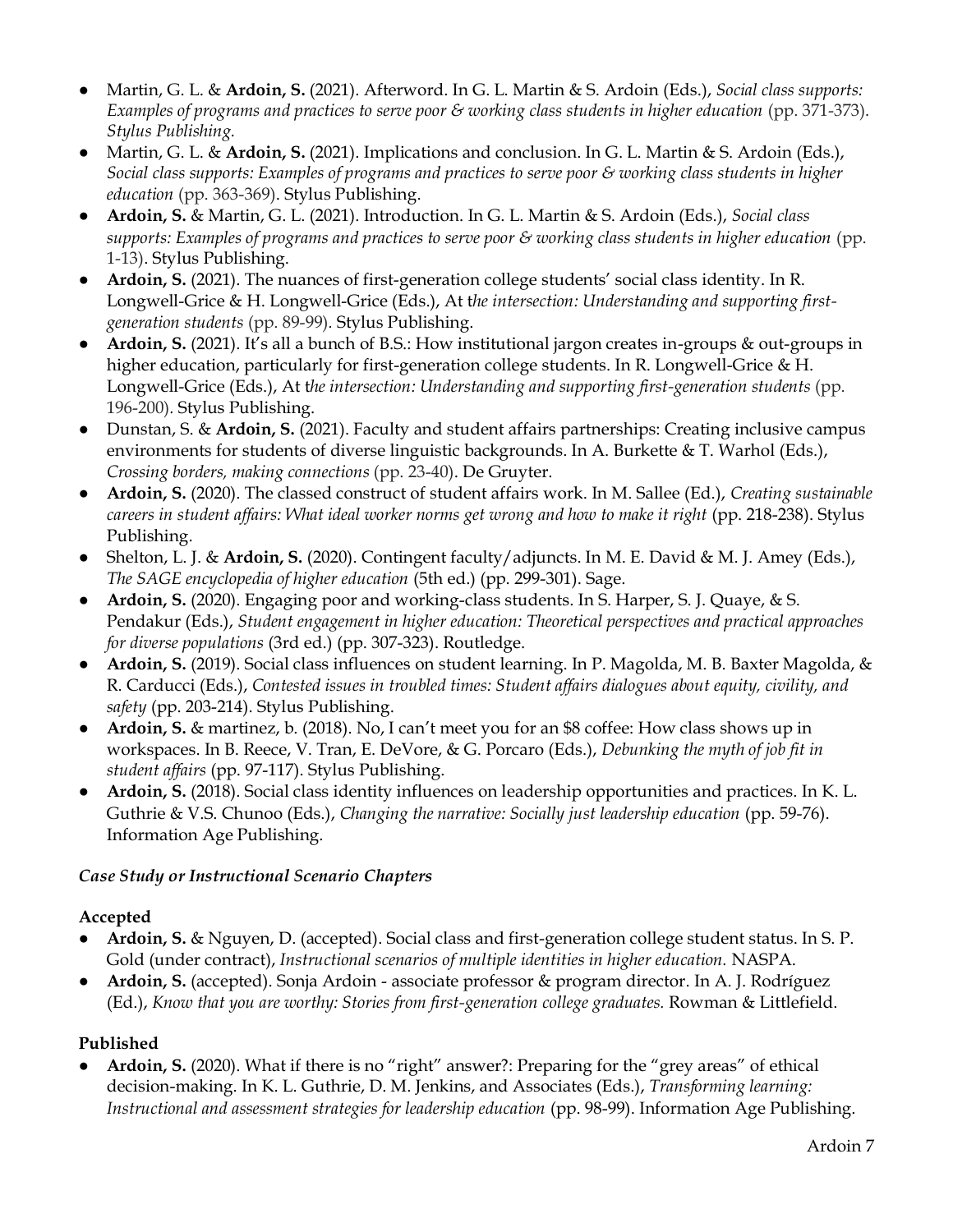- **Ardoin, S.**, Clayton, A., Nguyen, D., & martinez, b. (2019). How first-generation college students live with social class differences on campus. In J. C. Garvey, J. C. Harris, D. R. Means, R. J. Perez, & C. J. Porter (Eds.), *Case studies for student development theory: Advancing social justice & inclusion in higher education* (pp. 105-107). Routledge.
- **Ardoin, S.** (2017). Charting one's own theory of leadership. In J. Dugan, M.A. Torrez, N. Turman, A. Barnes, & Associates (Eds.), *Leadership theory: A facilitator's guide for cultivating critical perspectives* (p. 439-452). Jossey-Bass.

# **REFEREED JOURNAL ARTICLES (13)**

#### **Under Review**

- \*McNamee, T., **Ardoin, S.**, Willis, J. (under review). Supporting rural student postsecondary success during COVID-19 and other crises: Lessons learned for the future of higher education and student affairs practice and policy. *Journal of College Student Development.*
- \*Locke, L., **Ardoin, S.**, & Stier, M. (under review). "It was like gliding through": Early college and college transition experiences of women from underrepresented and marginalized groups. *TBD.*
- \*McNamee, T., **Ardoin, S.**, Cooper, N., Sansone, V. A. (under review). Engaging critical college student development theoretical constructs to illuminate rural students' experiences and development in higher education. *Journal of Diversity in Higher Education.*

#### **In Press**

● **Ardoin, S.**, Crandall, R., & Shinn, J. (revise and resubmit). Senior student affairs officers' perspectives on the value-add of early-career professionals. *Journal of College Student Development.*

#### **Published**

- Crandall, R., **Ardoin, S.**, & Shinn, J. (2022). Senior student affairs officers' perspectives on the social justice focus in higher education and student affairs graduate programs. *Journal of Student Affairs Research and Practice, 59(2), 134-148, DOI: 10.1080/19496591.2021.1997753.*
- \*Hallmark, T. & **Ardoin, S.** (2021). Public narratives and postsecondary pursuits: An examination of gender, rurality, and college choice. *Journal of Women and Gender in Higher Education, 14*(2), 121-142. DOI: 10.1080/26379112.2021.1950741
- **\*Ardoin, S.** & McNamee, T. (2021). Spatiality and social class: Suggestions for supporting rural students from poor and working class backgrounds. *New Directions for Student Services, 171-172*, 37- 46. https://doi.org/10.1002/ss.20363.
- \*Guthrie, K. L., **Ardoin, S.**, & Purita, R. (2021). Expanding influence of social class in leadership development. *New Directions for Student Leadership, 169*, 121-131. https://doi.org/10.1113/yd20428.
- **Ardoin, S.**, & Guthrie, K. L. (2021). Who we are impacts how we lead: Social class influence on leader identity, capacity, and efficacy. *New Directions for Student Leadership, 169*, 13-21. https://doi.org/10.1002/yd.20416.
- **Ardoin, S**., & Guthrie, K. L. (2021). Editors notes. *New Directions for Student Leadership, 169,* 7-11. https://doi.org/10.1113/yd20415.
- Locke, L., Broadhurst, C., **Ardoin, S.** (2021). "Leading from the middle": Exploring stories of women working for change in PK-12 Schools. *The Professional Educator.*  https://doi.org/10.47038/tpe.44.01.04
- **Ardoin, S.**, Crandall, R., & Shinn, J. (2019). Senior student affairs officers' perspectives on professional preparation in higher education and student affairs graduate programs. *Journal of Student Affairs Research and Practice, 56*(4), 379-393.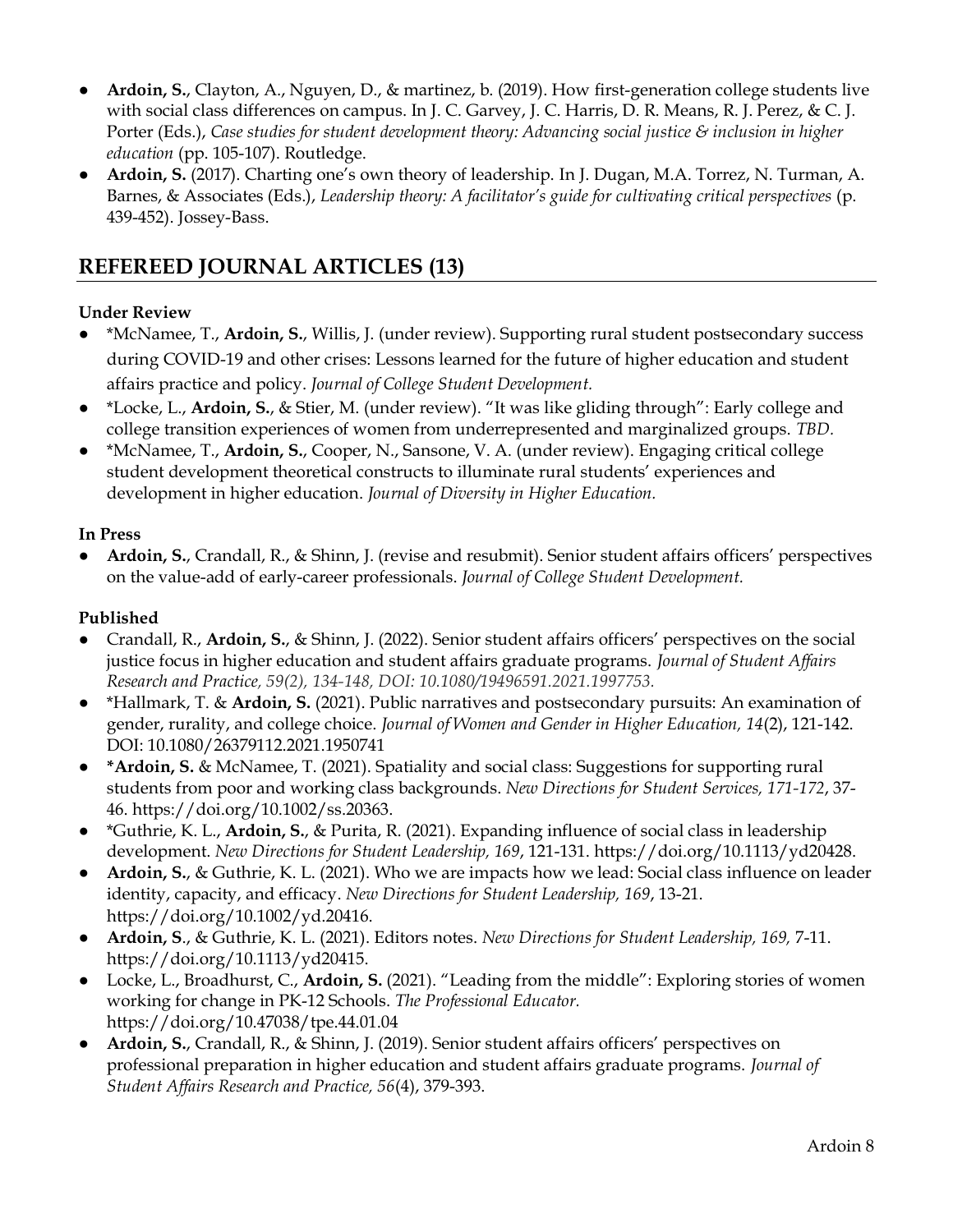- **Ardoin, S.** (2019). The journey from #SAGrad to #SAPro. In D. Kniess, K. Walker, & T. Cawthon (Eds.), *New directions for student services: Managing career transitions across the life span for the student affairs practitioner* (pp. 19-28)*.* Jossey-Bass. https://doi.org/10.1002/ss.20304.
- \***Ardoin, S.**, Broadhurst, C., Locke, L., & Johnson, J. (2019). Peacemakers and rabble rousers: Women leaders as activists in higher education. *Journal of Women and Gender in Higher Education, 12*(1), 35-53.
- **Ardoin, S.** (2018). Helping poor and working class students create their own sense of belonging. In G. Martin & B. Elkins (Eds.), *New directions for student services: Social class identity in student affairs* (pp. 75-86). Jossey-Bass. https://doi.org/10.1002/ss.20263.
- **Ardoin, S.** (2017). Priced out: Considerations for increasing low-income students' ability to engage on campus and increase cultural and social capital. *NASPA Knowledge Community Online National Conference Publication*, 51-52. Retrieved from https://www.naspa.org/images/uploads/events/2017 naspa-final.pdf.

*\*denotes publications with graduate students*

# **GRANTS**

|           | National (11 applications; 6 funded)<br>ECMC Foundation Career & Technical Education Leadership Collaborative Grant                                                                                                   | 2022 |
|-----------|-----------------------------------------------------------------------------------------------------------------------------------------------------------------------------------------------------------------------|------|
|           | applied & funded as co-PI<br>$\bigcirc$<br>\$5,000 for research project: The Cultural Experiences of Rural, Poor and Working-Class<br>$\bigcirc$<br>Students at Wyoming Community Colleges and Technical Institutions |      |
| $\bullet$ | Paul P. Fidler Research Grant                                                                                                                                                                                         | 2020 |
|           | applied; not funded<br>$\bigcirc$                                                                                                                                                                                     |      |
|           | for research project: First-Generation College Students in Higher Education: Exploring the<br>$\circ$<br>Journey in Louisiana                                                                                         |      |
|           | *Spencer COVID-19 Related Research Grants                                                                                                                                                                             | 2020 |
|           | applied; not funded<br>$\bigcirc$                                                                                                                                                                                     |      |
|           | for research project: Rural Realities During COVID-19: How the Pandemic is Influencing<br>$\circ$<br>Students Experiences and Persistence in Higher Education                                                         |      |
|           | *ACPA Commission for Admissions, Orientation, and the First Year Experience & The National                                                                                                                            |      |
|           | Resource Center for the First-Year Experience and Students in Transition Research Grant                                                                                                                               | 2020 |
|           | applied & funded as PI<br>$\circ$                                                                                                                                                                                     |      |
|           | \$750 for research project: An Examination of Rural Students in Higher Education Through a<br>$\bigcirc$                                                                                                              |      |
|           | Non-Deficit Framework<br>*ACPA Foundation Research Grant                                                                                                                                                              | 2020 |
|           | applied; not funded<br>$\bigcirc$                                                                                                                                                                                     |      |
|           | for research project: An Examination of Rural Students in Higher Education Through a Non-<br>$\circlearrowright$                                                                                                      |      |
|           | Deficit Framework                                                                                                                                                                                                     |      |
| $\bullet$ | Paul P. Fidler Research Grant                                                                                                                                                                                         | 2019 |
|           | applied; not funded<br>$\circ$                                                                                                                                                                                        |      |
|           | for research project: Exploring the Institutional Choices and Transition Experiences of Rural<br>$\bigcirc$                                                                                                           |      |
|           | <b>Transfer Students</b>                                                                                                                                                                                              |      |
| $\bullet$ | *National Orientation Directors Association Catalyst Grant                                                                                                                                                            | 2019 |
|           | applied & funded as co-PI<br>$\circ$<br>\$1,000 for research project: An Examination of Rural Students in Higher Education Through a<br>$\circ$                                                                       |      |
|           | Non-Deficit Framework                                                                                                                                                                                                 |      |
|           | <b>ACPA Emerging Scholars Research Grant</b>                                                                                                                                                                          | 2019 |
|           |                                                                                                                                                                                                                       |      |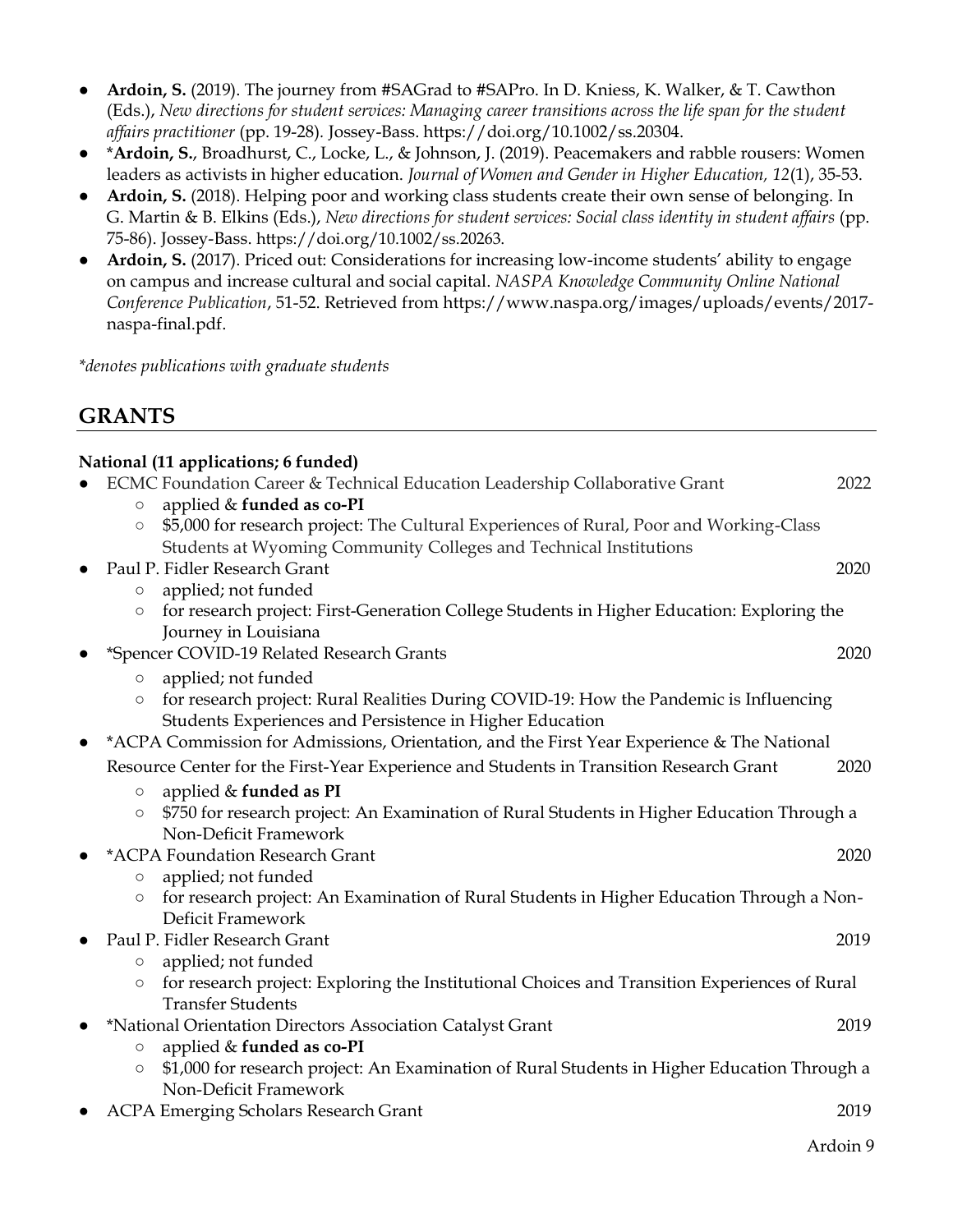| applied & funded as PI<br>$\circ$<br>\$3,000 for research project: Social Class Influences on Higher Education Experiences<br>$\circ$<br><b>ACPA Foundation Research Grant</b>                                                                                              | 2019 |
|-----------------------------------------------------------------------------------------------------------------------------------------------------------------------------------------------------------------------------------------------------------------------------|------|
| applied & funded as PI<br>$\circ$<br>\$1,000 for research project: SSAO Perspectives on Professional Preparation<br>$\bigcirc$<br>ACPA Commission for Professional Preparation Faculty Research Grant<br>applied & funded as PI<br>$\bigcirc$                               | 2018 |
| \$1,500 for research project: SSAO Perspectives on Professional Preparation<br>$\bigcirc$<br>Paul P. Fidler Research Grant<br>applied; named Top 5 finalist; not funded<br>$\circ$<br>for research project: Transition Experiences of Rural Transfer Students<br>$\bigcirc$ | 2018 |
| Local (1 application, 1 funded)<br>Baptist Community Ministries in New Orleans<br>applied & funded as co-PI<br>$\bigcirc$<br>\$3,000 for research project: First-Generation College Students in Higher Education:<br>$\bigcirc$<br>Exploring the Journey in Louisiana       | 2021 |
| University (3 applications, 2 funded)                                                                                                                                                                                                                                       |      |
| Appalachian State University: University Research Council Grant<br>applied; not funded<br>$\bigcirc$<br>for research project: First-Generation College Students in Higher Education: Exploring the<br>$\circ$<br>Journey in Louisiana                                       | 2021 |
| Appalachian State University Diversity, Equity, & Inclusion Research Grant<br>applied & funded as PI<br>$\bigcirc$                                                                                                                                                          | 2019 |
| \$2,500 for research project: Exploring the Institutional Choices and Transition Experiences of<br>$\circ$<br><b>Rural Transfer Students</b>                                                                                                                                |      |
| University of North Carolina Wilmington Global Travel Grant for Staff<br>$\bullet$<br>applied & funded as PI<br>$\circ$<br>\$1,200 for global travel to attend International Leadership Association annual conference in<br>$\circ$<br>Montreal, Canada                     | 2014 |
| College (2 applications, 1 funded)                                                                                                                                                                                                                                          |      |
| Reich College of Education Summer Scholarship Support Grant<br>applied; not funded<br>$\circ$                                                                                                                                                                               | 2021 |
| for research project: Social Class & Classism in Higher Education<br>$\bigcirc$<br>Reich College of Education Summer Scholarship Support Grant<br>applied & funded as PI<br>$\circ$                                                                                         | 2020 |
| \$1,000 for book project: Social Class Supports<br>$\circ$                                                                                                                                                                                                                  |      |
| *denotes grants with graduate students                                                                                                                                                                                                                                      |      |

# **DISSERTATION AND THESES COMMITTEES**

| <b>Teachers College, Columbia University</b><br>• Member: Ty McNamee, PhD candidate | 2021-2022 |
|-------------------------------------------------------------------------------------|-----------|
| University of Texas San Antonio<br>• Member: Angie Watts, PhD candidate             | 2020-2021 |
|                                                                                     | Ardoin 10 |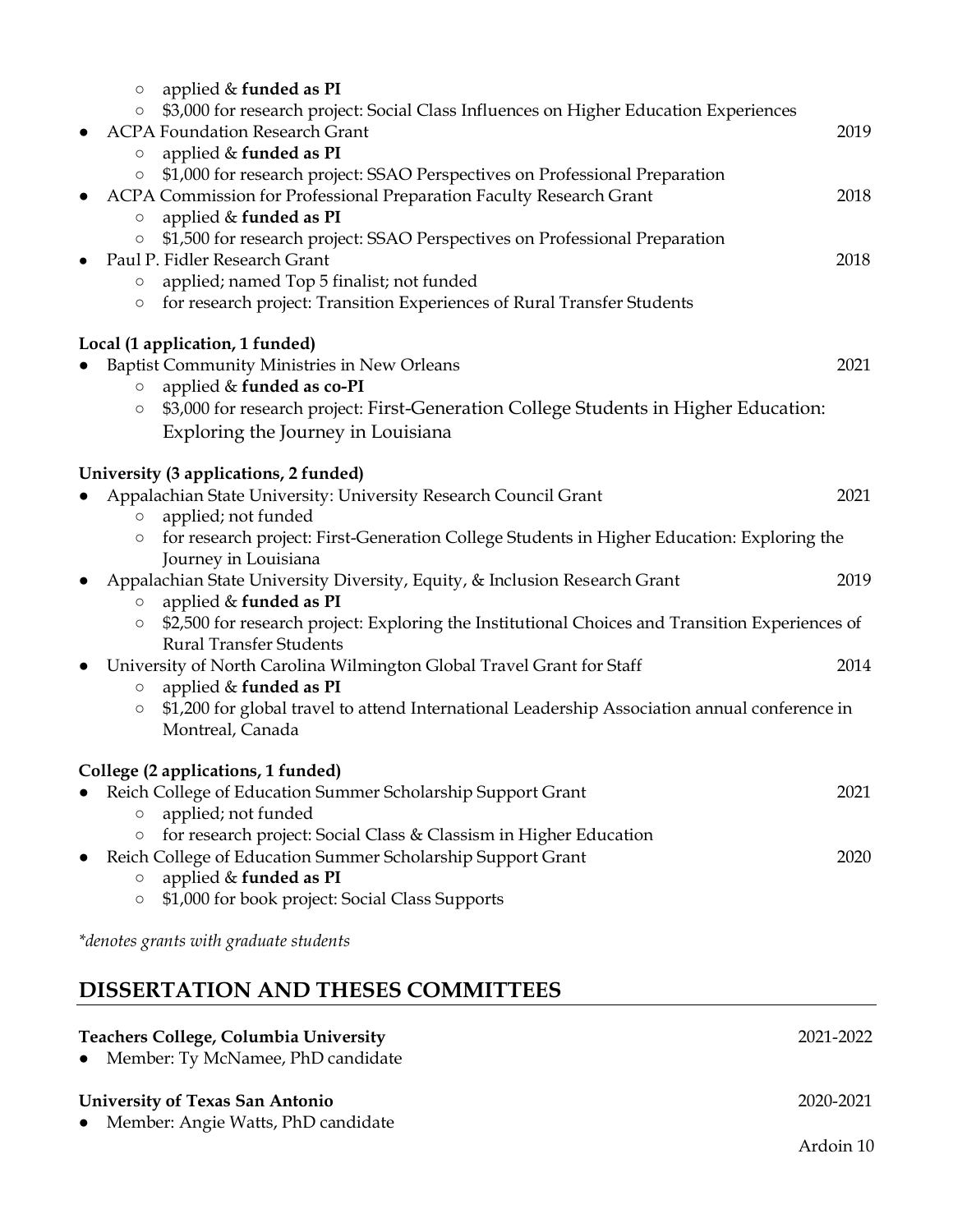#### **Boston University** 2015-2018

- Member: Amna all-Eisaei, EdD candidate
- Member: Tim Whelsky, EdD candidate

#### **University of North Carolina Wilmington** 2013-2015

- Member: Samantha Sepulski, M.Ed. candidate
- Member: Matthew Soles, M.Ed. candidate

# **PUBLIC SCHOLARSHIP AND MEDIA ARTICLES**

#### **NPR, The Hechinger Report, Inside Higher Ed, The Chronicle of Higher Education, & Professional Associations**

- Wood, S. (2021, April 2). First-generation institute highlights social class and institutional responsibilities [**Sonja Ardoin** keynote highlighted]. *Diverse Issues*. Retrieved from https://diverseeducation.com/article/209614/.
- **Ardoin, S.** (2021, March). Responding to students' changing needs. *NASPA Leadership Exchange, 19*(1), 37*.* Retrieved from https://www.leadershipexchangedigital.com/lexmail/202spring/MobilePagedReplica.action?utm\_source=newsletter&utm\_medium= email&utm\_campaign=TXLEAD210308002&utm\_content=gtxcel&pm=2&folio=Cover#pg1
- **Ardoin, S.** (2021, January 4). Rethinking recruitment for equity, not ease. *AFLV Connections.*  Retrieved from aflvconnections.org/blog/rethinking-recruitment-for-equity-not-ease.
- *The Chronicle of Higher Education*. (2020, December 10). Race, class, & campus climate webinar [**Sonja Ardoin** as panelist]. Retrieved from https://zoom.us/webinar/register/9716069300915/WN\_T94DBDE2TJ-dXb8S6lc7Gg.
- Berg, A. (2020, July 17). For first-generation students, a disappearing 'college experience' could have grave consequences [**Sonja Ardoin** quoted]. *The Chronicle of Higher Education*. Retrieved from https://www.chronicle.com/article/For-First-Generation-Students/249199?cid=wcontentlist\_hp\_latest&fbclid=IwAR0\_01DT6VUaU7UGIvhB3XT2gwfsa71To ByGdMhNSGiwB8evaUDtSFuc2i0.
- McNamee, T., Willis, J., Ganss, K. M., **Ardoin, S.**, & Sansone, V. (2020, May 4). Don't forget about rural higher education students: Addressing digital inequities during COVID-19. *Diverse Issues in Higher Education*. Retrieved from https://diverseeducation.com/article/176117/.
- Jarvis, W. (2019, July 31). 'Why do we have so many freaking acronyms?!' Some colleges target jargon in the name of student success [**Sonja Ardoin** quoted]. *The Chronicle of Higher Education*. Retrieved from https://www.chronicle.com/article/Why-Do-We-Have-So-Many/246839.
- Nadworny, E. & Marcus, J. (2018, December 12). 'Going to office hours is terrifying' and other tales of rural students in college [**Sonja Ardoin** quoted]. *NPR*. Retrieved from https://www.npr.org/2018/12/12/668530699/-going-to-office-hours-is-terrifying-and-otherhurdles-for-rural-students-in-col
- Marcus, J. (2018, December 12). Some colleges extend scholarships and other help to rural high school grads [**Sonja Ardoin** quoted]. *The Hechinger Report*. Retrieved from https://hechingerreport.org/some-colleges-extend-scholarships-and-other-help-to-rural-highschool-grads/
- Monaghan, P. (2018, April 22). The lonely country road to college. [The Chronicle Bookshelf, with **Sonja Ardoin**]. *The Chronicle of Higher Education.* Retrieved from https://www.chronicle.com/article/The-Lonely-Country-Road-to/243183.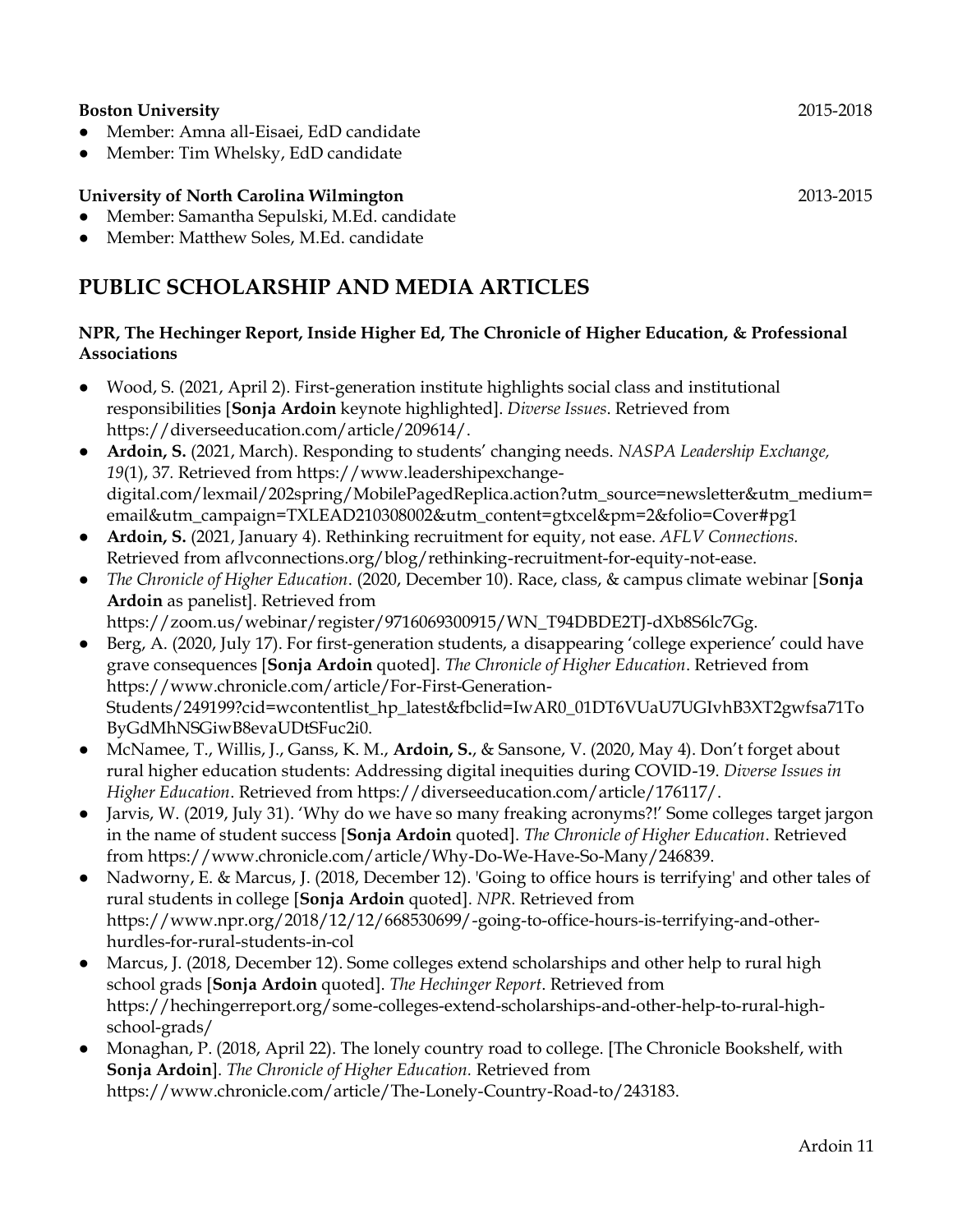- Zamudio-Suaréz, F. (2016, December 11). I fit in neither place [The Chronicle Interview, with **Sonja Ardoin**]. *The Chronicle of Higher Education*. Retrieved from http://www.chronicle.com/article/I-Fitin-Neither-Place-/238629?key=tZ1LWdA\_bVNIm62ZkgE3EE2YccRpG5lNNvOBhRVn33nqvqW0BlLqil22\_2fA9SnMzZPU1Y2Rm5TcUF3RGxPcHEzdC1Qd VNQZ1N6M0tHa0lYMl9TZ3l4NFdENA.
- **Ardoin, S.** (2014). 7 ways to stay prepared in the job search process. *ACPA Career Central*. Retrieved from http://www.acpa.nche.edu/article/7-ways-stay-prepared-job-search-process.
- **Ardoin, S.** (2014). Interviews in student affairs*. Inside Higher Ed*. Retrieved from https://www.insidehighered.com/advice/2014/05/23/essay-interviewing-student-affairsjobs#sthash%2ERHG9aDRp%2Edpbs.
- **Ardoin, S.** (2014). Finding jobs in student affairs*. Inside Higher Ed*. Retrieved from https://www.insidehighered.com/advice/2014/05/21/essay-finding-best-jobs-apply-studentaffairs#sthash%2E5fW8OAJZ%2Edpbs.
- **Ardoin, S.** & Dippold, L. (2013). Women as Students: Two Personal PhD Reflections and Suggested Practical Strategies. ACPA *Developments, 11*(1). Retrieved from http://www2.myacpa.org/publications/developments.
- **Ardoin, S.** & Dobiyanksi, V. (2011). We do what?! Challenging and supporting traditions through advising. In *2011 National Hazing Prevention Week Guide, Connect the Dots: Unite to Prevent Hazing* (p. 23-26). Retrieved from

http://hazingprevention.org/images/stories/upload/NHPW\_ResourceGuide\_lowres.pdf.

● **Ardoin, S.**, Lane, K., & O'Connell, R. (2008). Millennials and the job search: Can different generations coexist? In *ACPA Career Watch* (p.7). Retrieved from http://www.myacpa.org/sites/default/files/Post\_Conference\_Edition\_2008.pdf.

#### **Academic Blog Posts**

- Ardoin, S. (2019, 5, 3). *The significance of sharing social class stories.* [NASPA Socioeconomic & Class Issues in Higher Education Knowledge Community Blog Post]. Retrieved from https://www.naspa.org/constituent-groups/posts/the-significance-of-sharing-social-class-stories.
- Ardoin, S. (2018, 11, 6). *Scrutinizing language is a form of classism*. [NASPA Socioeconomic & Class Issues in Higher Education Knowledge Community Blog Post]. Retrieved from https://www.naspa.org/constituent-groups/posts/scrutinizing-language-is-a-form-of-classism.
- Ardoin, S. (2018, 1, 30). *Part II: What price(s) are you willing to pay: Cost Considerations in the #SAPro search process.* [NASPA New Professionals & Graduate Students Knowledge Community Blog Post]. Retrieved from https://www.naspa.org/constituent-groups/posts/part-ii-what-prices-are-youwilling-to-pay-cost-considerations-in-the-sapro.
- Ardoin, S. (2018, 1, 23). *Part I: What price(s) are you willing to pay: Cost Considerations in the #SAPro search process.* [NASPA New Professionals & Graduate Students Knowledge Community Blog Post]. Retrieved from https://www.naspa.org/constituent-groups/posts/part-i-what-prices-are-youwilling-to-pay-cost-considerations-in-the-sapro.
- Ardoin, S. (2017, 11, 17). *The photo project: Framing reflection from hands and feet.* [NASPA Socioeconomic & Class Issues in Higher Education Knowledge Community Blog Post]. Retrieved from https://www.naspa.org/constituent-groups/posts/the-photo-project-framing-reflection-fromhands-and-feet.
- Ardoin, S. (2017, 8, 11). *What you need to know about the reality of social class on campus*. [Presence Blog Post]. Retrieved from http://www.presence.io/blog/what-you-need-to-know-about-the-reality-ofsocial-class-on-campus/.
- Ardoin, S. (2017, 4, 4). *The job search and reflection: Knowing what you need and want.* [NASPA New Professionals & Graduate Students Knowledge Community Blog Post]. Retrieved from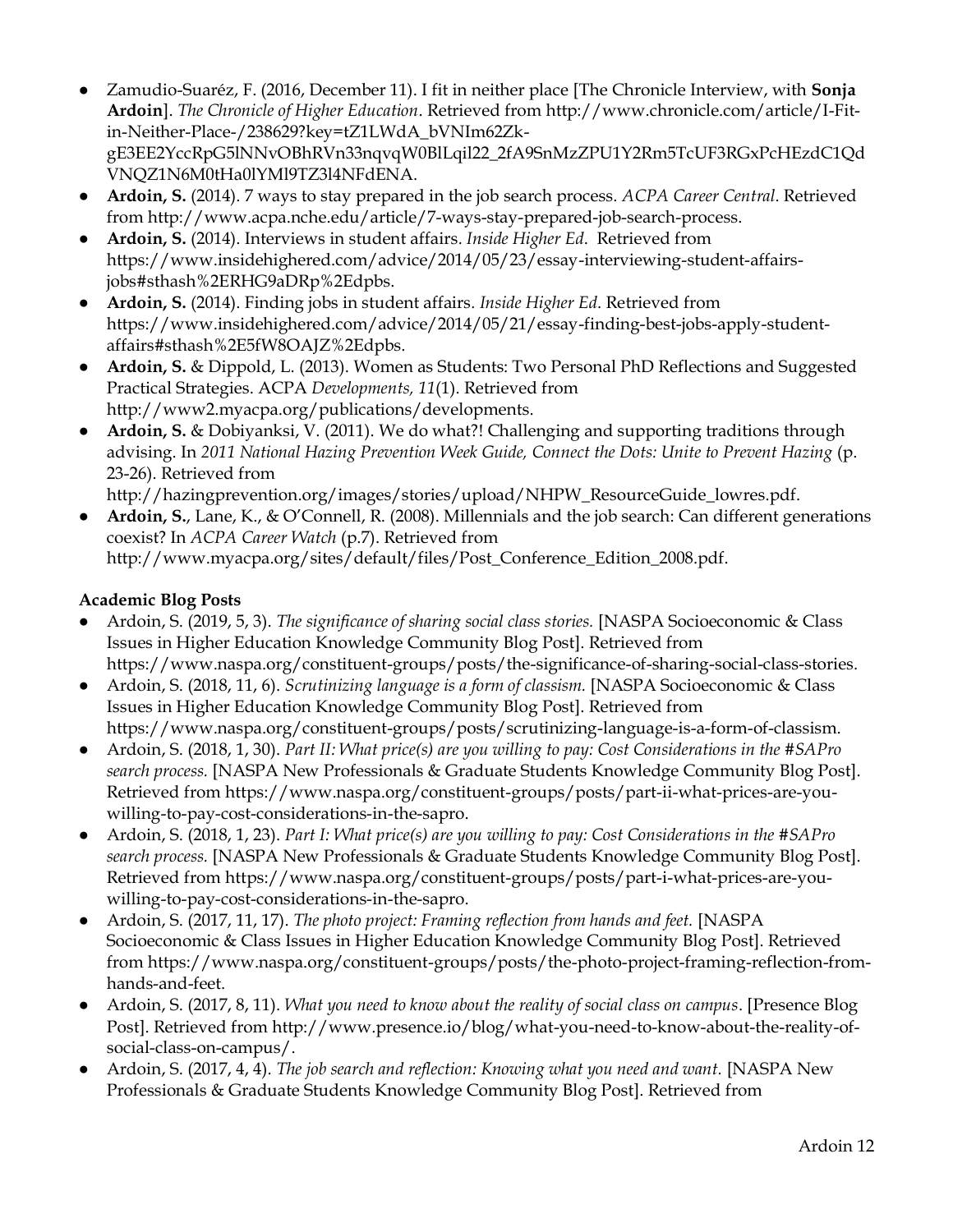https://www.naspa.org/constituent-groups/posts/the-job-search-reflection-know-what-you-needand-want.

- Ardoin, S. (2017, 1, 23). *What's your #classidentity story?* [NASPA Region I Tumbler]. Retrieved from http://nasparegion1.tumblr.com/post/156288374452/whats-your-classidentity-story.
- Ardoin, S. (2017, 1, 5). *The social class privilege of travel.* [NASPA Socioeconomic & Class Issues in Higher Education Knowledge Community Blog Post]. Retrieved from https://www.naspa.org/constituent-groups/posts/the-social-class-privilege-of-travel.
- Ardoin, S. (2016, 10, 02). *How cleaning out closets checked my class privilege.* [NASPA Socioeconomic & Class Issues in Higher Education Knowledge Community Blog Post]. Retrieved from https://www.naspa.org/constituent-groups/posts/how-cleaning-out-closets-checked-my-classprivilege.
- Ardoin, S. (2016, 5, 02). *Transition tips from a tiny town to a "two & out"-er.* [NASPA New Professionals & Graduate Students Knowledge Community Blog Post]. Retrieved from https://www.naspa.org/constituent-groups/posts/transition-tips-from-a-tiny-town-to-a-two-outer.
- Ardoin, S. (2016, 1, 06). *Ca c'est bon! Good food and conversation: Creating a successful interview meal.* [Student Affairs Collective Blog Post]. Retrieved from https://studentaffairscollective.org/ca-cestbon-good-food-conversation-creating-successful-interview-meal-sarecruits/.

# **PRESENTATIONS, KEYNOTE ADDRESSES, & WORKSHOPS**

### **National Refereed Conference Papers & Presentations (106)**

- Miller, R., **Ardoin, S.**, Nguyen, D., Yao, C., & McClure, K. (2022). Recognizing and responding to realities: How faculty can shape the future of graduate preparation programs. ASHE annual conference. Las Vegas, NV.
- Barker, B. & **Ardoin, S.** (2022). *CatalystFIRST learning lab*. NASPA Conferences on Student Success in Higher Education, Baltimore, MD.
- Molengraff, T., **Ardoin, S.**, Longwell-Grice, R., Camarillo, N., Williams, Q., & Schorr, D. (2022). *Demystifying the scholarly writing process (pre-conference workshop)*. NASPA Conferences on Student Success in Higher Education, Baltimore, MD.
- **Ardoin, S.** (2022). *Scalable social class support programs & practices.* Social Mobility Symposium, San Marcos, CA.
- **Ardoin, S.**, Miller, R., Nguyen, D. J., Duran, A., Brown-Young, D., Hernandez, C., & Segar, T. (2022). Preparing new practitioners: Reinventing collaboration between graduate program faculty & divisions of student affairs. NASPA annual conference, Baltimore, MD.
- **Ardoin, S.**, Martin, G. L., Nguyen, D. J., Jenks, S., Suarez. C., Christiaens, R., & Eckert, E. (2022). *Social class supports: Programs and practices to serve and sustain poor and working class students through higher education.* NASPA annual conference, Baltimore, MD.
- **Ardoin, S.**, Guthrie, K., McCarron, G. P., Brown, S. K., Svoboda, T., & Sasso, P. (2022). *Leadership*  learning through a social class lens: Examining how the conceptualization and practice of student leadership in *higher education is classed*. NASPA annual conference, Baltimore, MD.
- Longwell-Grice, R., **Ardoin, S.**, Jehangir, R., & Smith, M. (2022). *At the intersection: Understanding and supporting first-generation college students.* NASPA annual conference, Baltimore, MD.
- Carducci, R., **Ardoin, S.**, & Rollins, D. (2022). What can I do with this degree? Career opportunities with a master's in higher ed and student affairs. NASPA undergraduate conference, Baltimore, MD.
- **Ardoin, S.**, Lozano, A., martinez, b., Pierre, D., Bitton, A., & Williams, B. (2022). *Leadership learning through a social class lens*. ACPA Annual Convention, St. Louis, MO.
- **Ardoin, S.**, Martin, G., Bettencourt, G., Chung Kwan Fan, M., & Munoz, D. (2022). *Social class supports in higher education: Scalable programs and practices*. ACPA Annual Convention, St. Louis, MO.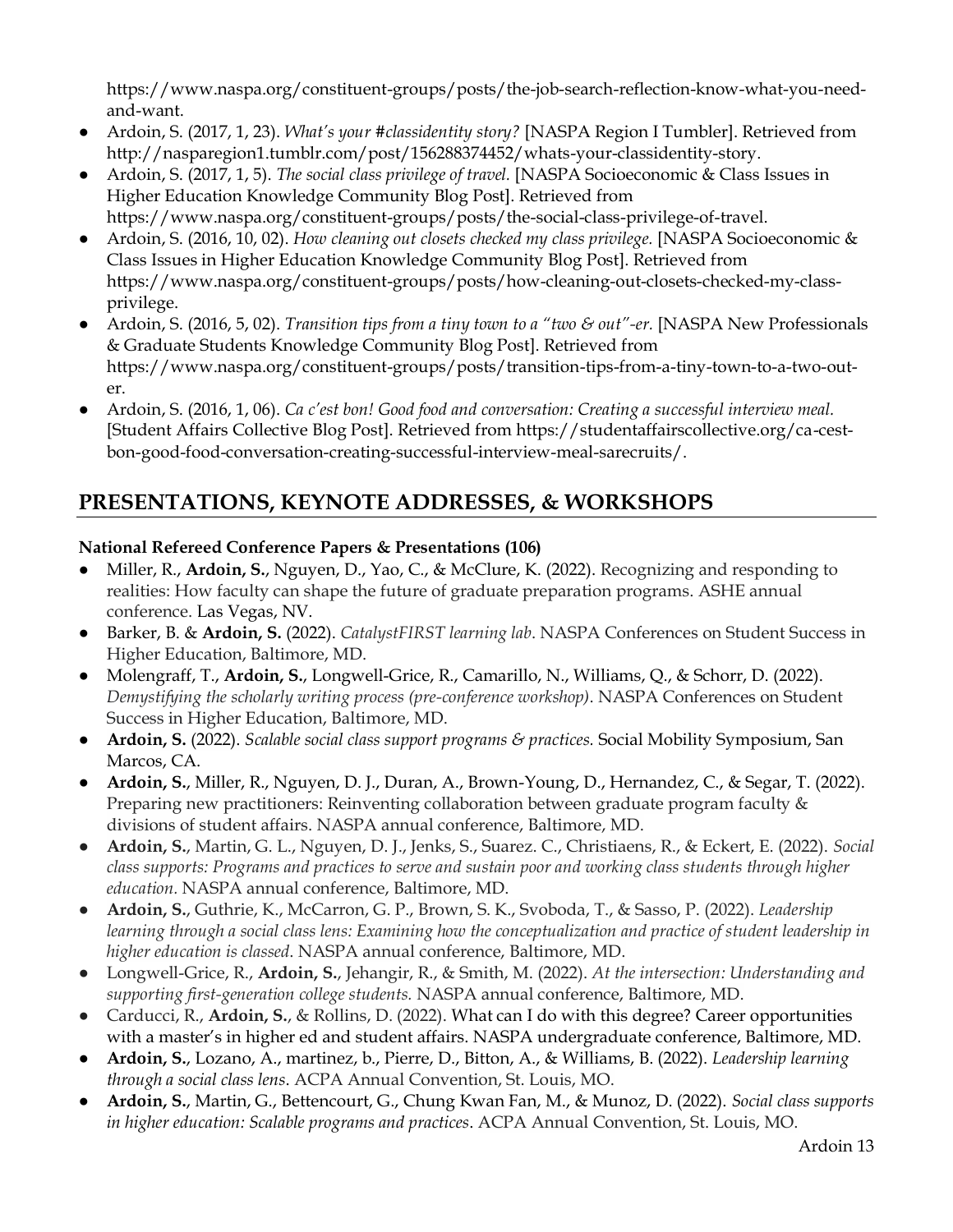- **Ardoin, S.**, Cawthon, T., Johnson, B., martinez, b., & Furr, S. (2022). *Cultivating your career as a practitioner-scholar or "pracademic."* ACPA Annual Convention, St. Louis, MO.
- Miller, R., **Ardoin, S.**, McCloud, L., Morgan, D., Cunningham, S., Perillo, P., & Shivers, M. (2022). *Connecting program faculty and student affairs divisions.* ACPA Annual Convention, St. Louis, MO.
- Williams, B., **Ardoin, S.**, Goodman, M. (2022). *Centering social class consciousness in sorority and fraternity life*. ACPA Annual Convention, St. Louis, MO.
- martinez, b. & **Ardoin, S.** (2022). *The power of stories: Understanding first-gen lived experiences*. ACPA Annual Convention, St. Louis, MO.
- **Ardoin, S.** (2022). *Know what you're signing up for: The realities of student affairs careers.* AFLV Central, Indianapolis, IN.
- **Ardoin, S.** (2022). *Creating more (social class) inclusive leadership learning.* AFLV Central, Indianapolis, IN.
- **Ardoin, S.** & Shinn, J. B. (2022). *"Business as usual" is the issue: Reconstructing formal recruitment for inclusion & equity*. AFLV Central, Indianapolis, IN.
- Martin, G. L., **Ardoin, S.**, Jenks, S., Pfrenger, W., Warnock, D., & Jean-Perkins, R. M. (2021). *Considering social class supports for poor and working class students at identity intersections*. ASHE Annual Conference, San Jaun, PR.
- **Ardoin, S.**, McCloud, L., Nguyen, D. J., & Johnson, M. (2021). *Rural realities: Being transparent about possibilities and limitations of graduate programs at rurally-located institutions*. ASHE Annual Conference, San Jaun, PR.
- Miller, R., **Ardoin, S.**, Marine, S., Squire, D., Williams, B. M. (2021). *Preparing new practitioners: What are our ethical responsibilities and challenges?* ASHE Annual Conference, San Jaun, PR.
- **Ardoin, S.** & Martin, G. L. (2021). *Social class supports: Scalable ideas to serve & sustain poor and workingclass students*. NASPA Virtual Conferences on Student Success in Higher Education.
- **Ardoin, S.** & martinez, b. (2021). *The power of stories: Understanding the intersectional first-gen lived experience*. NASPA Virtual Conferences on Student Success in Higher Education.
- **Ardoin, S.** & Erb, M. (2021). *Who are #FirstGen graduate students & how should we support them?* NASPA Virtual Conferences on Student Success in Higher Education.
- Wallace, M., **Ardoin, S**., & Miles, L. T. (2021). *First-generation professionals in higher education: Strategies for the world of work.* NASPA Virtual Conferences on Student Success in Higher Education.
- Longwell-Grice, R. M., **Ardoin, S.**, & Smith, M. J. (2021). *At the intersection: Understanding and supporting first-generation students*. NASPA Virtual Conferences on Student Success in Higher Education.
- **Ardoin, S.** (2021). *Being critical can be a good thing: Using critical social theory as a basis for understanding identity & justice*. Delta Gamma Virtual Champion Collective Conference.
- **Ardoin, S.** (2021). *Leadership learning through a social class lens*. Delta Gamma Virtual Champion Collective Conference.
- **Ardoin, S.** (2021). *First-gen is not my only identity: Recognizing how intersections influence experiences.* Delta Gamma Virtual Champion Collective Conference.
- McNamee, T., **Ardoin, S.**, Cooper, N., & Sansone, V. (2021). *Engaging critical postsecondary theoretical frameworks to illuminate rural students' experiences and development in higher education*. AERA Virtual Annual Conference.
- **Ardoin, S.**, Crandall, R., & Shinn, J. (2021). *Energy, adaptability, fresh perspectives, & more: How SSAOs see early-career professionals adding value to student affairs organizations.* NASPA Virtual Annual Conference.
- **Ardoin, S.** & Erb, M. (2021). *Who are #FirstGen graduate students & how should we support them?* NASPA Virtual Annual Conference.
- Wallace, M., **Ardoin, S**., Williamson, R. (2021). *First-generation professionals in higher education: Strategies for the world of work*. NASPA Virtual Annual Conference.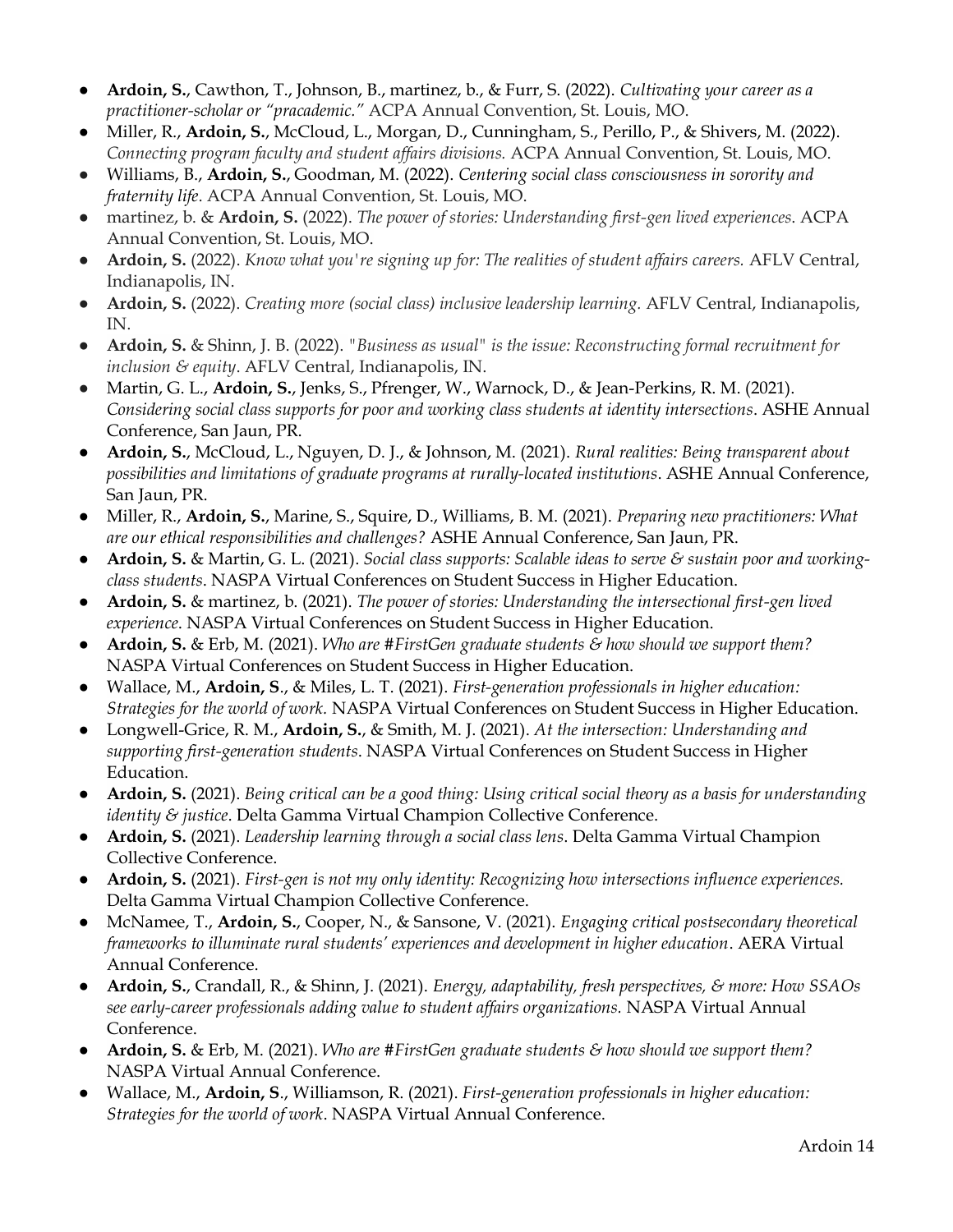- **Ardoin, S.** & Khwaja, A. (2021). *Strategies to shape your student affairs career.* NASPA Undergraduate Student Conference.
- Carducci, R., **Ardoin, S.**, Smith, S., & Nozartash, N. (2021). *Exploring graduate programs: What matters to you?* NASPA Undergraduate Student Conference.
- **Ardoin, S.**, García-Louis, C., Shalka, T., McGuire, K., Catalano, C. (2021). *How identities and experiences should shape institutional policy and practice*. ACPA Virtual Annual Conference.
- **Ardoin, S.**, Crandall, R., & Shinn, J. (2020). *SSAO perspectives on the value early-career professionals add to student affairs organizations.* ASHE Virtual Annual Conference.
- **Ardoin, S.**, Nicolazzo, Z., & Bettencourt, G. (2020). *Committing to action: White anti-racist group interactive symposium.* ASHE Virtual Annual Conference.
- Cooper, N., McNamee, T., **Ardoin, S.**, Sansone, V. (2020). *Utilizing student-derived "rural" definitions in educational research, practice, and policy*. National Rural Education Association National Forum on to Advance Rural Education.
- **Ardoin, S.** (2020). *Nuances of first-generation college students' social class identity*. NASPA Virtual Conferences on Student Success in Higher Education.
- **Ardoin, S.** & Erb, M. (2020). *Who are #FirstGen graduate students & how should we support them?*  NASPA Conferences on Student Success in Higher Education, Baltimore, MD. (conference canceled due to COVID-19)
- McNamee, T., **Ardoin, S.**, Sansone, V., & Cooper, N. (2020). *Combating anti-deficit mindsets: How organizational stakeholders can capitalize on rural student strengths in higher education*. AERA Annual Conference, San Francisco, CA. (conference canceled due to COVID-19)
- **Ardoin, S.** & martinez, b. (2020). *Exploring social class stories & how social class influences our work*. NASPA Annual Conference, Austin, TX. (conference canceled due to COVID-19)
- **Ardoin, S.** & Erb, M. (2020). *Who are #FirstGen graduate students & how should we support them?*  NASPA Annual Conference, Austin, TX. (conference canceled due to COVID-19)
- **Ardoin, S.,** Crandall, R., & Shinn, J. (2020). *SSAO perspectives on the social justice focus in #SAGrad programs*. NASPA Annual Conference, Austin, TX. (conference canceled due to COVID-19)
- Nguyen, D., **Ardoin, S.**, & McClure, K. (2020). *There's a fee for that: How class and money influence student success*. NASPA Annual Conference, Austin, TX. (conference canceled due to COVID-19)
- **Ardoin, S.** & Marenco, G., Wright, K., & Mabry, N. (2020). *Trailblazers: How #FirstGen graduates strategically shape their #SAPro careers.* ACPA Annual Convention, Nashville, TN.
- **Ardoin, S.** & martinez, b. (2020). *Exploring how social class stories influence our work*. ACPA Annual Convention, Nashville, TN.
- McGuire, K., **Ardoin, S.**, Garcia-Louis, C., Shalka, T., Parker, E. (2020). *Positionalities, pedagogies, and practices: Bringing the self to scholarly work*. ACPA Annual Convention, Nashville, TN.
- Stewart, D.L., Guido, F., **Ardoin, S.**, & Johnson, R. (2020). *Writing for practitioners and scholars: Books, book chapters, and blogs.* ACPA Annual Convention, Nashville, TN.
- Boettcher, M.L., **Ardoin, S.**, Foste, Z., Savarese, K., & Zilvinskis, J. (2020). *ACPA foundation grant funded research.* ACPA Annual Convention, Nashville, TN.
- Smith, R.A., Shelton, L.J., **Ardoin, S.**, Garcia, C., Briscoe, K., Shea, H., Stewart, T.J., & Zenner, K. (2020). *The scholarship of teaching and learning.* ACPA Annual Convention, Nashville, TN.
- **Ardoin, S.** & Kirk, H. M. (2020). *Rethinking recruitment: Recognizing and reducing classist barriers to membership*. AFLV Central, Indianapolis, IN.
- **Ardoin, S.** & Leal, C. (2020). *Enrollment trends, first-generation college students, and culturally-based Greek organizations: Connections and calls to action*. AFLV Central, Indianapolis, IN.
- Hallmark, T. & **Ardoin, S.** (2019). *The role of gender socialization practices on rural students' knowledge of and feelings toward the college-going process*. ASHE national conference, Portland, OR.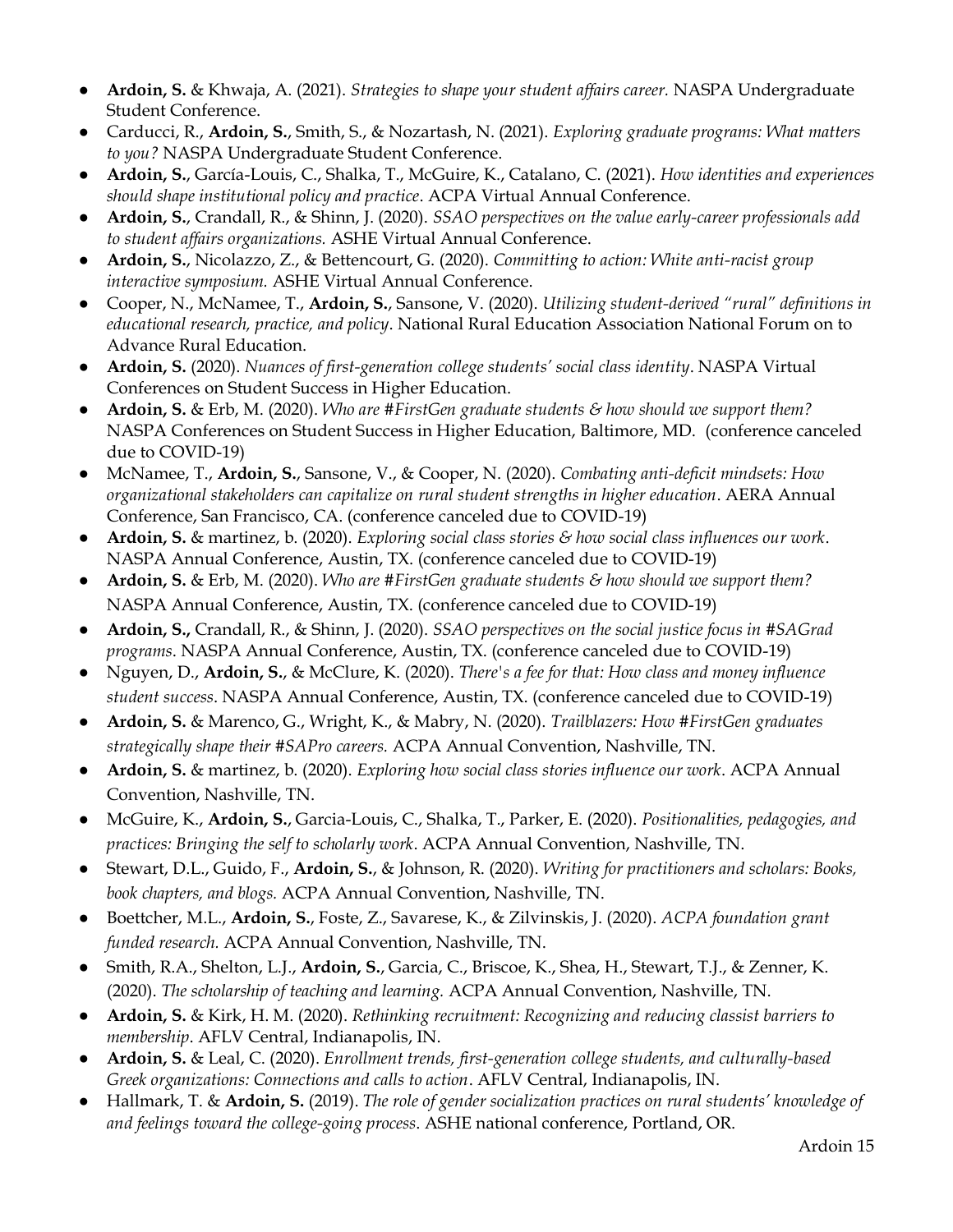- Hallmark, T., **Ardoin, S.,** Means, D. R., Sansone, V. A., Shotton, H. J., & Youngbull, N. R. (2019). *Rurality across race and ethnicity*. ASHE national conference, Portland, OR.
- Crandall, R., **Ardoin, S.**, & Shinn, J. (2019). *The false binary of administrator vs. activist: SSAO perspectives on social justice in graduate preparation programs*. ASHE National Conference, Portland, OR.
- McNamee, T., Sansone, V., **Ardoin, S.**, Cooper, N. (2019). *The strengths rural students bring to succeed in higher education.* National Rural Education Association Convention and Research Symposium, Louisville, KY.
- Rice, A. & **Ardoin, S.** (2019). *First step to first-gen success: Know your students*. NASPA First-Generation Student Success Conference, Orlando, FL.
- **Ardoin, S.**, Brown-Henderson, L. A., Collins, K., Guardia, J., & Pina, J. (2019). *#SAPro to published: Finding the outlets, time, and first steps to publication as a scholar-practitioner, without having to be on the faculty-track.* NASPA National Conference, Los Angeles, CA.
- **Ardoin, S.**, Crandall, R., & Shinn, J. (2019). *SSAO perspectives on professional preparation programs: Successes, shortfalls, & an opportunity for self-assessment*. NASPA National Conference, Los Angeles, CA.
- **Ardoin, S.**, Shelton, L. J., Covarrubias, A., & Davis, T. J. (2019). *The Hype vs. The Realities of Non-Tenure Track Faculty Experiences in Higher Education and Student Affairs*. NASPA National Conference, Los Angeles, CA.
- Nguyen, D., **Ardoin, S.**, & Lee-Anderson, B. (2019). *Understandings of class and classism among student affairs professionals.* NASPA National Conference, Los Angeles, CA.
- Rice, A. & **Ardoin, S.** (2019). *First step to first-gen success: Know your students.* NASPA National Conference, Los Angeles, CA.
- Crandall, R., **Ardoin, S.**, & Shinn, J. (2019). *SSAOs on professional preparation programs: Insights for equipping early-career professionals*. ACPA National Convention, Boston, MA.
- **Ardoin, S.** & martinez, b. (2019). *Straddling class in the academy: Stories & implications for practice.*  ACPA National Convention, Boston, MA.
- **Ardoin, S.**, Shelton, L. J., & Porter, C. (2019). *Non-tenure track faculty experiences: The hype vs. the realities*. ACPA National Convention, Boston, MA.
- **Ardoin, S.** (2019). Social class in the fraternal experience: Recognizing & reducing barriers for access and belonging. AFLV Central, Indianapolis, IN.
- **Ardoin, S.**, Crandall, R., & Shinn, J. (2018). *Senior student affairs officers perspectives on professional preparation in higher education and student affairs*. ASHE National Conference, Tampa, FL.
- **Ardoin, S.** (2018). *What a bunch of B.S.: How institutional jargon creates in-groups & out-groups in higher education, particularly for first-generation college students*. NASPA Closing the Achievement Gap Conference, Columbus, OH.
- **Ardoin, S.** (2018). *Institutional strategies to summon poor and working class students' sense of belonging.* NASPA Closing the Achievement Gap Conference, Columbus, OH.
- **Ardoin, S.** (2018). *What a bunch of B.S.: How institutional jargon creates in-groups & out-groups in higher education, particularly for first-generation college students*. NASPA National Conference, Philadelphia, PA.
- **Ardoin, S.** & Nguyen, D. (2018). It's NOT all about the Benjamins: Defining social class identity on campus and in research. NASPA National Conference, Philadelphia, PA.
- Waugaman, C., **Ardoin, S.**, Shelton, L.J., Hernandez, S., & Perry, A. (2018). *Successfully starting your faculty career in the academy: Resources and insights from NASPA's emerging faculty leader academy second cohort*. NASPA National Conference, Philadelphia, PA.
- Radimer, S., **Ardoin, S.**, Davis, J., Anderson, A., & Lawhead, J. (2018). *A doctorate in higher education: Demystifying the pathways and navigating the obstacles to advancing your career*. NASPA National Conference, Philadelphia, PA.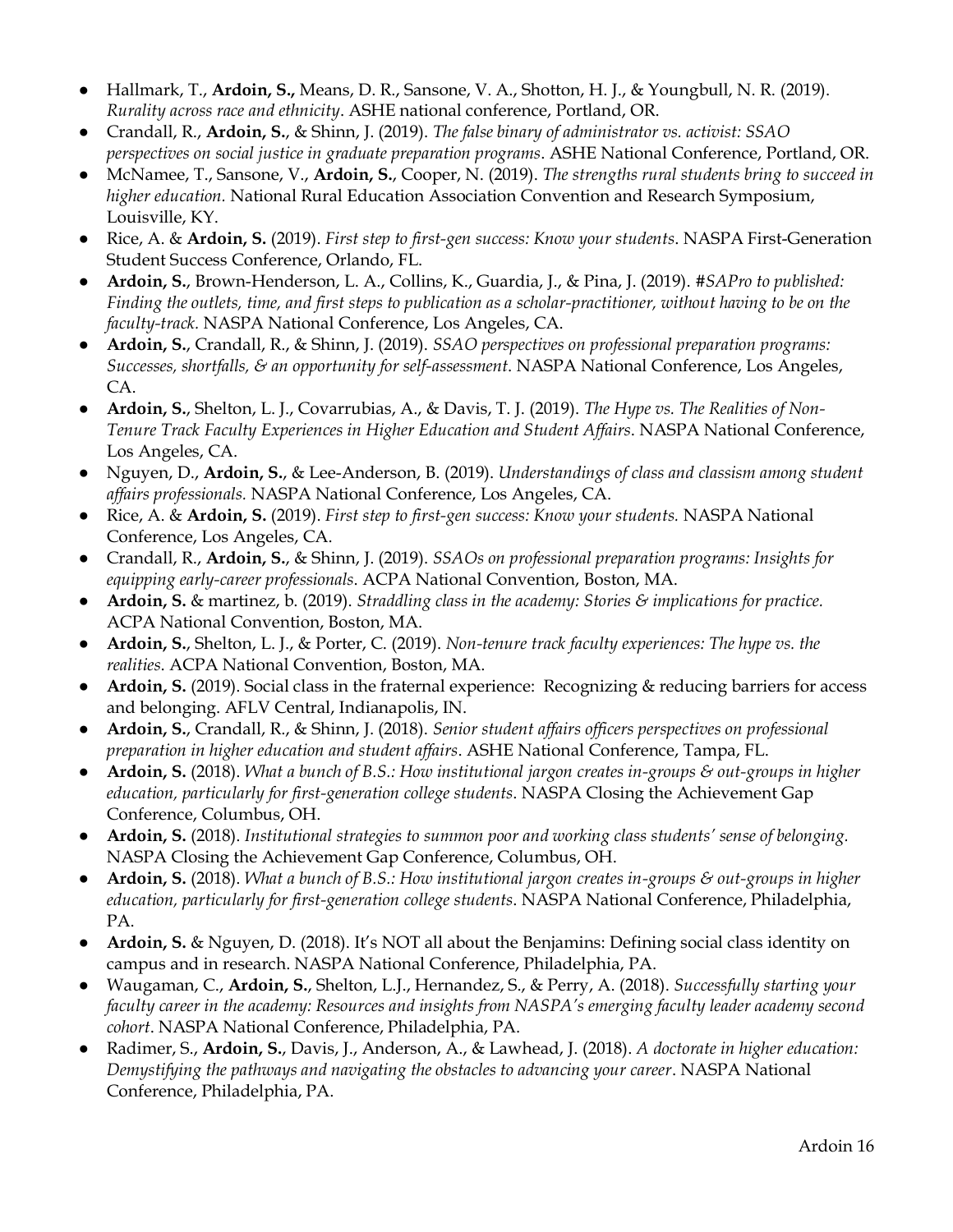- Benjamin, M., Kniess, D., Boettcher, M., **Ardoin, S.**, Marine, S., Beatty, C. (2018). *So you have a terminal degree, now what? Part 2: Faculty options.* NASPA Undergraduate Pre-Conference, Philadelphia, PA.
- **Ardoin, S.** (2018). *The importance of viewing ourselves as scholar-practitioners.* NASPA Undergraduate Pre-Conference, Philadelphia, PA.
- **Ardoin, S.** (2018). *Strategies to shape your student affairs career.* NASPA Undergraduate Pre-Conference, Philadelphia, PA.
- Martin, G., Elkins, B., **Ardoin, S.**, Trolian, T., et al. (2018). *Exploring social class as identity*. ACPA Annual Convention, Houston, TX.
- **Ardoin, S.** (2017). *Stop telling me to "have class," "be classy," or "act professional." Let's talk about how the*  higher education environment discredits & degrades poor and working class folks. NASPA National Conference, San Antonio, TX.
- **Ardoin, S.** & Martinez, B. (2017). *No, I can't meet you for an \$8 coffee: How class shows up in workspaces.*  NASPA National Conference, San Antonio, TX.
- **Ardoin, S.**, Sterritt, K., & Mattera, B. (2017). *Supervision is a two-way street. Recognize your part in supervisory relationships.* NASPA National Conference, San Antonio, TX.
- **Ardoin, S.**, Carducci, R., Marine, S., & Means, D. (2017). *Positioning yourself for the practitioner to professor pipeline*. NASPA National Conference, San Antonio, TX.
- **Ardoin, S.**, martinez, b., Svoboda, V., Washington, J., & Segar, T. (2017). *Being both: Integrating poor and working class roots with a middle class higher ed identity.* NASPA National Conference (as a preconference), San Antonio, TX.
- **Ardoin, S.** (2017). *Considering class & capital in student engagement opportunities*. John C. Dalton Institute on College Student Values, Tallahassee, FL.
- **Ardoin, S.**, Broadhurst, C., Locke, L., & Johnson, J. (2016). *It's not just about creating noise: Women leaders advocate for change in higher education*. ASHE National Conference, Columbus, OH.
- Broadhurst, C., Locke, L., **Ardoin, S.**, & Johnson, J. (2016). *Leading from the middle: Exploring stories of women working for change in PK-12 Schools*. University Council on Educational Administration (UCEA) National Conference, Detroit, MI.
- **Ardoin, S.**, Martinez, B., Svoboda, V., Washington, J., & Segar, T. (2016). *Being both: Integrating working class roots with a middle class higher ed identity.* NASPA National Conference (as a preconference), Indianapolis, IN.
- Cebluski, A., Vergara, J., & **Ardoin, S.** (2016). *Pathways to success: Finding your place in higher education.* NASPA National Conference, Indianapolis, IN.
- **Ardoin, S.** & NASPA Center for Women. (2015). *Pursuing a doctorate? Considering an upper level administrative role? Enticed by the faculty lifestyle? Say it together women: we can do it!* NASPA National Conference (as a pre-conference), New Orleans, LA.
- **Ardoin, S.**, Crume, A., Garrison-Duncan, A., Miles, M., et al. (2015). *Be strategic: Shape your student affairs career.* NASPA National Conference (as an inaugural book club session), New Orleans, LA.
- **Ardoin, S.** & Martinez, B. (2015). *Movin' On Up! The Complex Navigation of Shifting from Low Class to Middle Class Ways of Life for Student Affairs Educators.* NASPA National Conference, New Orleans, LA.
- **Ardoin, S.** & Downs, J. (2015). *Selling Student Experiences: Engagement, Meaning Making, and Employability*. NASPA National Conference, New Orleans, LA.
- **Ardoin, S.** & Jaeger, A. (2014). *I know what B.S. means, just not in those terms: Rural students, cultural capital, college knowledge, and university jargon*. NASPA National Conference, Baltimore, MD.
- **Ardoin, S.**, Dobiyanski, V., Crume, A., Mercado, C., et al. (2014). *Women doctorates: Perspectives from step one to done.* NASPA National Conference, Baltimore, MD.
- **Ardoin, S.**, Borgmann, B., Bowden, B., Clay, J., et al. (2014). *Be strategic: Shape your student affairs career.* NASPA National Conference, Baltimore, MD.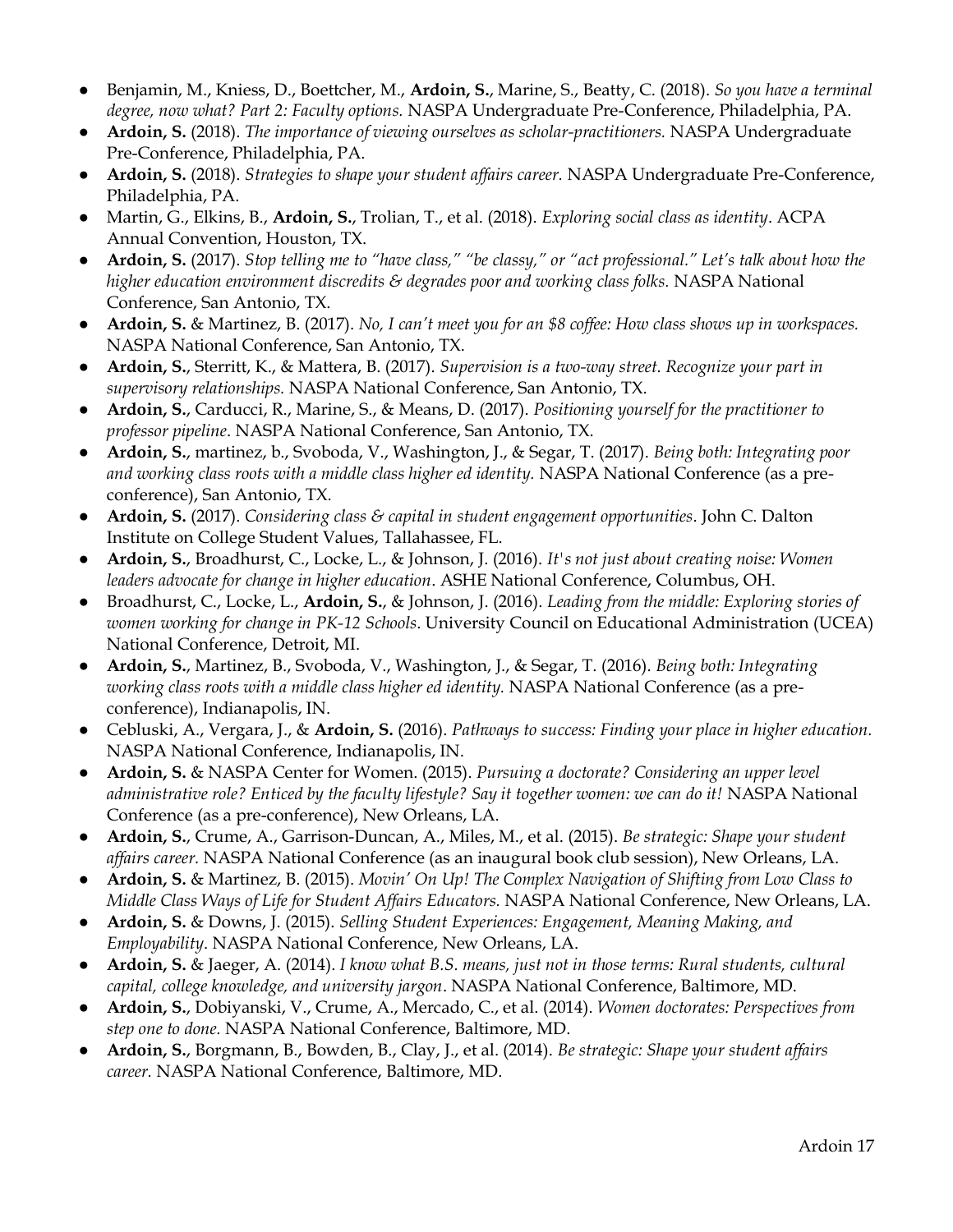- **Ardoin, S.**, Mercado, C., & Wells, D. (2014). *This is what women want: Recruiting and retaining women through graduate programs.* NAPSA AGAPSS Pre-Conference, Access and Success: Race, Ethnicity, and the Graduate and Professional Student Experience, Baltimore, MD.
- **Ardoin, S.**, Dobiyanski, V., Garrison-Duncan, A., Mercado, C., et al. (2013). *Female doctorates: Perspectives from step one to done.* NASPA National Conference, Orlando, FL.
- **Ardoin, S.**, Dippold, L.K., Eaves, L., Martin, G., & Munoz, O. (2013). *The doctoral process: Female perspectives from step one to done*. ACPA National Conference, Las Vegas, NV.
- Gayles, J., Jaeger, A., & **Ardoin, S.** (2013). *Faculty-Practitioner partnerships: Bridging the gap between theory and practice*. ACPA National Conference, Las Vegas, NV.
- **Ardoin, S**. & Pittman, D. (2012). *Be strategic: Shape your student affairs career*. NASPA National Conference, Phoenix, AZ.
- **Ardoin, S.** (2011). *First-Generation, rural students: Does cultural capital influence students' ability to decode university jargon?* ASHE National Conference, Charlotte, NC.
- **Ardoin, S.**, Bailey, K., & Dobiyanski, V. (2011). *We do what?! Challenge & support traditions through advising.* NASPA National Conference, Philadelphia, PA.
- **Ardoin, S.**, Battle, H., Bowden, B., Franklin, K., et al (2011). *5 years post-masters: Reflection on preparation, paths, & purpose*. NASPA National Conference, Philadelphia, PA.
- **Ardoin, S.**, Bailey, K., & Dobiyanski, V. (2010). *We do what?! Challenging and supporting campus traditions.* NASPA National Conference, Chicago, IL.
- **Ardoin, S.**, Lane, K., &. O'Connell, R. (2008). *Millennials and the job search: Can different generations coexist?* ACPA National Conference, Atlanta, GA.

#### **Regional and State Refereed Conference Papers & Presentations (31)**

- **Ardoin, S.** & Brown, S. K. (2021). *Leadership learning through a social class lens.* SACSA Conference, Norfolk, VA.
- **Ardoin, S.**, Bettencourt, G. M., & Clayton, A. B. (2021). *A (social) class act: Centering poor and working class students in academic and learning spaces.* SACSA Conference, Norfolk, VA.
- **Ardoin, S.**, Cawthon, T., Johnson, B., & Boettcher, M. (2021). *Cultivating your career as a practitionerscholar or "pracademic": You don't have to choose one or the other.* SACSA Conference, Norfolk, VA.
- **Ardoin, S.**, Carducci, R., et al. (2021). *Applying to graduate programs: Master's and doctoral.* SACSA Conference, Norfolk, VA.
- Cain, E., **Ardoin, S.,** Calhoun, D., & Sorgen, K. (2021). *Engaging the multiple identities of rural college students*. SACSA Conference, Norfolk, VA.
- **Ardoin, S.** (2021). *Strategies to shape your student affairs career.* University of North Carolina Greensboro Careers in Student Affairs Conference.
- **Ardoin, S.** (2021). *The power of stories: Understanding the intersectional first-gen lived experience.*  University of North Carolina Greensboro Careers in Student Affairs Conference.
- Carducci, R. & Ardoin, S. (2021). *Navigating the graduate school application process*. University of North Carolina Greensboro Careers in Student Affairs Conference.
- **Ardoin, S.** (2021). *Becoming a more first-gen college student-ready campus.* West Virginia Higher Education Policy Commission Virtual Student Success Summit.
- **Ardoin, S.** & Mendizabal, J. (2020). *Strategies to shape your student affairs career.* University of North Carolina Greensboro Careers in Student Affairs Conference.
- Carducci, R., **Ardoin, S.**, Smith, S., & Nozartash, N. (2020). *Decoding the graduate school application process part II: Understanding the graduate school application process*. University of North Carolina Greensboro Careers in Student Affairs Conference.
- Carducci, R., **Ardoin, S.**, Smith, S., & Nozartash, N. (2020). *Decoding the graduate school application process part I: Exploring graduate programs*. University of North Carolina Greensboro Careers in Student Affairs Conference.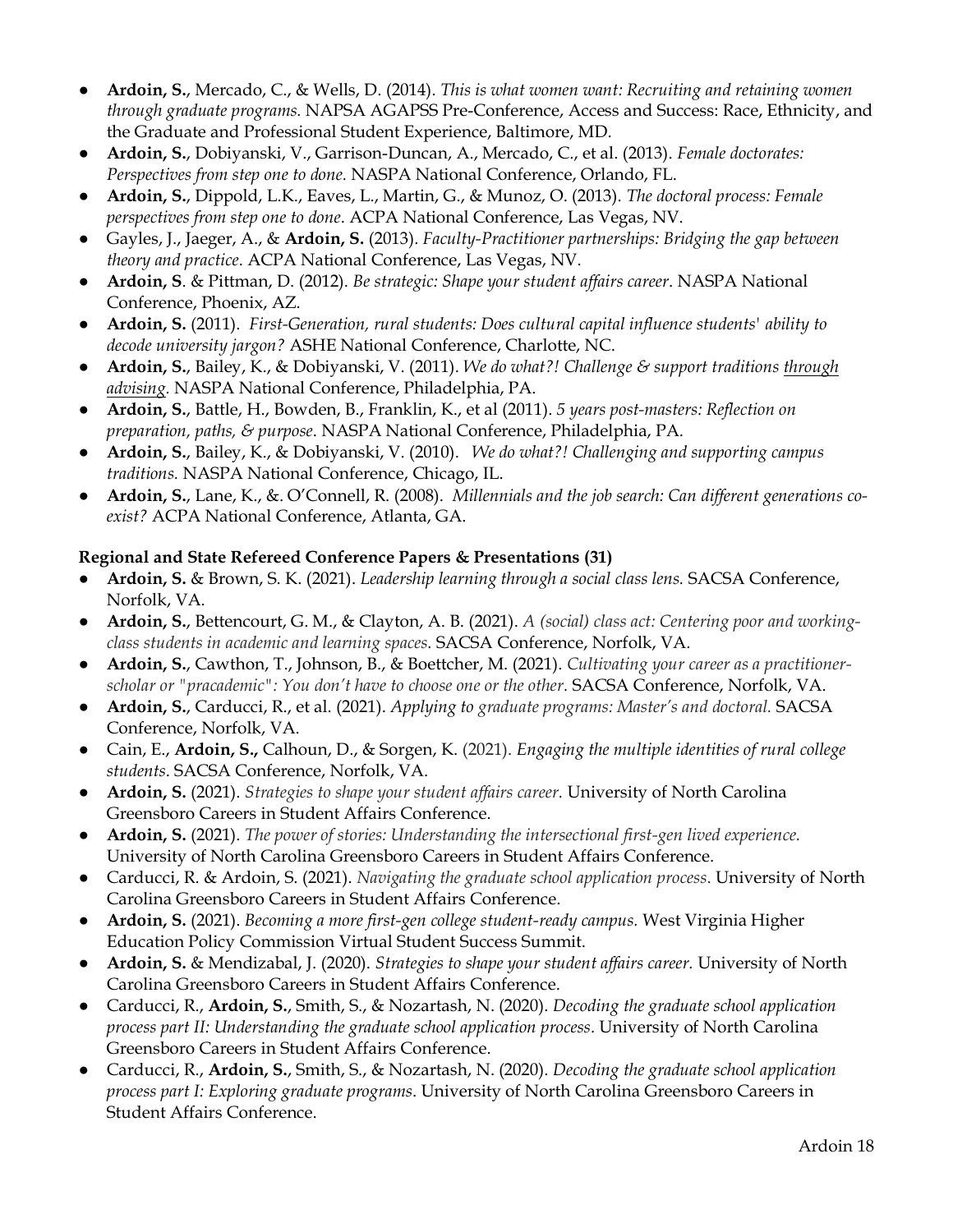- Svoboda, T. & **Ardoin, S.** (2019). *Straddling class: Honoring our roots as we grow in this field*. NASPA IV-East Conference, Des Moines, IA.
- **Ardoin, S.** (2019). *Acknowledging how poor and working class backgrounds can influence student engagement.* NACA Mid-America Conference, Covington, KY.
- **Ardoin, S.** (2019). *Continued conversation on the keynote*. NASPA West Virginia (WVASPA) State Conference, Davis, WV.
- **Ardoin, S.** & McReynolds, D. (2019). *Never say never: Strategies for using both intentionality & spontaneity to shape your career path*. University of North Carolina Greensboro Careers in Student Affairs Conference, Greensboro, NC.
- **Ardoin, S.** (2019). *Straddling class in the academy*. Social Mobility Symposium, Norfolk, VA.
- **Ardoin, S.** (2018). *The importance of viewing ourselves as scholar-practitioners*. SACSA Conference, Myrtle Beach, SC.
- **Ardoin, S.** (2018). *Exploring your personal social class story & its impact on your work*. SACSA Conference, Myrtle Beach, SC.
- **Ardoin, S.** (2018). *Things we don't [often] learn in grad school: Supervision styles, stages, & strategies.* SACSA Conference, Myrtle Beach, SC.
- **Ardoin, S.** (2018). *The importance of viewing ourselves as scholar-practitioners*. Memphis in May Student Affairs Conference, Memphis, TN.
- **Ardoin, S.** (2017). *Institutional strategies to summon poor and working class students' sense of belonging.* NASPA Region I Conference, Springfield, MA.
- **Ardoin, S**. (2017). *Exploring your personal social class story and its impact on your work.* NASPA Region I Conference, Springfield, MA.
- **Ardoin, S.** (2017). *Things we don't learn in grad school: supervision styles, stages, and strategies*. NASPA Region I Conference, Springfield, MA.
- Lubin, C. & **Ardoin, S.** (2017). *Are financial expectations limiting #SAPro engagement, connection, & development?* NASPA Region I Conference, Springfield, MA.
- **Ardoin, S.** (2016). *Considering class & capital in student engagement opportunities*. NASPA Region I Conference, Burlington, VT.
- **Ardoin, S.**, Carducci, R., & Marine, S. (2016). *Positioning yourself for the practitioner to professor pipeline*. NASPA Region I Conference, Burlington, VT.
- **Ardoin, S.** (2016). *Be Strategic: Shape Your Student Affairs Career!* NASPA Region I Conference, Burlington, VT.
- **Ardoin, S.** & Felix-Haro, J. (2016). *Being both: Integrating poor & working class identity in middle class academia*. NASPA Region I Pre-Conference Session, Burlington, VT.
- **Ardoin, S.** (2009). *Partnering with student government: Make it collaborative not competitive!* Conference on Student Government Associations, College Station, TX.
- **Ardoin, S.** & McMahon, K. (2006). *I could get into legal trouble for that?!?*, *Best practices in risk management and event planning*. NASPA FL Meeting, Orlando, FL.

#### **Invited Keynote Addresses (34)**

- Ardoin, S. (2022). *Assessing nuance: Including voices of student populations that are challenging to quantify*. Assessment of Learning in Higher Education Conference, Providence, RI.
- Ardoin, S. (2022). *Advising students from poor and working-class backgrounds*. Boston University Advising Symposium, Boston, MA.
- Means, D., Ardoin, S., McNamee, T., & Willis, J. (2022). *Exploring rural student identity.* University of Georgia Rural Student Success unConference, via Zoom.
- Ardoin, S. (2022). *A shared responsibility: Ensuring fertile ground for student success*. LACUSPA State Conference, Lake Charles, LA.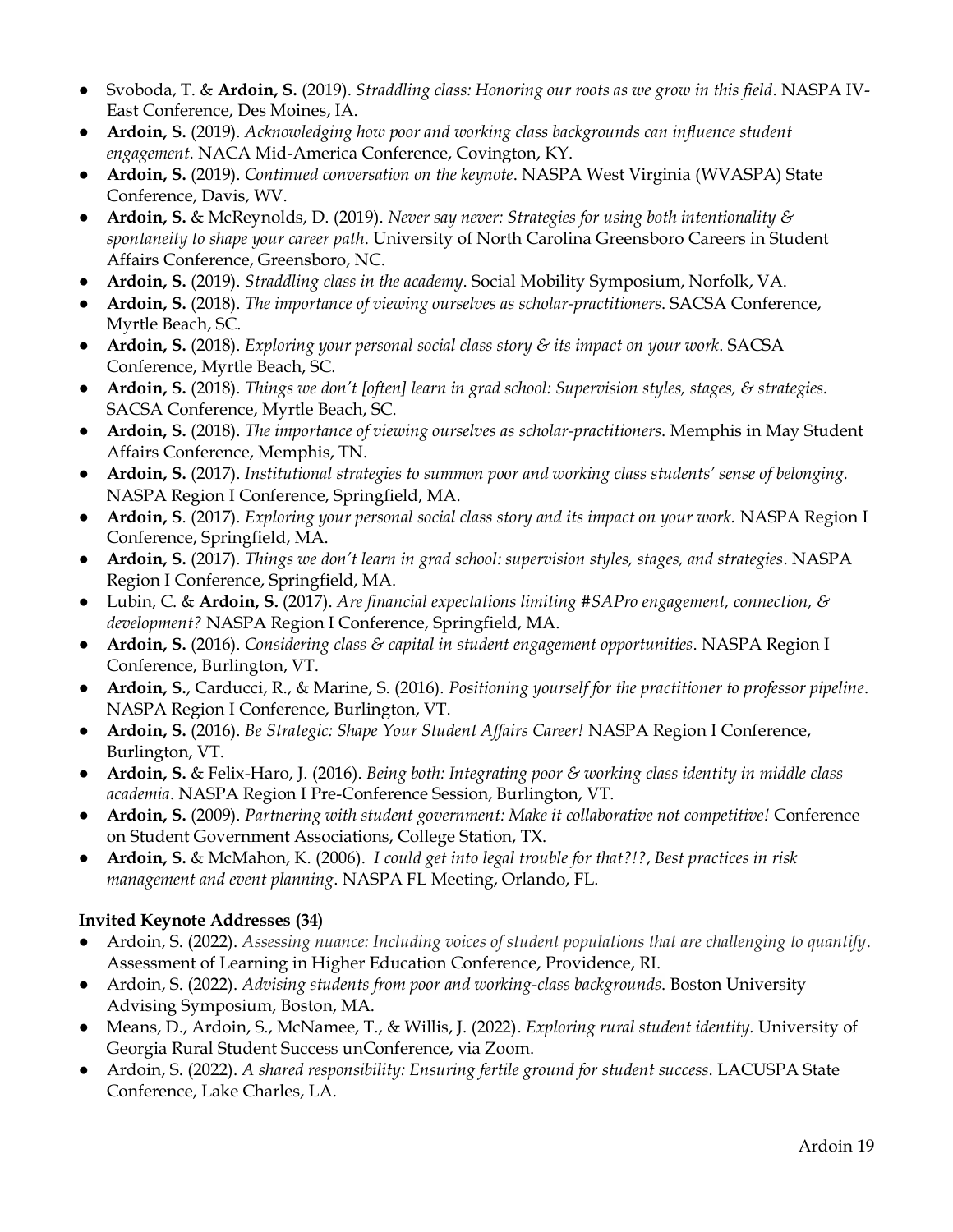- Ardoin, S. (2021). *A shared responsibility: Ensuring fertile ground for first-gen college student success*. Texas Tech University First-Generation Champions Institute, via Zoom.
- Ardoin, S. (2021). *A shared responsibility: Ensuring fertile ground for first-year student belonging*. Midwest First-Year Conference, Champaign, IL.
- Ardoin, S. (2021). *Triggering, thriving, & trailblazing: Experiences of first-generation college students in fraternal organizations*. Delta Gamma Virtual Housing Conference.
- Ardoin, S. (2021). *First-gen is not my only identity: Recognizing intersections.* West Virginia Higher Education Policy Commission Virtual Student Success Summit.
- Ardoin, S. (2021). *Attend, apply, and associate: Keys to writing your own student engagement story.* Marshall University First Year Forward Keynote, Huntington, WV.
- Ardoin, S. & martinez, b. (2021). *Identifying how intersections of first-generation college student status and social class identity influence collegiate experiences.* University of Minnesota First-Gen Institute Conference Keynote.
- Ardoin, S. (2021). *Recognizing students changing needs: How to better serve rural, poor and working class, and/or first-generation college students.* NASPA Annual Conference Community Dialogue Keynote.
- Ardoin, S. (2021). *First-gen is not my only identity: Recognizing intersections.* Vanderbilt Peabody College Dean's Diversity Lecture Series.
- Ardoin, S. (2020). *First-generation college students: Creating your own definition of success.* Louisiana State University at Alexandria First-Generation College Student Celebration, Alexandria, LA.
- Ardoin, S. (2020). *We are first-gen, and we are a success story*. Madison Area Technical College First-Generation College Student Celebration, virtual.
- Ardoin, S. & martinez, b. (2019). *Straddling class in the academy*. NASPA Region VI Social Class Conference, San Marcos, CA.
- Ardoin, S. (2019). *Acknowledging how social class influences student experiences and engagement in higher education.* NASPA Region IV-E Conference, Des Moines, IA.
- Ardoin, S. (2019). *Understanding who rural, working class, and first-generation college students are and how to serve them.* NASPA West Virginia (WVASPA) State Conference, Davis, WV.
- Ardoin, S. (2019). *What is social class? How does it relate to student engagement and activities?* NACA Mid-America Conference, Covington, KY.
- Ardoin, S. (2019). *Careers in student affairs: The how, the why, the what.* University of North Carolina Greensboro Careers in Student Affairs Conference, Greensboro, NC.
- Ardoin, S. (2018). *The relationship between rurality, social class identity, and college access in NH*. University and Community College Systems of New Hampshire, Plymouth, NH.
- Ardoin, S. (2018). *How can your campus become more [first-generation college] student-ready?* 2018 First-Generation Southwest Symposium, Flagstaff, AZ.
- Ardoin, S. (2018). *The relationship between rurality, social class identity, and college access*. Complete College America Purpose First Convening, Houston, TX.
- Ardoin, S. (2018). *How can your campus become more [first-generation college] student-ready?* 2018 Campus Labs Connect Conference, Cleveland, OH.
- Ardoin, S. (2018). *Cultivating community conversations on social class*. 2018 Memphis in May Student Affairs Conference, Memphis, TN.
- Ardoin, S. (2018). *The relationship between rurality, social class identity, and college access and affordability*. 2018 Kansas State University Chester E. Peters Lecture Series Speaker, Manhattan, KS.
- Ardoin, S. (2018). *The renewed focus on rurality in education: You didn't discover us; We were always here.* 2018 Teachers College-Columbia Rural Education and Healthcare Symposium, New York, NY.
- Ardoin, S. (2018). *Success stories of first-generation college students.* Colorado State University-Pueblo, Pueblo, CO.
- Ardoin, S. (2018). *ZTA leadership: Five points of character.* North Carolina ZTA Day, Durham, NC.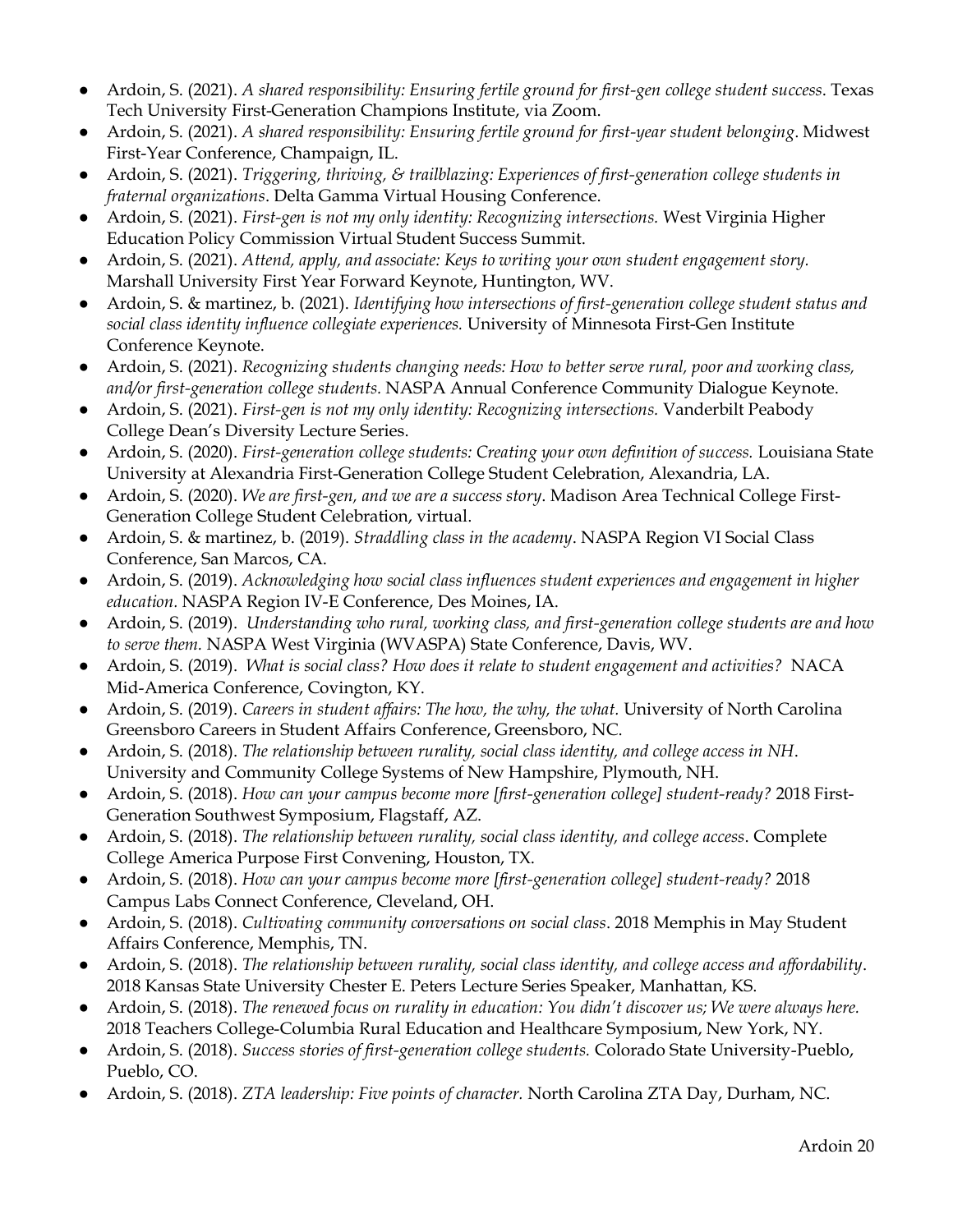- Ardoin, S. (2017). *What is social class? How does it relate to student engagement and leadership?* Chapman University "We Are Chapman" Leadership Retreat, Anaheim, CA.
- Ardoin, S. (2017). *Women in leadership.* University of North Carolina Wilmington Women's Leadership Conference, Wilmington, NC.
- Ardoin, S. (2015). *Never say never: Strategies for utilizing both intentionality and spontaneity to shape your career path.* Southern Association of College Student Affairs (SACSA), Greenville, SC.
- Ardoin, S. (2015). *Values-based fraternity leadership.* Lambda Chi Alpha Presidents Summit, Washington, D.C.
- Ardoin, S. (2013 & 2014). *Leadership: Awareness of self, then awareness of others.* Mortar Board National Conference, Atlanta, GA.
- Ardoin, S. (2014). *Who are these millennial men in your chapters?* Lambda Chi Alpha Neville Advisors College, Indianapolis, IN.

### **Invited University & Organizational Talks (58)**

- Ardoin, S. (2021). *Social class identity in higher education: An introduction*. Seattle University Professional Development Day, via Zoom.
- Ardoin, S. (2021). *Success stories of first-generation college students*. University of North Carolina Pembroke First-Generation College Celebration Day, Pembroke, NC.
- Ardoin, S. (2021). *Becoming a more [first-gen. college] student-ready campus.* University of North Carolina Pembroke First-Generation College Celebration Day, Pembroke, NC.
- Ardoin, S. (2021). *Becoming a more [first-gen. college] student-ready campus.* University of Wisconsin-Superior First-Generation College Celebration Day, via Zoom.
- Ardoin, S. (2021). *It's not them, it's us: Ensuring fertile ground for student growth*. Montana Technological University Professional Development Day, Butte, MT.
- Ardoin, S. (2021). *What you need to know to support rural college access*. Appalachian State University College Advising Corps Staff Training, via Zoom.
- Ardoin, S. (2021). *#FacultyLife considerations*. NASPA Early Career Faculty Leader Academy.
- Ardoin, S., McNamee, T., & Cooper, N. (2021). *Considering rural students in admissions, orientation, and the first-year experience.* ACPA Commission for Admissions, Orientation, and the First-Year Experience Webinar.
- Ardoin, S. (2021). *Strategies for supporting rural, working-class, first-generation college students.* Marshall University Division of Student Affairs, Huntington, WV.
- Ardoin, S., Miller, R., Pierre, D., Squire, D., Marine, S., Guardia, J. (2021). *Exploring ethical tensions in HESA graduate preparation programs*. ASHE CAHEP & NASPA Faculty Council Webinar.
- Ardoin, S. & martinez, b. (2021). *Leadership across social class: Let's name, recognize, and engage it!*  LeaderShape Virtual Conversations for Leadership Educators.
- Sallee, M., Ardoin, S., Karbley, M., Lee, M., Lynch, J., Perez, R., Stubbs, B. B., et al. (2021). *Surviving vs thriving as a graduate student or new professional: Navigating ideal worker norms.* NASPA Live Briefing.
- Sallee, M., Ardoin, S., Hornak, A. M., Kortegast, C., Lynch, J., Stubbs, B. B., Wolf-Wendel, L. (2021). Ideal worker norms: Why you feel like you are working all the time and what to do about it. NASPA Live Briefing.
- Ardoin, S. (2021). *Creating a path for yourself and for success as a faculty member*. NASPA Early Career Faculty Leader Academy.
- McNamee, T., Ardoin, S., Cooper, N., & Sansone, V. (2020). *Rural students and orientation, transition, and retention in higher education.* NODA: Association for Orientation, Transition, and Retention in HIgher Education Webinar.
- Ardoin, S. (2020). *College aspirations and access in working-class, rural communities: The mixed signals, challenges, and new language first-generation students encounter.* Appalachian State University College Advising Corps Staff Training, via Zoom.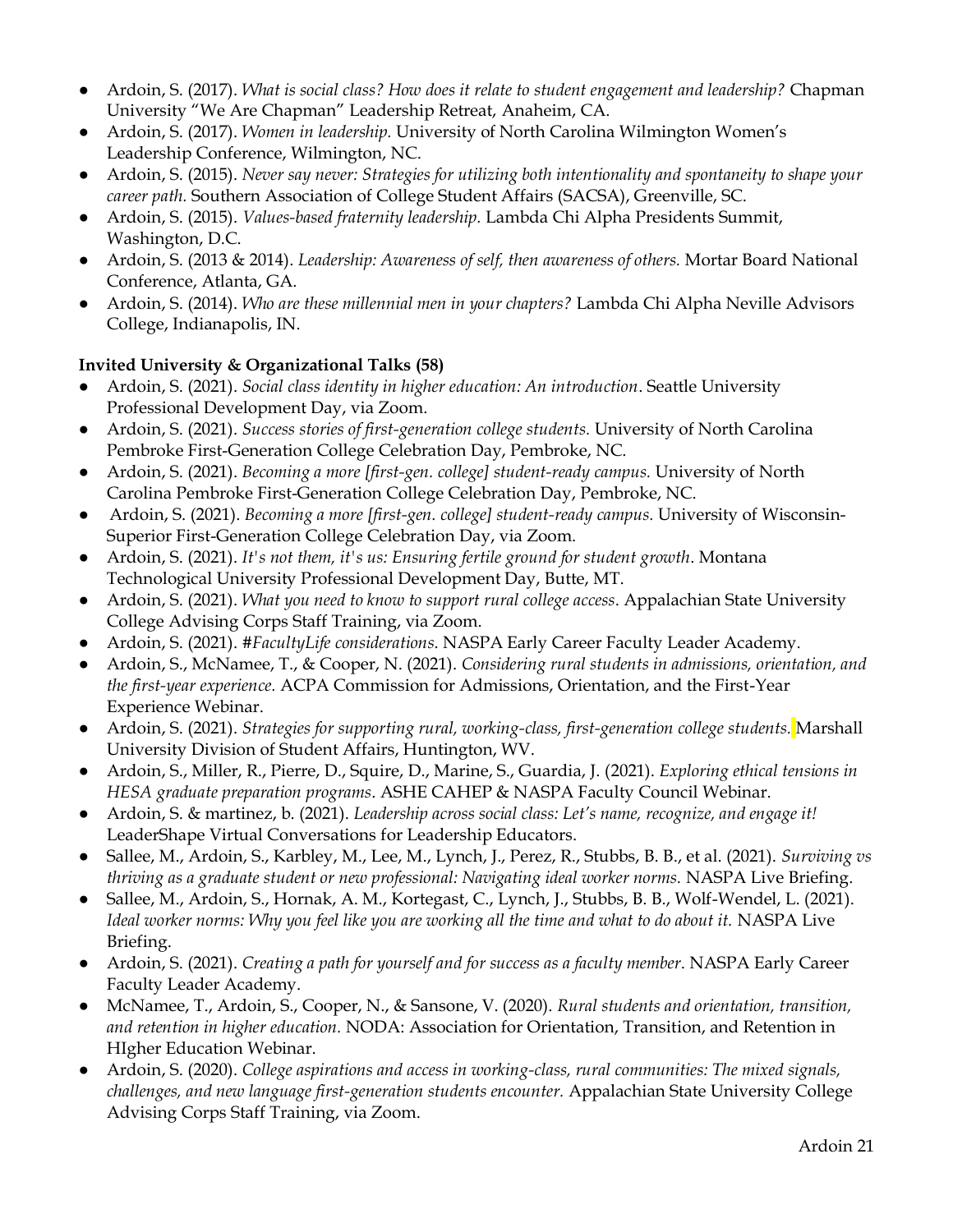- Ardoin, S. (2020). *Rethinking member recruitment & retention: Recognizing & reducing social class barriers to Delta Gamma Membership*. Delta Gamma Fraternity, via Zoom.
- Ardoin, S. (2020). *Social class challenges heightened by COVID-19*. Boston University, via Zoom.
- Ardoin, S. (2020). *College aspirations and access in working-class, rural communities: The mixed signals, challenges, and new language first-generation students encounter*. Western Illinois University Social Justice Summit, via Zoom.
- Ardoin, S. (2019). *The relationship between rurality, social class identity, and college access & affordability*. University of Mary Washington, Fredericksburg, VA.
- Ardoin, S. (2019). *How can your campus become more first-generation college student-ready?* Coastal Carolina University Division of Student Affairs, Conway, SC.
- Ardoin, S. (2019). *Continued keynote conversation & action planning*. Coastal Carolina University Division of Student Affairs, Conway, SC.
- Ardoin, S. (2019). *Understanding who rural, working class, and first-generation college students are and how to serve them.* Appalachian State University Division of Enrollment Management, Boone, NC.
- Ardoin, S. (2019). *Understanding who working class and first-generation college students are and how to serve them.* Boise State University Division of Student Affairs, Boise, ID.
- Ardoin, S. (2019). *How can your campus become more [first-generation college] student-ready?* Southern Connecticut State University Division of Student Affairs, New Haven, CT.
- Ardoin, S. (2019). *Developing a research agenda and deciding where and how to publish*. NASPA Emerging Faculty Leader Academy Class IV, via Zoom.
- Ardoin, S. (2019). *Understanding who rural, working class, and first-generation college students are and how to serve them.* Appalachian State University Dean's Council, Boone, NC.
- Ardoin, S. & martinez, b. (2019). *Social class and student affairs.* Higher Ed Live webinar series.
- Ardoin, S. (2019). *Empowering first-generation college students*. Bethany College, Bethany, WV.
- Ardoin, S. (2019). *Considering how social class influences student experiences and our work in higher education*. Colorado State University Department of Student Diversity Programs and Services and Department of University Housing, Fort Collins, CO.
- Ardoin, S. & martinez, b. (2019). *Framing social class on campus.* Colorado State University Provost's Commission on Diversity & Inclusion, Fort Collins, CO.
- Ardoin, S. (2019). *Empowering first-generation college students*. Texas A&M Division of Student Affairs, College Station, TX.
- Ardoin, S. (2018). *The relationship between rurality, social class identity, and college access for firstgeneration college students*. Simmons School of Education Educational Leadership Doctoral Programs, Dallas, TX.
- Ardoin, S. (2018). *Social class and fraternity and sorority life: Recognizing and reducing barriers to increase access and belonging*. Delta Gamma Fraternity Anchor Academy & Advisory Academy at National Convention, Phoenix, AZ.
- Ardoin, S., Shelton, L. J., Rodriguez, S. (2018). *#FacultyLife lessons: Resources and insights from NASPA's emerging faculty leader academy second cohort*. NASPA Faculty Council webinar series.
- Ardoin, S. (2018). *The influence of one's identity on their career trajectory*. Arizona State University, Higher Education Administration program, Phoenix, AZ.
- Ardoin, S. (2018). *Exploring the ways jargon influences college access & success for first-generation college students*. NASPA Center for First-generation Student Success, NASPA Live Briefing series.
- Ardoin, S. & Byun, S. (2018). *Educational attainment among rural students: Current knowledge and future directions*. National Rural Education Association, webinar series.
- Ardoin, S. (2018). *How gender stereotypes impact women's relationships, language use, and leadership opportunities.* North Carolina ZTA Day, Durham, NC.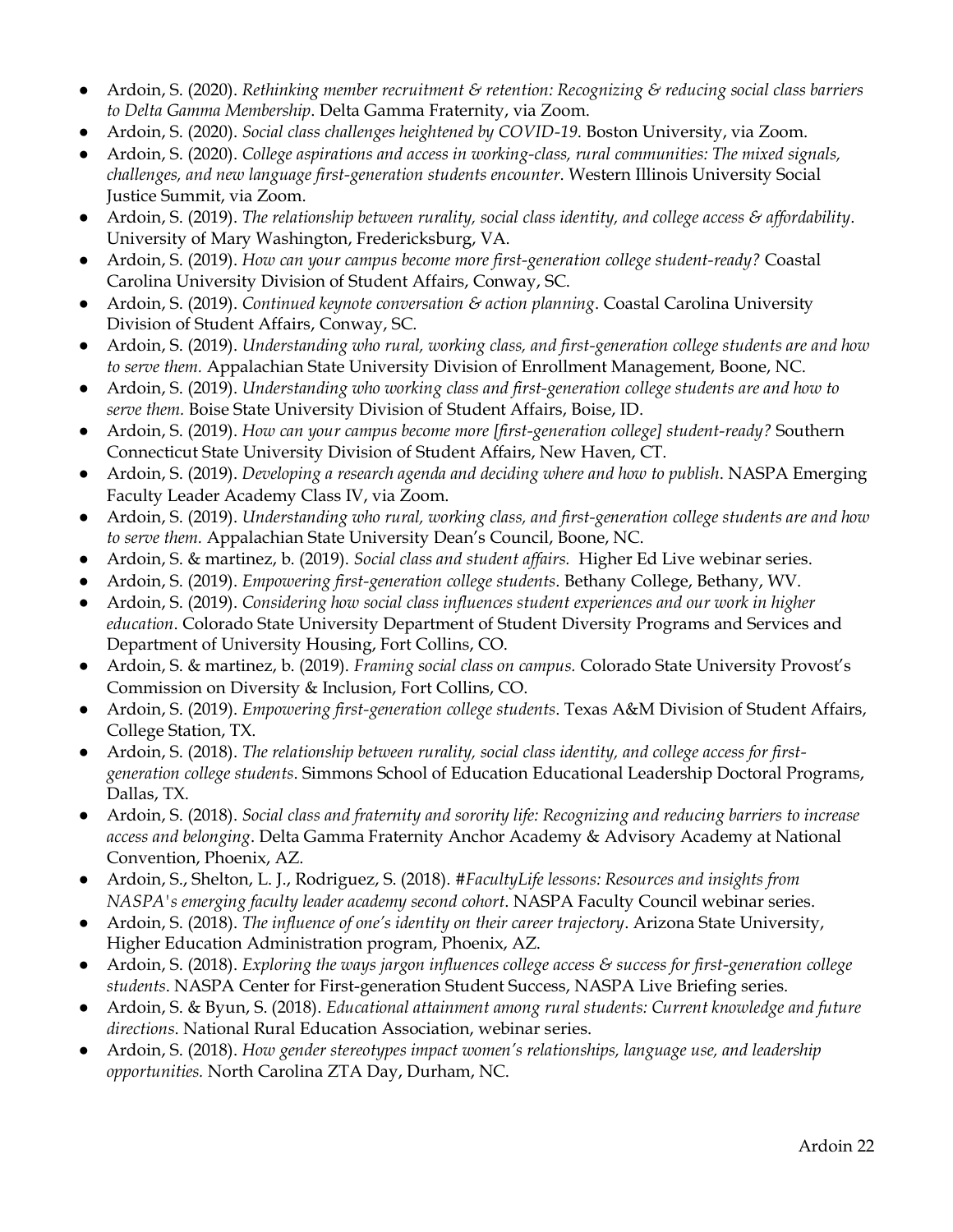- Ardoin, S. (2018). *Social class complexities influence our life and higher education experiences: Have you explored yours?* University of North Carolina Wilmington Women's Studies and Resource Center, Wilmington, NC.
- Ardoin, S. (2018). *Social class and fraternity and sorority life: Recognizing and reducing barriers to increase access and belonging*. Delta Gamma Fraternity and Regional Directors Meeting, Columbus, OH.
- Ardoin, S. (2018). *First-generation college students: Similar challenges, unique experiences*. Wentworth Institute of Technology Lunch and Learn Series (for faculty and staff), Boston, MA.
- Ardoin, S. (2017). *Career possibilities and pathways in higher education and student affairs.* Northeastern University's College of Professional Studies College Student Development and Counseling Program, Boston, MA.
- Ardoin, S. (2017). *Exploring the complexities of social class identity*. College William & Mary's Washington Center, Washington, D.C.
- Bodrick, J., Ardoin, S., & Svoboda, V. (2017). *Socioeconomic status and social class in higher education*. NASPA Live Briefing series.
- Ardoin, S. (2017). *Social class complexities influence our life experiences: Have you explored yours?* Boston University Rhett Talks [like TED Talks], Boston, MA.
- Ardoin, S. (2017). *Exploring the complexities of social class identity to increase class consciousness*. Boston University School of Education Faculty Retreat, Boston, MA.
- Ardoin, S. (2017). *Developing class consciousness in higher ed: Recognizing how class identity impacts the student experience.* Stonehill College Division of Student Affairs, Easton, MA.
- Ardoin, S. (2017). *First-gen is not my only identity: Framing first-generation student experiences.* University of North Carolina Graduate School and Carolina F1RSTS programs, Chapel Hill, NC.
- Ardoin, S. (2016). *Developing class consciousness in higher ed: Recognizing how class identity impacts the student experience.* Michigan Tech University Division of Student Affairs & Office of Admissions, Houghton, MI.
- Ardoin, S. (2016). *Be strategic: Shape your career path!* Michigan Tech University Division of Student Affairs & Office of Advancement, Houghton, MI.
- Ardoin, S. (2016). *Want to experience more joy as a student leader? Develop consciousness of self & train the brain.* Michigan Tech University student leaders, Houghton, MI.
- Ardoin, S. (2016). *Relating recruitment to life after college: How to sell your sorority experience to future employers.* University of Illinois Panhellenic Recruitment Kickoff, Champaign, IL.
- Ardoin, S. (2015). *Leadership is an everyday practice.* IUPUC leadership banquet, Columbus, IN.
- Ardoin, S. (2015). *Challenge and support: Why student affairs work matters.* UNCW Chi Sigma Alpha induction, Wilmington, NC.
- Ardoin, S. (2015). *The strategic guide to creating your student affairs career.* Old Dominion University Higher Education Mock Interview Day, Norfolk, VA.
- Ardoin, S., Black, A., & O'Connell, R. (2012). *Constructing a sustainable student event permitting process: Lessons from experience*. National Webinar for Campus Labs' partner institutions, Buffalo, NY.
- Ardoin, S. and Trochesset, M. (2011). *Advising strategies for support and success during organizational transition.* Mortar Board Leadership Excellence and Advisor Development (LEAD) Program, St. Pete, FL.

### **Invited University Workshops (46)**

- Ardoin, S. (2022). *Strategic action planning with a first-gen. college student focus.* University of South Dakota Strategic Planning Committee Session, Vermillion, SD.
- Ardoin, S. (2022). *Setting a first-generation foundation: Preparing our curriculum and classrooms to welcome learners who are new to higher education systems*. University of South Dakota Faculty Session, Vermillion, SD.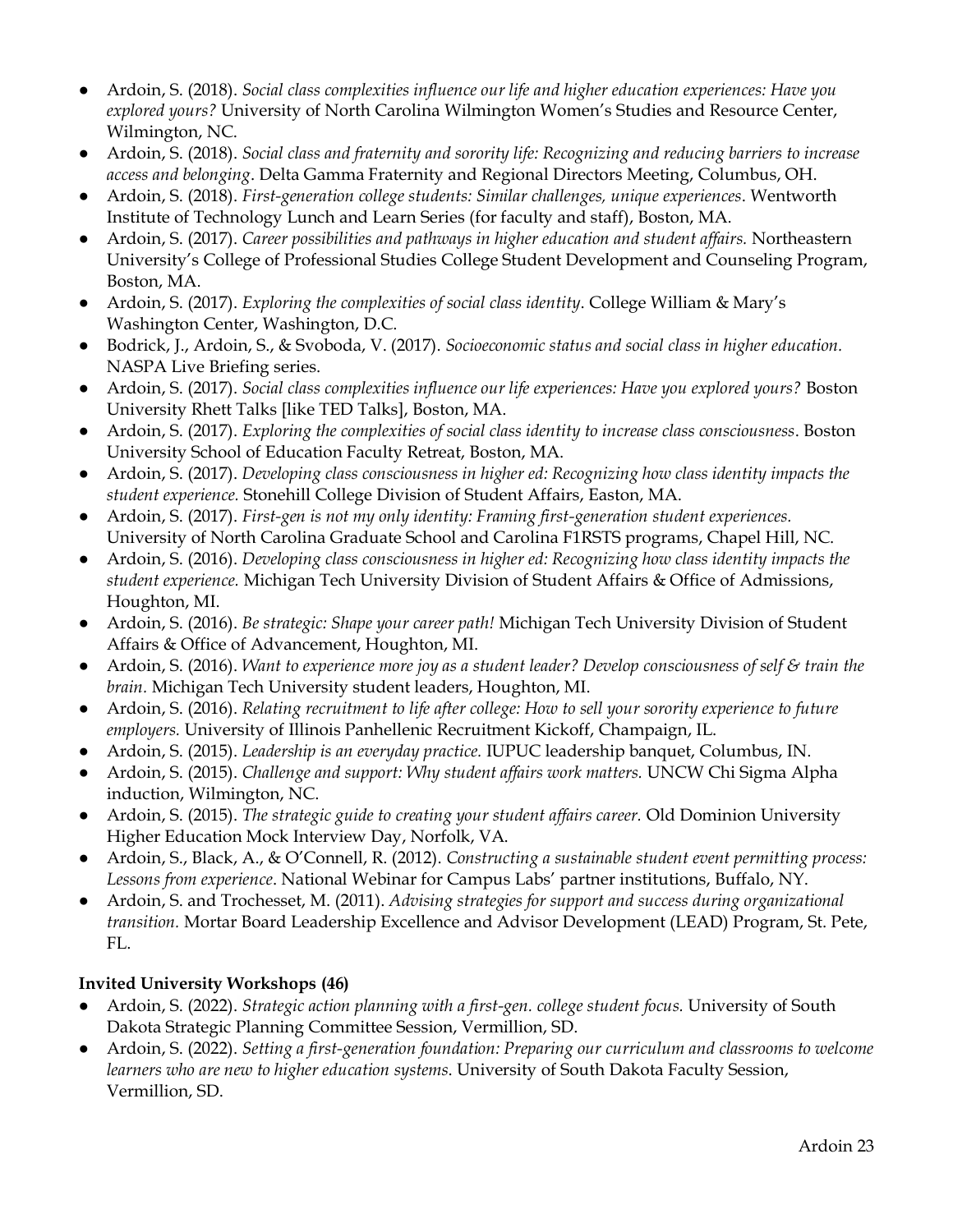- Ardoin, S. (2022). *First-gen. college student success stories.* University of South Dakota Student Session, Vermillion, SD.
- Ardoin, S. (2021). *Becoming a more [first-gen. college] student-ready campus.* Montana Technological University Professional Development Day, Butte, MT.
- Ardoin, S. (2021). *Terms, theory, & (really) talking about it: Tools to advance inclusion, equity, and justice in your work*. Appalachian State University Residence Life Training. [three-hour facilitation session]
- Ardoin, S. (2021). *Faculty face-time friday: First-gen follow up.* Vanderbilt University Peabody College Dean's Diversity Lecture Series.
- Ardoin, S. (2021). *Continuing the conversation with students: Researching first-gen college topics.* Vanderbilt University Peabody College Dean's Diversity Lecture Series.
- Ardoin, S. (2020). *How can your campus become more first-generation college student ready?* College of Lake County Faculty & Staff Session, Grayslake, IL.
- Ardoin, S. (2020). *I am first-gen and I am a success story*. College of Lake County Student Session, Grayslake, IL.
- Ardoin, S. & Erb, M. (2020). *First-generation graduate student symposium*. University of North Carolina-Chapel Hill and Duke University, Durham, NC. [four-hour facilitation session]*.*
- Ardoin, S. (2019). *Setting a first-gen foundation: Preparing our classrooms & curriculum to welcome learners who are new to higher education systems*. University of Mary Washington faculty, Fredericksburg, VA.
- Ardoin, S. (2019). *How can your campus become more first-generation college student-ready?* University of Mary Washington Division of Student Affairs, Fredericksburg, VA.
- Ardoin, S. (2019). *The importance of viewing ourselves as scholar and practitioner*. Appalachian State University Department of Residence Life, Boone, NC.
- Ardoin, S. (2018). *Setting a first-gen foundation: Preparing our classrooms and curriculum to welcome learners who are new to higher ed systems*. Northern Arizona University faculty [two-hour facilitation session].
- Ardoin, S. (2018). *Social class on campus: Let's talk about it.* Wentworth Institute of Technology Diversity Day, Boston, MA [six-hour facilitation session].
- Ardoin, S. (2018). *First-generation college students: Similar challenges, unique experiences*. Colorado State University-Pueblo faculty and staff [two-hour facilitation session].
- Ardoin, S. (2017). Considering *women's experiences at STEM institutions, in higher education, and in society: Reducing bias and enhancing belonging.* Wentworth Institute of Technology Diversity Day, Boston, MA [six-hour facilitation session].
- Ardoin, S. (2017). *Social class complexities influence our life experiences: Have you explored yours?* Boston University Questrom School of Business, Boston, MA.
- Ardoin, S. (2017). *Exploring the complexities of social class identity to increase class consciousness*. Boston University Division of Enrollment and Student Administration, Boston, MA.
- Ardoin, S. (2017). *What is social class identity and how does it show up in your field?* Boston University School of Education Graduate Student Orientation, Boston, MA.
- Ardoin, S. & Thomas, J. C. (2017). *Leadership and personal branding.* Texas A&M University-Commerce Student Leadership Summit, Commerce, TX [three-day facilitation].
- Ardoin, S., Sterritt, K., & Mattera, B. (2017). *Supervision is a two-way street. Recognize your part in supervisory relationships.* University of Vermont Department of Residence Life, Burlington, VT [twoday consulting visit].
- Ardoin, S. (2016). *Supervision styles, responsibilities, & feedback processes*. Boston University Residence Life Professional Staff Training, Boston, MA.
- Ardoin, S., O'Conner, C., & Lieberman, A. (2015). *Securing a job after earning your degree.* Boston University School of Education Doctoral Boot Camp, Boston, MA.
- Ardoin, S. (2014). *Are you really asking about my [\_\_\_\_] again?! Paying attention to and managing microaggressions.* UNCW Seahawk Leadership Conference, Wilmington, NC.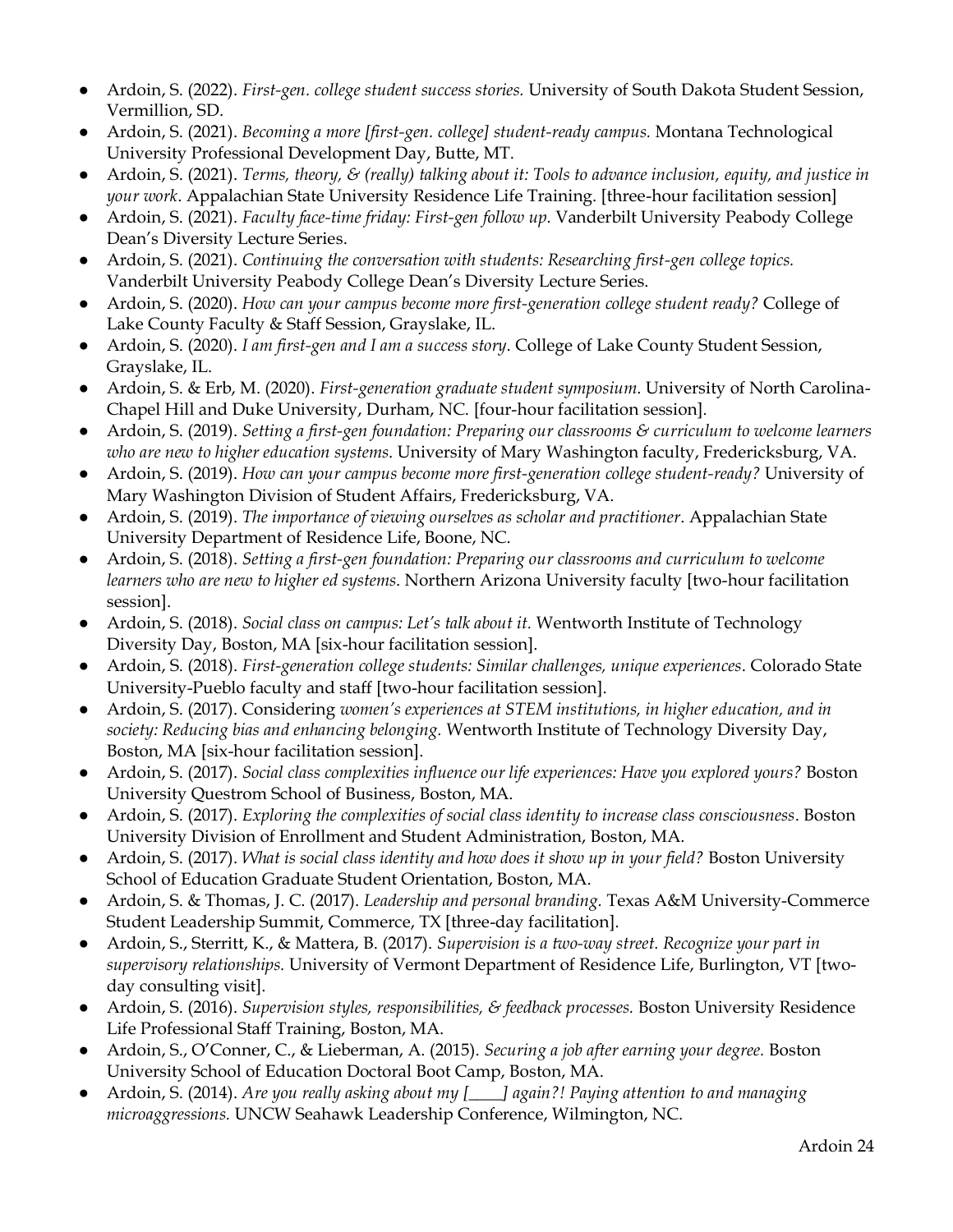- Ardoin, S. (2014). *Digital leadership: Is your in-person self congruent with your online persona?* UNCW Seahawk Leadership Conference, Wilmington, NC.
- Ardoin, S. (2014). *StrengthsFinder and barrier labels.* UNCW Division of Student Affairs October meeting, Wilmington, NC.
- Ardoin, S. (2014). *Staying on target: Making the most of your new member year.* UNCW Greek New Member Summit, Wilmington, NC.
- Ardoin, S. (2014). *I know what B.S. means, just not in those terms: Access to college for rural students.*  UNCW Mi CASA student mentor training, Wilmington, NC.
- Ardoin, S. (2014). *Ethical development and values congruence.* UNCW Student Affairs Ethical Development Committee, Wilmington, NC.
- Ardoin, S. (2014). *Strengths-based leadership: What happens when you focus on what is right with people?* UNCW Division of Student Affairs Retreat, Wilmington, NC.
- Ardoin, S. (2014). *Leadership, mentoring, and engaging at UNCW*. UNCW Upperman African American Center Excellence Project Mentor Retreat, Wilmington, NC.
- Ardoin, S. (2014). *Utilizing the DiSC assessment*. UNCW Association of Campus Entertainment Executive Board Retreat, Wilmington, NC.
- Ardoin, S. (2014). *I know what B.S. means, just not in those terms: Access to college for rural students.* North Carolina State University College Advising Corps Training, Raleigh, NC.
- Pittman, D., Ardoin, S., & Williams, T. (2014). *Leadership lessons*. North Carolina State 4H Conference, Raleigh, NC.
- Ardoin, S. (2014). *Service: How do you make meaning of it?* UNCW Pre-Professional Programs Week, Wilmington, NC.
- Ardoin, S. (2014). *Building a community.* UNCW Osher Lifelong Learning Institute Adult Scholars Leadership Program, Wilmington, NC.
- Ardoin, S. (2014). *Leadership vs. management.* UNCW Campus Life Managers Retreat, Wilmington, NC.
- Ardoin, S. (2014). *Playing well with others. Emotional intelligence: Communication, listening, and sharing*. UNCW Association of Campus Entertainment Executive Board Retreat, Wilmington, NC.
- Ardoin, S. (2013). *Playing well with others. Emotional intelligence: Communication, collaboration, and confidence.* UNCW Men's Summit, Wilmington, NC.
- Ardoin, S. (2013). *Diversity, privilege, and social justice.* UNCW Sandhills Extension Campus, Jacksonville, NC.
- Ardoin, S. (2013). *Intent vs. impact: 35 things you say that may be saying something else.* UNCW Seahawk Leadership Conference, Wilmington, NC.
- Ardoin, S. (2013). *Everyday leadership: It's your turn.* UNCW Campus Life Employee Retreat, Wilmington, NC.
- Ardoin, S. (2013). *Know yourself* + *know your team* = *better communication and delegation*. UNCW Office of Transition Programs Staff Retreat, Wilmington, NC.
- Ardoin, S. (2011). *Defining leadership: Myths and truths*. NC State College of Design Ambassadors Retreat, Raleigh, NC.
- Ardoin, S. (2009). *Panhellenic at TAMUK: How to "flock" together and not get your "feathers" ruffled*. Texas A&M at Kingsville Panhellenic Recruitment Retreat, Kingsville, TX.

# **FACILITATION & CURRICULUM DEVELOPMENT EXPERIENCE**

### **LeaderShape, Inc.**

### CoLead Facilitator **February 2009-present**

• Manage the week long Institute for campus-based and national sessions; manage the day long Catalyst program for campus-based sessions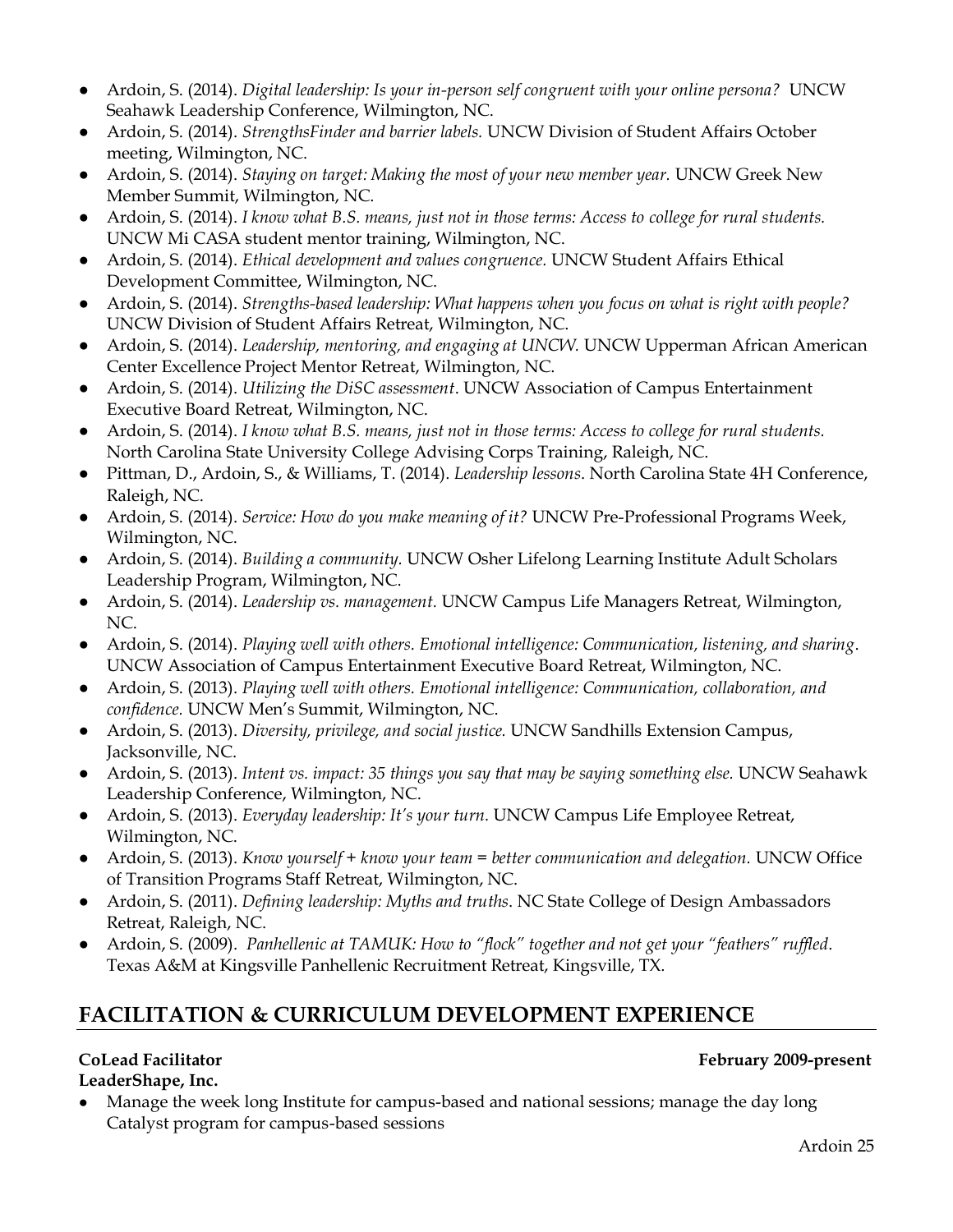#### • Coach and direct over 100 institute faculty members, serve as a catalyst for others' learning, and establish a climate conducive to learning

• Present, clarify, summarize, and preserve the integrity of the LeaderShape experience and curriculum for over 1000 student participants

### **Faculty Intern, Summer Session June 2016**

### **Professional Social Justice Training Institute (SJTI)**

- Co-Facilitated the white racial caucus and the session on re-entry after racial immersion
- Participated as a member of a 7-person faculty team
- Analyzed curriculum to offer suggestions and alterations for future sessions
- Managed logistics of the session (online presence, document creation, etc.)

#### **College Coach, Coker College Workshop (South Carolina) July 2015 College Summit, Inc.**

- Coached 10 low-income, underrepresented high school juniors on postsecondary options over the 4 day workshop
- Co-created senior year postsecondary management plans for 10 high school students that match students' skills and abilities
- Collaborated with the 20-member workshop staff to assist students in obtaining college knowledge and pursuing college access

#### **Core Group Facilitator, University of San Francisco Session Transform Core Group Tuly 2012 Student Social Justice Training Institute (SJTI)**

- Facilitated a core group of approximately 10 students during the Student SJTI experience
- Participated as a member of an 11-person faculty team
- Assisted in the processing of the curriculum for the SJTI student experience

#### **College Coach, Marshall University Workshop (West Virginia) June 2012 College Summit, Inc.**

- Coached 10-14 low-income, underrepresented high school juniors on postsecondary options over the 4 day workshop
- Co-created senior year postsecondary management plans for 10-14 high school students that match students' skills and abilities
- Collaborated with the 20-member workshop staff to assist students in obtaining college knowledge and pursuing college access

#### **Leadership and Service Coordinator, Elon Academy April 2011–July 2011 Elon University**

- Created and implemented leadership and service curriculum for Elon Academy summer program
- Trained 10 program counselors in leadership and service theories and practices
- Facilitated personal development, leadership development, and community development programs for over 100 underrepresented high school students

# **STUDENT AFFAIRS EXPERIENCE**

### **Director July 2013-July 2015**

### **Office of Student Leadership and Engagement, University of North Carolina Wilmington**

- Recruited, hired, trained, supervised, developed, and evaluated all professional staff
- Shaped office vision, mission, values, goals, and learning outcomes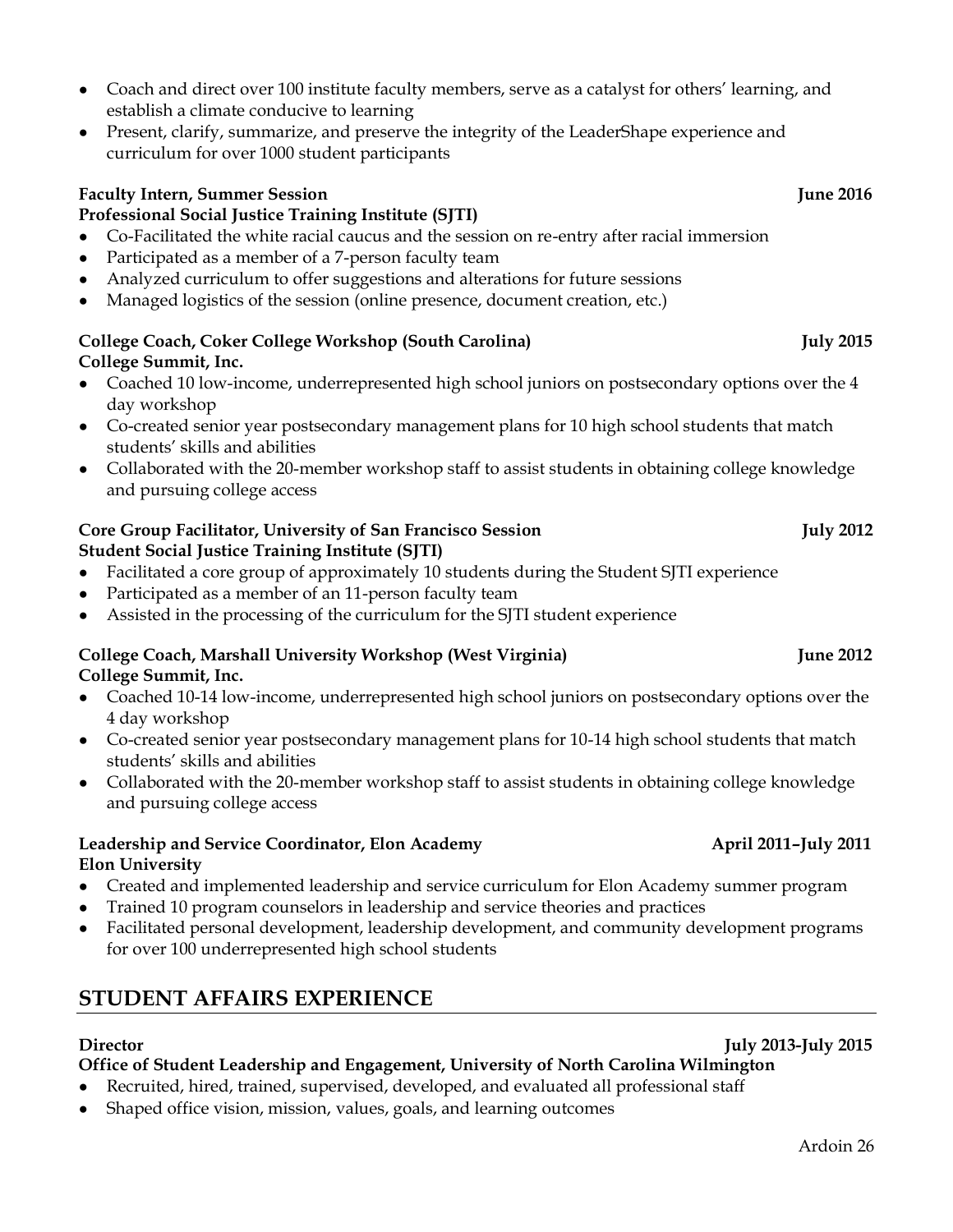- Developed overall office strategic plan and corresponding assessment plan
- Oversaw office budgets (fee-funded and state allocations)
- Established cohesive branding and marketing plan for the office and its programs and services
- Created, executed, and assessed a comprehensive leadership curriculum and corresponding programs
- Directed the Seahawk Leadership Conference in partnership with Campus Life staff
- Coordinated national recognized leadership programs, such as The LeaderShape Institute, Catalyst, and StrengthsFinder
- Guided, supported, and provided input for senior capstone seminars (i.e., Taking Flight)
- Partnered with nonprofit and community agencies to provide awareness of issues and cultivated, marketed, and assessed experiential learning and service opportunities for students
- Planned, executed, and assessed signature community service programs (Halloween Carnival, Stop Hunger Now, Adopt-A-Family, Angel Tree, Young at Heart, Work on Wilmington) in conjunction with office staff
- Served as a liaison to faculty who are interested in service learning and students and student organizations who seek service opportunities
- Oversaw the advisement, development, and accountability of the UNCW fraternity and sorority community (29 chapters and 1600+ affiliated students)
- Administered the university student awards and recognition processes
- Aided the Division ethics committee on curriculum development and facilitated ethics program sessions

#### **Conduct Hearing Officer (temporary position) October 2012–January 2013**

#### **Office of Student Advocacy and Accountability, Louisiana State University**

- Processed accountabilities and adjudications, including, but not limited to, issuing charges, conducting administrative hearings, and investigating and adjudicating individual and organizational violations
- Collaborated with faculty members on academic integrity violations
- Interpreted and administered the Code of Student Conduct and suggest revisions to the Code
- Supported students in their personal, academic, and social development
- Presented educational programs to the University community regarding academic integrity and appropriate standards of conduct, specifically addressing the principles in LSU's Commitment to Community
- Assisted in trainings/workshops for faculty, staff, and student members of the University Hearing Panels

#### **Student Development Specialist III: Class Councils Advisor June 2008–July 2010 Department of Student Activities, Texas A&M University**

- Recruited, trained, supervised, and developed 3 professional staff members
- Monitored \$400,000 Class Councils budget including Class Gift funds
- Managed over 50,000 piece inventory and over \$250,000 cash control processes for major Class Council events and sales
- Directly advised Class Councils' 5 member Executive Board and 90 member Junior and Senior Class Councils and assisted with the planning, implementation, marketing, and evaluation of annual programs and Co-advised 100 member Freshmen (Fish) and Sophomore Class Councils
- Guided student growth and development through the utilization of Student Leader Learning Outcomes and Learning Contracts and developed and implemented an innovative branding campaign for the organization

### Ardoin 27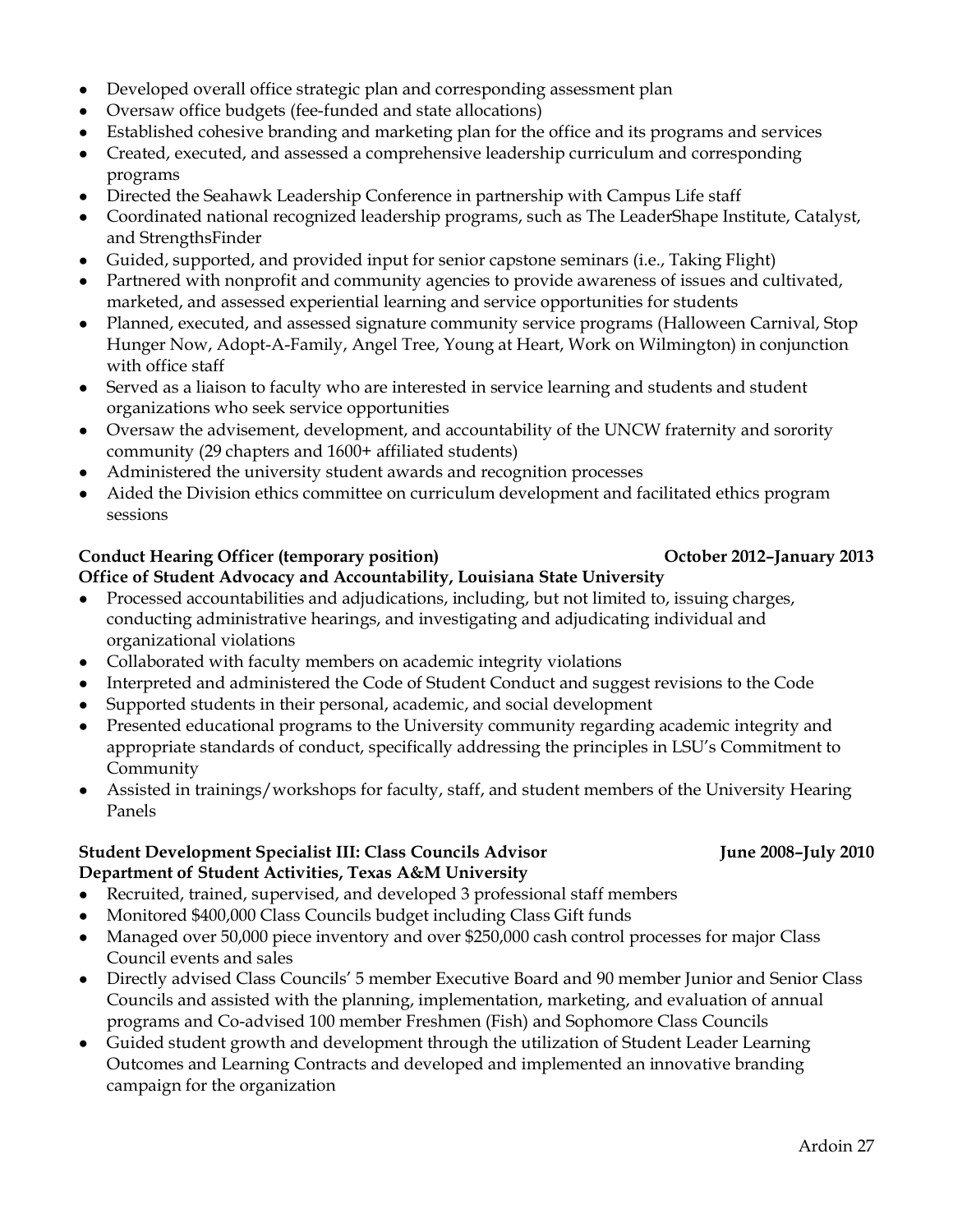- Partnered with Department of Student Activities Accounting office and Student Organization Finance Center to initiate timely payment of bills, proper issuance of fiscal receipts, daily deposit of collected monies, maintenance of ledgers, and proper adherence to University fiscal policies and procedures
- Negotiated and executed all contractual agreements on behalf of Class Councils
- Served as a liaison to the Association of Former Students, Athletic Department, 12th Man Foundation, University Police, and other community representatives with whom Class Councils did business

### **Assistant Director of Student Activities May 2006-May 2008**

# **Student Activities Center, Florida State University**

- Supervised 1 graduate assistant and 2 graduate interns
- Obtained and oversaw the \$260,000 Homecoming Budget; received a \$120,000 increase in 2 years
- Advised the 17 member Homecoming Executive Council
- Directed students in the planning, marketing, execution, and assessment of all Homecoming week activities, including concerts, talent shows, carnivals, skit nights, philanthropic events, and the Big Fan on Campus competition
- Connected with community partners such as ABC Channel 27, Tallahassee Democrat, Leon County Secondary Schools, and Tallahassee Chamber of Commerce
- Planned, implemented, and coordinated the University's Special Events Permitting process, facilitating over 400 student group and university departmental events per semester and reviewing approximately 300 entertainment and rental contracts per semester
- Counseled student organizations, Greek organizations, SGA, University Housing, Civic Education and Service, and Campus Recreation on event planning and risk management through trainings, presentations, and individual meetings
- Collaborated with FSUPD, University Relations, Athletics, Environmental Health & Safety, and Aramark Dining

#### **Graduate Assistant for Student Organizations & Special Projects January 2005-April 2006 Student Activities Center, Florida State University**

- Coordinated the University's Leadership Awards Night, including the planning committee, selections committee, event logistics, and \$8000 event budget
- Administered the annual registration and training process for over 350 student organizations
- Scheduled Union Market Wednesdays' space and performances with student organizations, particularly NPHC and MGC Greek organizations, and campus departments and branded the Union Market Wednesdays program.

### **Dance Marathon Co-Advisor April 2005-April 2006**

### **Office of Greek Life, Florida State University**

- Advised the 3 member Management Team and the 14 member Overall Committee on risk management, university policy and procedure, university contacts, corporate policy and procedure, and public relations
- Supervised students' fundraising events totaling over \$1 million in 10 years; \$270,511 in 2006
- Facilitated the 32 hour Dance Marathon event, which involved over 1000 student participants

# **UNIVERSITY ENGAGEMENT & SERVICE**

### **Appalachian State University**

● Student Affairs Administration Program Director 2021-2022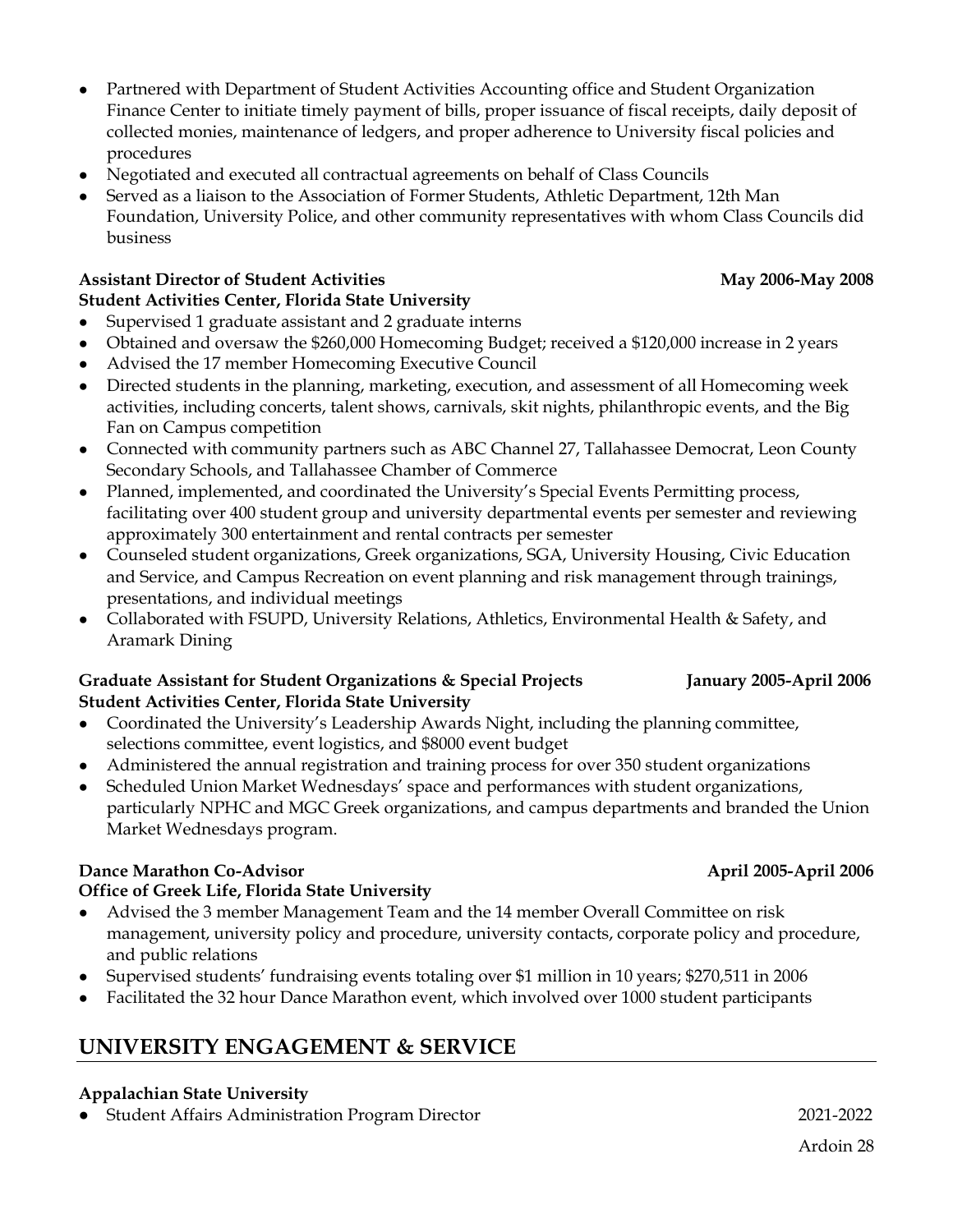| University Graduate Assistant Preview Program Committee<br>$\bullet$                                                      | 2021-2022              |
|---------------------------------------------------------------------------------------------------------------------------|------------------------|
| University First-Generation Residential Learning Community Committee<br>$\bullet$                                         | 2021-2022              |
| University Planning and Priorities Council<br>$\bullet$                                                                   | 2019-2022              |
| University First-Generation Faculty and Staff Efforts<br>$\bullet$                                                        | 2019-2022              |
| Human Development & Psychological Counseling Department Diversity Committee<br>$\bullet$                                  | 2019-2022              |
| <b>University Housing Director Search Committee</b><br>$\bullet$                                                          | 2022                   |
| Human Development & Psychological Counseling Department Personnel Committee<br>$\bullet$                                  | 2020-2022              |
| Human Development & Psychological Counseling Department Scholarship Committee<br>$\bullet$                                | 2018-2022              |
| <b>University Housing Director Search Committee</b><br>$\bullet$                                                          | 2021                   |
| Leadership Education and Development Assistant Director Search Committee<br>$\bullet$                                     | 2021                   |
| Reich College of Education Awards Committee<br>$\bullet$                                                                  | 2018-2021              |
| Student Affairs Administration Program Marketing, Public Relations, & Recruitment<br>$\bullet$                            | 2018-2021              |
| Higher Education Program Assistant Professor Search Committee<br>$\bullet$                                                | 2019                   |
| <b>Boston University</b>                                                                                                  |                        |
| School of Education Academic Conduct Board<br>$\bullet$                                                                   | 2017-2018              |
| School of Education Advisory Committee on Vulnerable Student Populations<br>$\bullet$                                     | 2017-2018              |
| School of Education Equity, Diversity, & Inclusion Committee<br>$\bullet$                                                 | 2015-2018              |
| Search Committee Captain<br>$\circ$                                                                                       | 2016-2017              |
| School of Education Diversity Initiatives Report Committee<br>$\bullet$                                                   | 2017                   |
| Lecturer in Higher Education Search Committee, Chair<br>$\bullet$                                                         | 2016                   |
| Professor of the Practice in Higher Education Search Committee, Co-Chair<br>$\bullet$                                     | 2015                   |
| University of North Carolina Wilmington                                                                                   |                        |
| Distinguished Scholarly Engagement & Public Service Award Committee<br>$\bullet$                                          | 2014-2015              |
| Chancellor's Campus Outreach Council, Student Affairs Representative<br>$\bullet$                                         | 2013-2015              |
| Seahawk Leadership Conference Committee, Chair<br>$\bullet$                                                               | 2013-2015              |
| University Student Awards Committee, Chair<br>$\bullet$                                                                   | 2013-2015              |
| Student Affairs Ethics Committee, Vice-Chair & Facilitator<br>$\bullet$                                                   | 2013-2015              |
| University Internship Advisory Committee, Ex-Officio<br>$\bullet$                                                         | 2013-2015              |
| Campus Life Student Employee Awards Committee<br>$\bullet$                                                                | 2015                   |
| Panhellenic Sorority Extension Committee, Ex-Officio<br>$\bullet$                                                         | 2014                   |
| <b>Greek Awards Committee</b><br>$\bullet$                                                                                | 2014                   |
| Association for Campus Entertainment Awards Committee                                                                     | 2014                   |
| <b>North Carolina State University</b>                                                                                    |                        |
| University Libraries Committee, College of Education Representative<br>٠                                                  | 2010-2012              |
| Higher Education Graduate Student Association, Doctoral Liaison                                                           | 2010-2012              |
| <b>Texas A&amp;M University</b>                                                                                           |                        |
| Student Activities Multicultural Professional Education and Development Committee<br>$\bullet$                            | 2009-2010<br>2009-2010 |
| Student Activities Comprehensive Program Review Committee, Co-Author<br>٠                                                 |                        |
| University Student Leader Learning Outcomes Committee, Rubric Co-Author<br>$\bullet$<br>Student Activities Marketing Team | 2008-2010<br>2008-2010 |
| $\bullet$                                                                                                                 | 2009                   |
| Greek Life Journey (Emerging Leaders) Program, Program Guide/Mentor<br>$\bullet$                                          | 2009                   |
| Greek Life Grade Appeals Committee<br>$\bullet$                                                                           | 2009                   |
| Fish Camp, Support Staff<br>$\bullet$<br>Division of Student Affairs Staff Development Committee, Program Chair           | 2008-2009              |
| $\bullet$<br>Transfer Camp, Support Staff<br>$\bullet$                                                                    | 2008 & 2009            |
|                                                                                                                           |                        |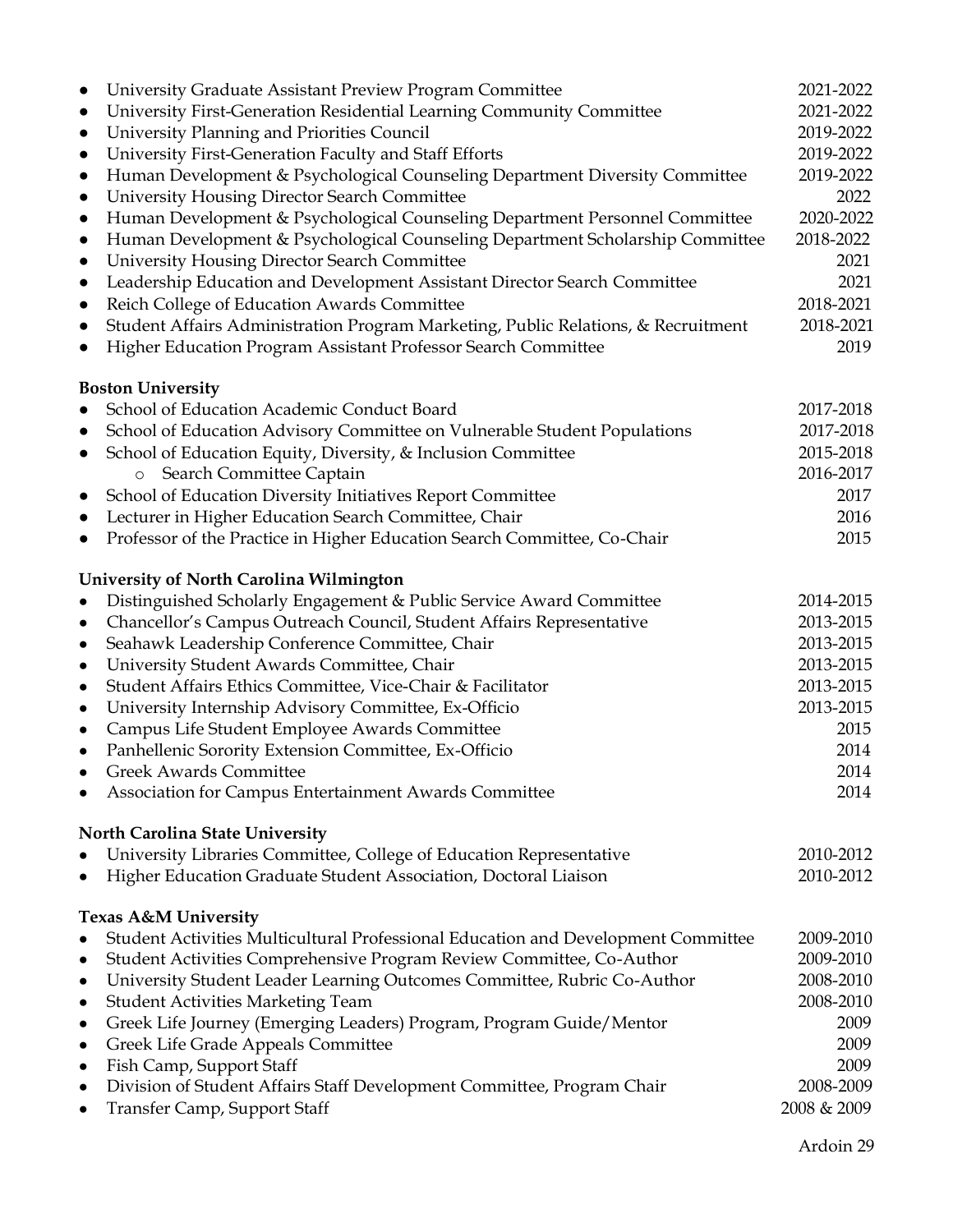# **Florida State University**

| • Greek Awards Selections Committee                                       | $2005, 2006, \& 2008$ |
|---------------------------------------------------------------------------|-----------------------|
| • Student Organizations Risk Management Committee                         | 2005-2008             |
| • College of Education Higher Education Masters' Program Review Committee | 2007                  |
| • Homecoming Chief & Princess (Court) Selections Committee                | 2007                  |
| • University Leadership Awards Night Selections Committee                 | 2007                  |

# **PROFESSIONAL ENGAGEMENT & SERVICE**

| <b>ACPA-College Student Educators International</b>                                                |                       |
|----------------------------------------------------------------------------------------------------|-----------------------|
| Diamond Honoree<br>$\bullet$                                                                       | 2022                  |
| <b>Emerging Scholar</b><br>$\bullet$                                                               | 2019-2021             |
| National Convention Presenter<br>$\bullet$                                                         | 2008, 2013, 2018-2022 |
| National Convention Paper Session Discussant<br>$\bullet$                                          | 2018 & 2019           |
| Commission for Professional Preparation, CAS Program Reviewer<br>$\bullet$                         | 2010-2021             |
| Scholar in Residence, Graduate Student & New Professionals Community of Practice<br>$\bullet$      | 2019-2020             |
| <b>Foundation Grant Recipient</b><br>$\bullet$                                                     | 2019                  |
| Commission for Professional Preparation, Faculty Research Grant Recipient<br>$\bullet$             | 2018                  |
| NextGen Conference Presenter<br>$\bullet$                                                          | 2018                  |
| ACPA Ambassadors Speaker for regional group & national group<br>$\bullet$                          | 2016                  |
| <b>Convention Program Reviewer</b><br>$\bullet$                                                    | 2007, 2008, & 2009    |
| <b>Alternative Break Trips</b>                                                                     |                       |
| Advisor, Winter Break Trip; Texas A&M University                                                   | 2009-2010             |
| <b>Association for the Study of Higher Education (ASHE)</b>                                        |                       |
| National Conference Presenter<br>$\bullet$                                                         | 2011, 2016, 2018-2021 |
| National Conference Paper Session Discussant<br>$\bullet$                                          | 2018                  |
| Program Reviewer<br>$\bullet$                                                                      | 2018, 2020, 2021      |
| ASHE Grads "Scholars Who Lunch: Conversations with Early Career Scholars" Facilitator<br>$\bullet$ | 2017                  |
| CAHEP Early Career Faculty Workshop Participant<br>$\bullet$                                       | 2016                  |
| <b>Association of Fraternal Leadership and Values (AFLV)</b>                                       |                       |
| <b>Board of Directors</b><br>$\bullet$                                                             | 2018-2023             |
| National Conference Presenter<br>$\bullet$                                                         | 2019-2022             |
| The Gathering Faculty Member<br>$\bullet$                                                          | 2019                  |
| <b>American Educational Research Association (AERA)</b>                                            |                       |
| National Conference Presenter<br>$\bullet$                                                         | 2020                  |
| College Student Affairs Journal (CSAJ)                                                             |                       |
| <b>Editorial Board</b><br>$\bullet$                                                                | 2016-2021             |
| Chi Phi Fraternity                                                                                 |                       |
| Facilitator, Regional Leadership Alliance                                                          | 2014                  |
| <b>Delta Gamma Fraternity</b>                                                                      |                       |
| Keynote, House Directors Conference                                                                | 2021                  |
|                                                                                                    | Ardoin 30             |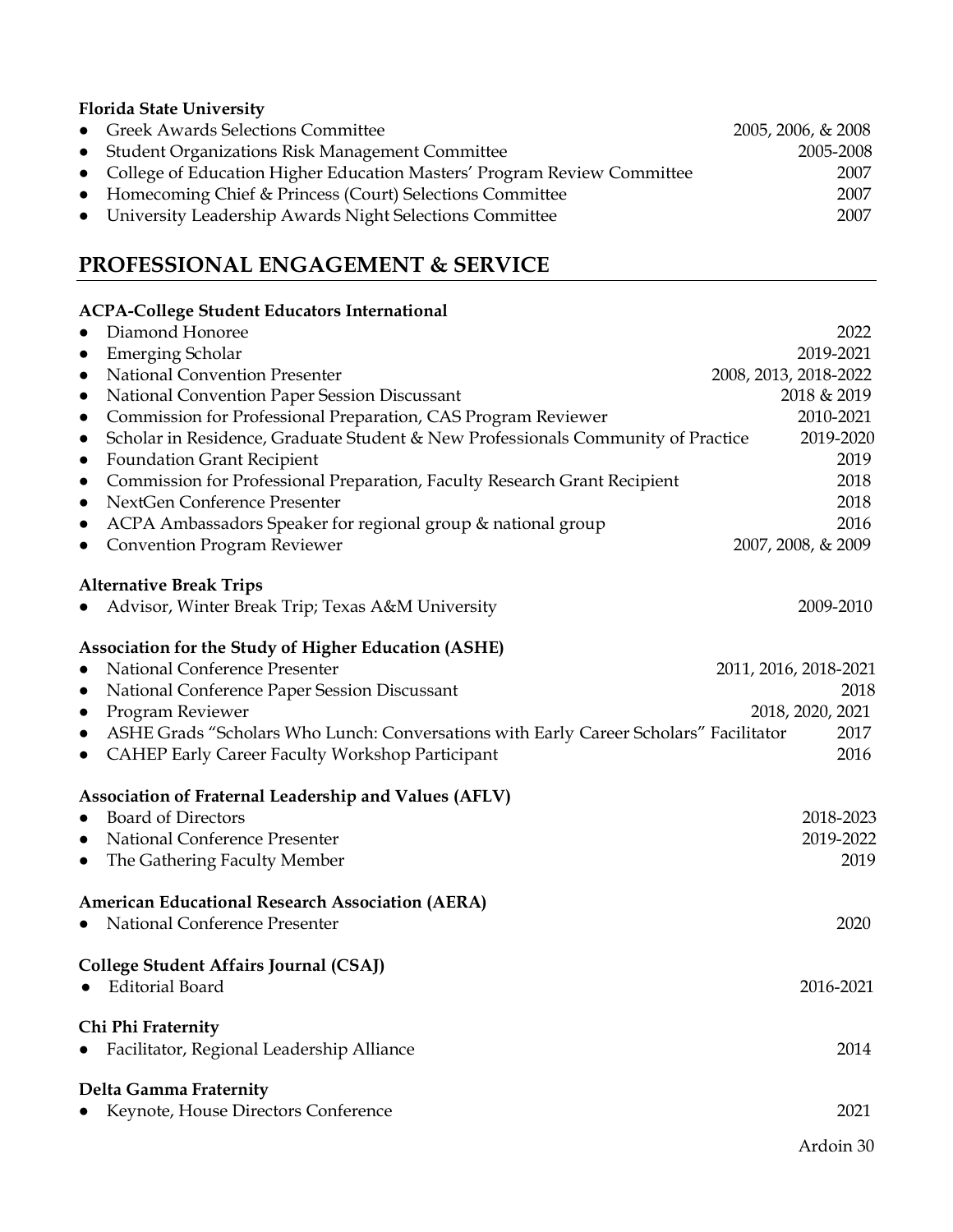| Presenter, Champion Collective<br>$\bullet$                                                         | 2021         |
|-----------------------------------------------------------------------------------------------------|--------------|
| Training Content Developer & Facilitator, Delta Gamma National Recruitment<br>$\bullet$             | 2020         |
| Keynote Speaker, Delta Gamma Fraternity Convention<br>$\bullet$                                     | 2018         |
| Keynote Speaker, Fraternity and Regional Directors Meeting<br>$\bullet$                             | 2018         |
| Lead Facilitator, February (Officers) Institute<br>$\bullet$                                        | 2017 & 2019  |
| Lead Facilitator, Lewis Leadership Institute<br>$\bullet$                                           | 2017 & 2018  |
| Small Group Facilitator, Lewis Leadership Institute<br>$\bullet$                                    | 2016         |
| Journal of College Student Development (JCSD)                                                       |              |
| Editorial Board, Research in Brief<br>$\bullet$                                                     | 2017-2024    |
| <b>Journal of First-generation Student Success (JFGSS)</b>                                          |              |
| <b>Editorial Board</b>                                                                              | 2020-2024    |
| Journal of Student Affairs Research & Practice (JSARP)                                              |              |
| <b>Editorial Board</b>                                                                              | 2016-2019    |
| Lambda Chi Alpha Fraternity                                                                         |              |
| Curriculum Development Team<br>$\bullet$                                                            | 2014-2016    |
| Keynote Speaker, Presidents Summit<br>$\bullet$                                                     | 2015         |
| Keynote Speaker, Neville Advisors College<br>$\bullet$                                              | 2014         |
| Facilitator, Stead Undergraduate Leadership Seminar<br>$\bullet$                                    | 2013         |
| LeaderShape, Inc.: The Institute Sessions                                                           |              |
| Co-Lead Facilitator, University of North Carolina Charlotte (canceled due to COVID-19)<br>$\bullet$ | 2022         |
| Co-Lead Facilitator, AFLV (canceled due to COVID-19)<br>$\bullet$                                   | 2020         |
| Co-Lead Facilitator, University of Texas<br>$\bullet$                                               | 2019         |
| Co-Lead Facilitator, Auburn University<br>$\bullet$                                                 | 2018         |
| Co-Lead Facilitator, The College of New Jersey<br>$\bullet$                                         | 2018         |
| CoLead Facilitator, University of Texas<br>$\bullet$                                                | 2017         |
| CoLead Facilitator, Massachusetts Institute of Technology & Singapore University of<br>$\bullet$    | 2016         |
| Technology and Design                                                                               |              |
| CoLead Facilitator, University of Illinois<br>$\bullet$                                             | 2016         |
| CoLead Facilitator, University of Wisconsin<br>$\bullet$                                            | 2015         |
| CoLead Facilitator, Western Kentucky University<br>$\bullet$                                        | 2015         |
| Program Coordinator, UNCW & Appalachian State<br>$\bullet$                                          | 2015         |
| CoLead Facilitator, University of California, Berkeley<br>$\bullet$                                 | 2015<br>2014 |
| CoLead Facilitator, Texas State University<br>$\bullet$<br>CoLead Facilitator, University of Texas  | 2014         |
| $\bullet$<br>CoLead Facilitator, James Graham Brown Foundation<br>$\bullet$                         | 2013         |
| CoLead Facilitator, Boise State University<br>$\bullet$                                             | 2013         |
| CoLead Facilitator, University of California Los Angeles<br>$\bullet$                               | 2013         |
| CoLead Facilitator, University of Minnesota<br>$\bullet$                                            | 2013         |
| CoLead Facilitator, Boise State University<br>$\bullet$                                             | 2012         |
| CoLead Facilitator, South Florida Consortium<br>$\bullet$                                           | 2012         |
| CoLead Facilitator, Western Kentucky University<br>$\bullet$                                        | 2012         |
| CoLead Facilitator, University of Cincinnati<br>$\bullet$                                           | 2011         |
| CoLead Facilitator, University of Memphis                                                           | 2011         |
| CoLead Facilitator, University of North Carolina                                                    | 2011         |
|                                                                                                     |              |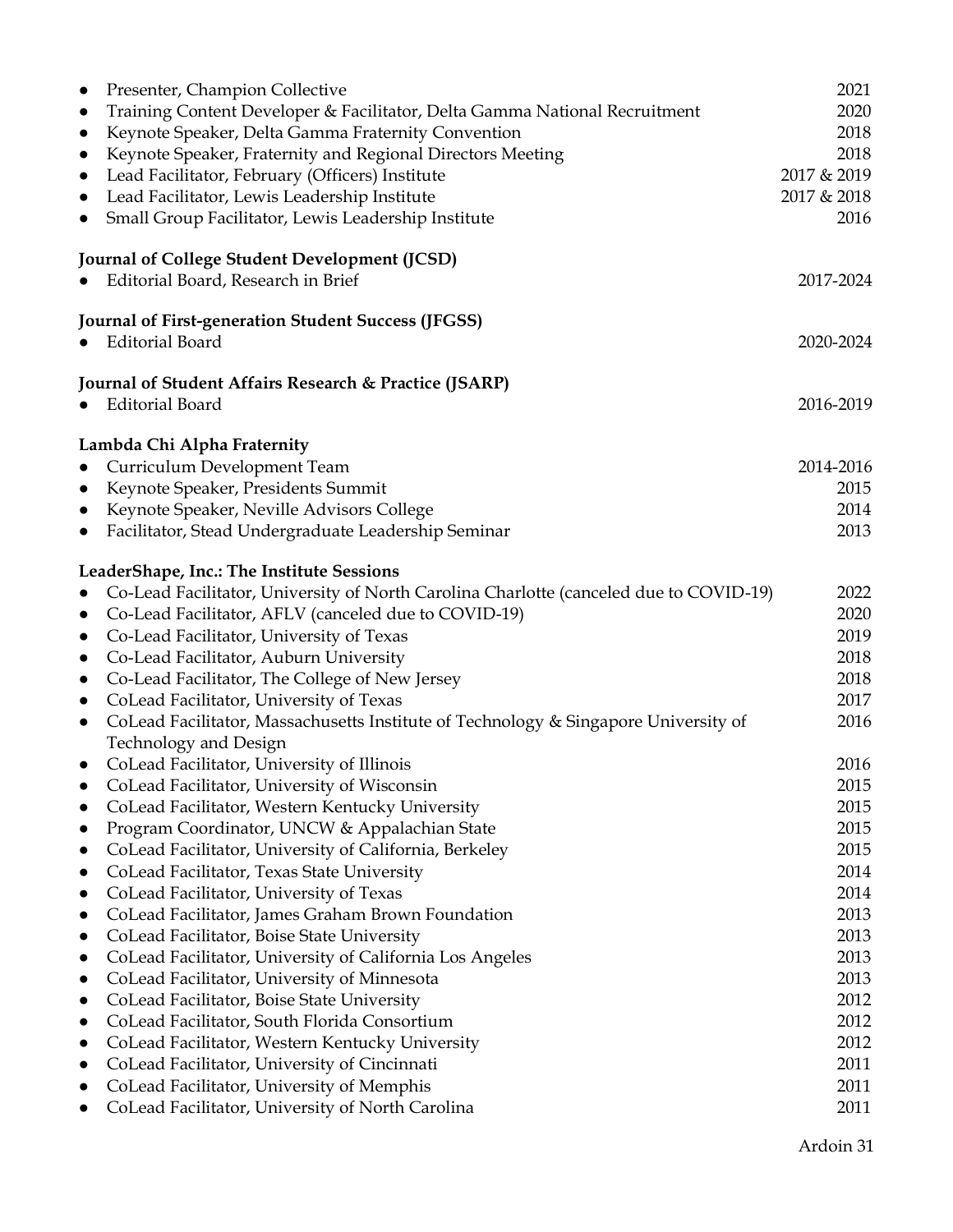| CoLead Facilitator, National Session<br>$\bullet$<br>CoLead Facilitator, University of Minnesota<br>$\bullet$ | 2010<br>2010          |
|---------------------------------------------------------------------------------------------------------------|-----------------------|
| CoLead Facilitator, Illinois State University<br>$\bullet$                                                    | 2009                  |
| Cluster Facilitator, National Session<br>$\bullet$                                                            | 2008                  |
|                                                                                                               |                       |
| LeaderShape, Inc.: Catalyst Sessions                                                                          |                       |
| Facilitator, University at Buffalo<br>$\bullet$                                                               | 2021                  |
| Facilitator, University of Texas Permian Basin (canceled due to COVID-19)<br>$\bullet$                        | 2020                  |
| Facilitator, University of Tennessee<br>$\bullet$                                                             | 2019                  |
| Facilitator, University of Memphis<br>$\bullet$                                                               | 2019                  |
| Facilitator, Lehigh University<br>$\bullet$                                                                   | 2018                  |
| Facilitator, University of Texas at Dallas<br>$\bullet$                                                       | 2018                  |
| Facilitator, Ohio Wesleyan University<br>$\bullet$                                                            | 2018                  |
| Facilitator, Oregon State University<br>$\bullet$                                                             | 2017                  |
| Facilitator, Good Apple Digital<br>$\bullet$                                                                  | 2017                  |
| Facilitator, Texas A&M University<br>$\bullet$                                                                | 2017                  |
| Facilitator, East Carolina University<br>$\bullet$                                                            | 2017                  |
| Facilitator, Austin Peay State University<br>$\bullet$                                                        | 2016                  |
| Facilitator, University of Illinois - Chicago<br>$\bullet$                                                    | 2016                  |
| Facilitator, Bridgewater State University<br>$\bullet$                                                        | 2015                  |
|                                                                                                               |                       |
| LeaderShape, Inc.: Spark Sessions                                                                             |                       |
| Facilitator, University of Michigan<br>$\bullet$                                                              | 2021                  |
|                                                                                                               |                       |
| <b>Mortar Board National Senior Honor Society</b>                                                             |                       |
| Alumni Emerging Leader Award<br>$\bullet$                                                                     | 2018                  |
| National Conference Presenter<br>$\bullet$                                                                    | 2006-2014             |
| National Conference Curriculum Committee<br>$\bullet$                                                         | 2011-2014             |
| Section Coordinator, North Carolina and South Carolina chapters<br>$\bullet$                                  | 2010-2013             |
| Section Coordinator, Louisiana and Mississippi chapters<br>$\bullet$                                          | 2008-2010             |
| Section Coordinator, Florida chapters<br>$\bullet$                                                            | 2006-2008 & 2012-2013 |
| Chair, National Chapter Leadership Program Committee<br>$\bullet$                                             | 2006-2007             |
| Chair, National Conference Assistants                                                                         | 2005                  |
|                                                                                                               |                       |
| NASPA--Student Affairs Administrators in Higher Education                                                     |                       |
| National Involvement                                                                                          |                       |
| National Conference Presenter<br>$\bullet$                                                                    | 2010-2022             |
| NASPA Center for First-Generation Student Success Advocacy Group<br>$\bullet$                                 | 2017-2024             |
| CatalystFIRST Speaker<br>$\circ$                                                                              | 2020-present          |
| Journal of First-generation Student Success Editorial Board<br>$\circ$                                        | 2020-2024             |
| First-Generation Student Success Conference, Presenter & Discussant<br>$\bullet$                              | 2019-2022             |
| <b>Faculty Council</b><br>$\bullet$                                                                           |                       |
| Regional Representative, Region III<br>$\circ$                                                                | 2020-2022             |
| National Doctoral Seminar Co-Chair<br>$\circ$                                                                 | 2020-2022             |
| Annual Conference Discussant<br>$\circ$                                                                       | 2021                  |
| National Virtual Student Support Services Advisory Group<br>$\bullet$                                         | 2020-2021             |
| Socioeconomic & Class Issues in Higher Education (SCIHE) Knowledge Community<br>Co-Coordinator for Research   |                       |
| $\circ$<br>Award Recipient, SCIHE Outstanding Service to NASPA                                                | 2018-2020<br>2019     |
| $\circ$                                                                                                       |                       |
|                                                                                                               |                       |

Ardoin 32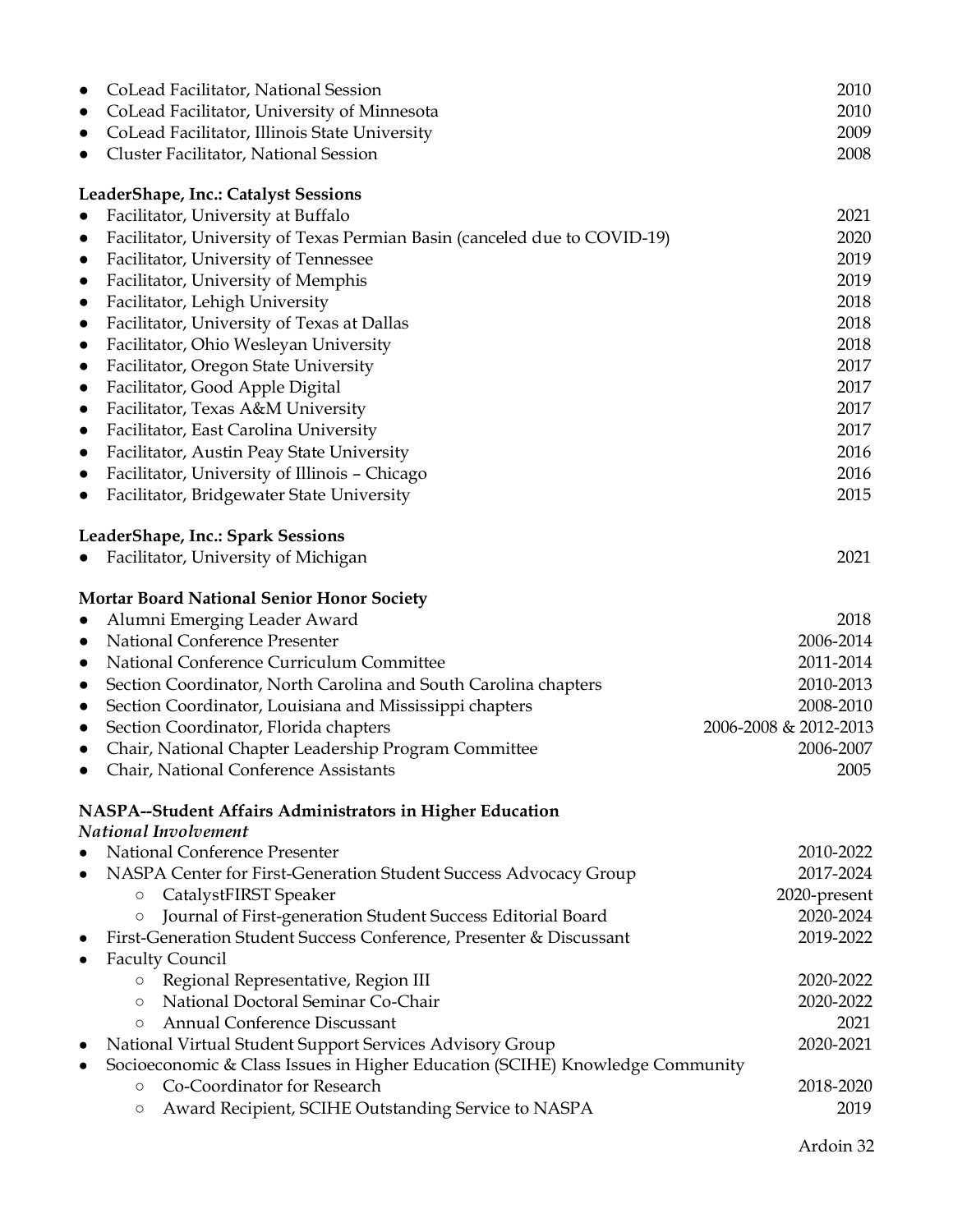|           | $\circ$  | Regional Representative, Region I                                                                 | 2016-2018          |
|-----------|----------|---------------------------------------------------------------------------------------------------|--------------------|
|           | $\circ$  | Co-Creater & Co-Coordinator, Professionals from the Poor & Working                                | 2015-2018          |
|           |          | Class Group                                                                                       |                    |
| $\bullet$ |          | Closing the Achievement Gap Conference, Presenter                                                 | 2018               |
| $\bullet$ |          | Emerging Faculty Leader Academy (1 of 7 selected)                                                 | 2017-2018          |
| $\bullet$ |          | <b>SA Speaks Presenter</b>                                                                        | 2017               |
| $\bullet$ |          | Law & Policy Conference                                                                           | 2015               |
| $\bullet$ |          | Alice Manicur Symposium                                                                           | 2014               |
| $\bullet$ |          | Excellence Award Review Team for Student Union, Student Activities, Greek Life,<br>and Leadership | 2013 & 2014        |
| $\bullet$ |          | Leadership and Service Knowledge Community                                                        |                    |
|           | $\circ$  | Co-Chair, National Conference Sponsored Programs                                                  | 2011               |
|           | $\circ$  | <b>Grant Reviewer</b>                                                                             | 2010               |
| $\bullet$ |          | Multicultural Institute                                                                           | 2009               |
| $\bullet$ |          | New Professionals Institute                                                                       | 2009               |
|           |          | Conference Program Reviewer                                                                       | 2007               |
|           |          | Regional Involvement                                                                              |                    |
|           |          | Region III (Southeast) Board                                                                      |                    |
|           | $\circ$  | Faculty Representative, Faculty Council                                                           | 2020-2022          |
| $\bullet$ |          | Region VI Conference Keynote                                                                      | 2019               |
| $\bullet$ |          | Region IV-E Conference Keynote & Presenter                                                        | 2019               |
| $\bullet$ |          | Region I (New England) Board                                                                      |                    |
|           |          | KC Representative, Socioeconomic & Class Issues in Higher Education                               | 2016-2018          |
| $\bullet$ |          | Region III Conference Presenter                                                                   | 2017               |
| $\bullet$ |          | Region I Conference Presenter                                                                     | 2016 & 2017        |
|           |          | North American Interfraternity Conference (NIC)                                                   |                    |
|           |          | Facilitator, Impact & Launch programs                                                             | 2017-2021          |
| $\bullet$ |          | Facilitator, The IFC Academy                                                                      | 2019               |
| $\bullet$ |          | Facilitator, NC State Campus Pilot of FuturesQuest                                                | 2012               |
|           |          | <b>Review of Higher Education Journal (RHE)</b>                                                   |                    |
| $\bullet$ | Reviewer |                                                                                                   | 2019-2022          |
|           |          | Social Justice Training Institute (SJTI)                                                          |                    |
| $\bullet$ |          | Faculty Intern, Professional Institute                                                            | 2016               |
| $\bullet$ |          | Facilitator, Student Institute                                                                    | 2012               |
| $\bullet$ |          | Participant, Professional Institute                                                               | 2010               |
|           |          | <b>Southern Association of College Student Affairs (SACSA)</b>                                    |                    |
|           |          | Regional Conference Presenter                                                                     | 2018, 2021, & 2022 |
|           |          | Keynote Speaker                                                                                   | 2015 & 2022        |
|           |          | <b>Southern Regional Orientation Workshop (SROW)</b>                                              |                    |
| $\bullet$ |          | Student Entertainment Night Coordinator, Florida State University SROW                            | 2006-2007          |
|           |          | <b>Host Committee</b>                                                                             |                    |
|           |          | University Council on Educational Administration (UCEA)                                           |                    |
|           |          | National Conference Presenter                                                                     | 2016               |
|           |          |                                                                                                   |                    |

Ardoin 33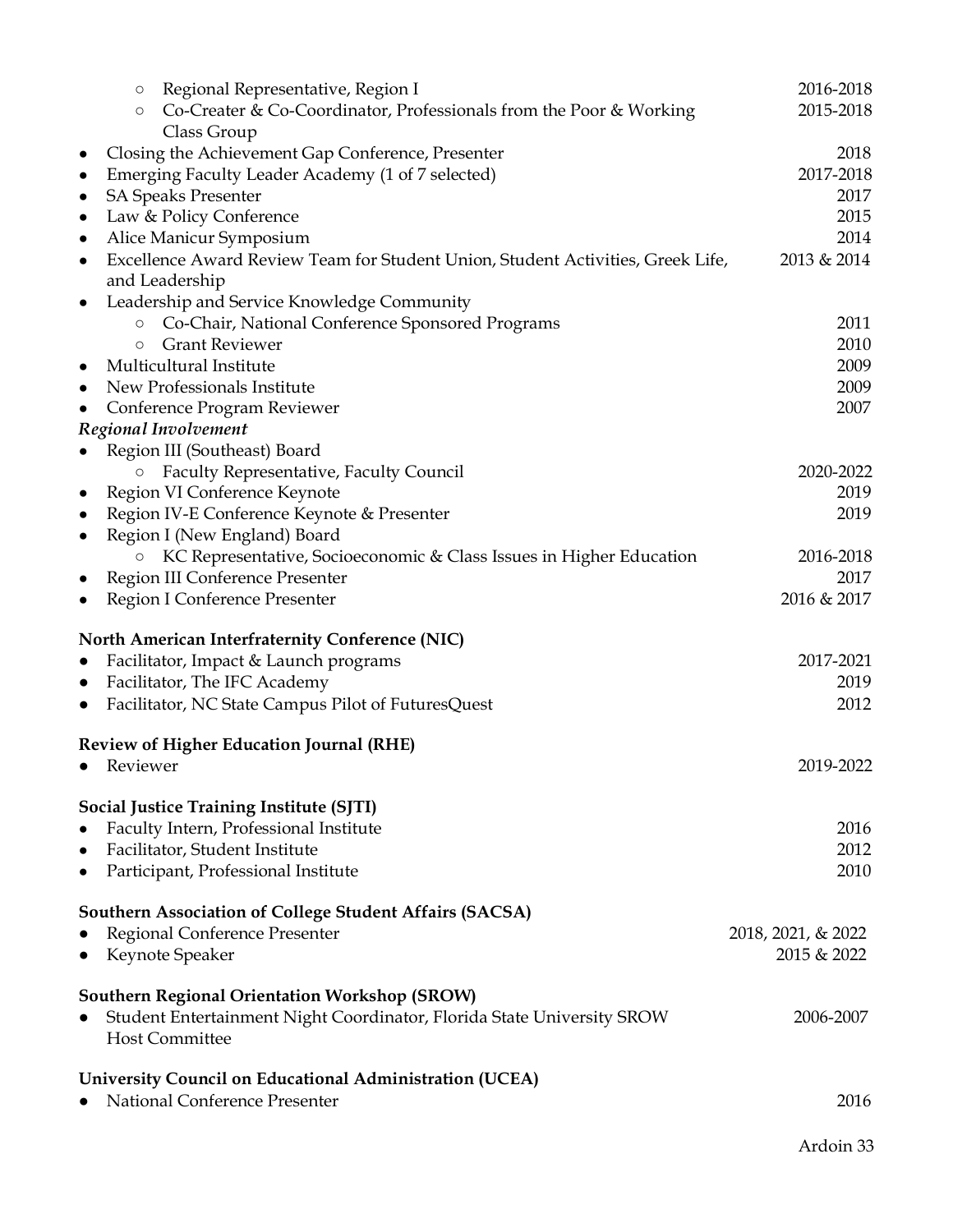**University of Southern California** *Promoting At-Promise Student Success* **Research Project**

|  | Advisory Board |  |
|--|----------------|--|
|--|----------------|--|

2021 & 2022

| Zeta Tau Alpha Fraternity                                        |           |  |  |  |
|------------------------------------------------------------------|-----------|--|--|--|
| • Keynote Speaker, NC ZTA Day                                    | 2018      |  |  |  |
| • Financial Advisor, Kappa Omicron Chapter; Merrimack University | 2015-2016 |  |  |  |
| • Program Council Advisor, Phi Chapter; Duke University          | 2011-2012 |  |  |  |
| • Faculty Advisor, Theta Gamma Chapter; Texas A&M University     | 2009-2010 |  |  |  |

# **SELECTED HONORS AND AWARDS**

#### **Received**

| $\bullet$ | ACPA Diamond Honoree (1 of 15 selected internationally)                                  | 2022        |
|-----------|------------------------------------------------------------------------------------------|-------------|
| $\bullet$ | App State Reich College of Education Outstanding Scholarship/Research Award              | 2022        |
| $\bullet$ | NASPA Faculty Council Early Career Award                                                 | 2021        |
| $\bullet$ | App State Cratis D. Williams School of Graduate Studies Academy of Outstanding Mentors   | 2021        |
| $\bullet$ | ACPA Emerging Scholars-Designee (1 of 5 selected internationally)                        | 2019-2021   |
| $\bullet$ | NASPA Socioeconomic and Class Issues in Higher Education Knowledge Community             | 2019        |
|           | Outstanding Service to NASPA Award                                                       |             |
| $\bullet$ | The Chronicle of Higher Education Bookshelf Feature                                      | 2018        |
| $\bullet$ | Mortar Board National Honor Society Alumni Emerging Leader Award                         | 2018        |
| $\bullet$ | Kansas State University Chester E. Peters Lecture Series Speaker                         | 2018        |
| $\bullet$ | NASPA Faculty Council Spotlight                                                          | 2018        |
| $\bullet$ | NASPA Emerging Faculty Leader Academy (1 of 7 selected nationally)                       | 2017-2018   |
| $\bullet$ | BU School of Education Excellence in Graduate Student Advising Award                     | 2017        |
| $\bullet$ | The Chronicle of Higher Education Profile Feature                                        | 2016        |
| $\bullet$ | ASHE Council for the Advancement of Higher Education Programs (CAHEP) Early Career       | 2016        |
|           | Faculty Workshop (1 of 35 selected internationally)                                      |             |
| $\bullet$ | Mortar Board National Senior Honor Society, Alumni Member Spotlight                      | 2015        |
| $\bullet$ | UNCW Center for Teaching Excellence Discere Aude Mentoring Students Award                | 2014        |
| $\bullet$ | UNCW Division of Student Affairs Outstanding Newcomer Award (best new staff person)      | 2014        |
| $\bullet$ | Alpha Lambda Delta Graduate Fellowship                                                   | 2012        |
| $\bullet$ | Zeta Tau Alpha Frances Yancey Smith Founders Grant (two-time recipient)                  | 2010 & 2012 |
| $\bullet$ | Mortar Board National Honor Society Fellowship                                           | 2010        |
| $\bullet$ | North Carolina State University Graduate School Fellowship                               | 2010        |
| $\bullet$ | Texas A&M University Fish Camp Namesake                                                  | 2010        |
| $\bullet$ | Florida State Oglesby Union Gather Award (for bringing staff and students together for a | 2008        |
|           | common purpose)                                                                          |             |
| $\bullet$ | Florida State Hispanic Latino Student Union Award of Appreciation                        | 2007        |
|           | Nominated                                                                                |             |
| $\bullet$ | App State Chancellor's and Provost's Awards for Excellence in Research, Scholarship,     | 2022        |
|           | and Creative Activity                                                                    |             |
| $\bullet$ | App State Reich College of Education Outstanding Graduate Teaching Award                 | 2022        |
| $\bullet$ | App State Reich College of Education Outstanding Graduate Teaching Award                 | 2021        |
| $\bullet$ | App State Reich College of Education Outstanding Graduate Teaching Award                 | 2020        |